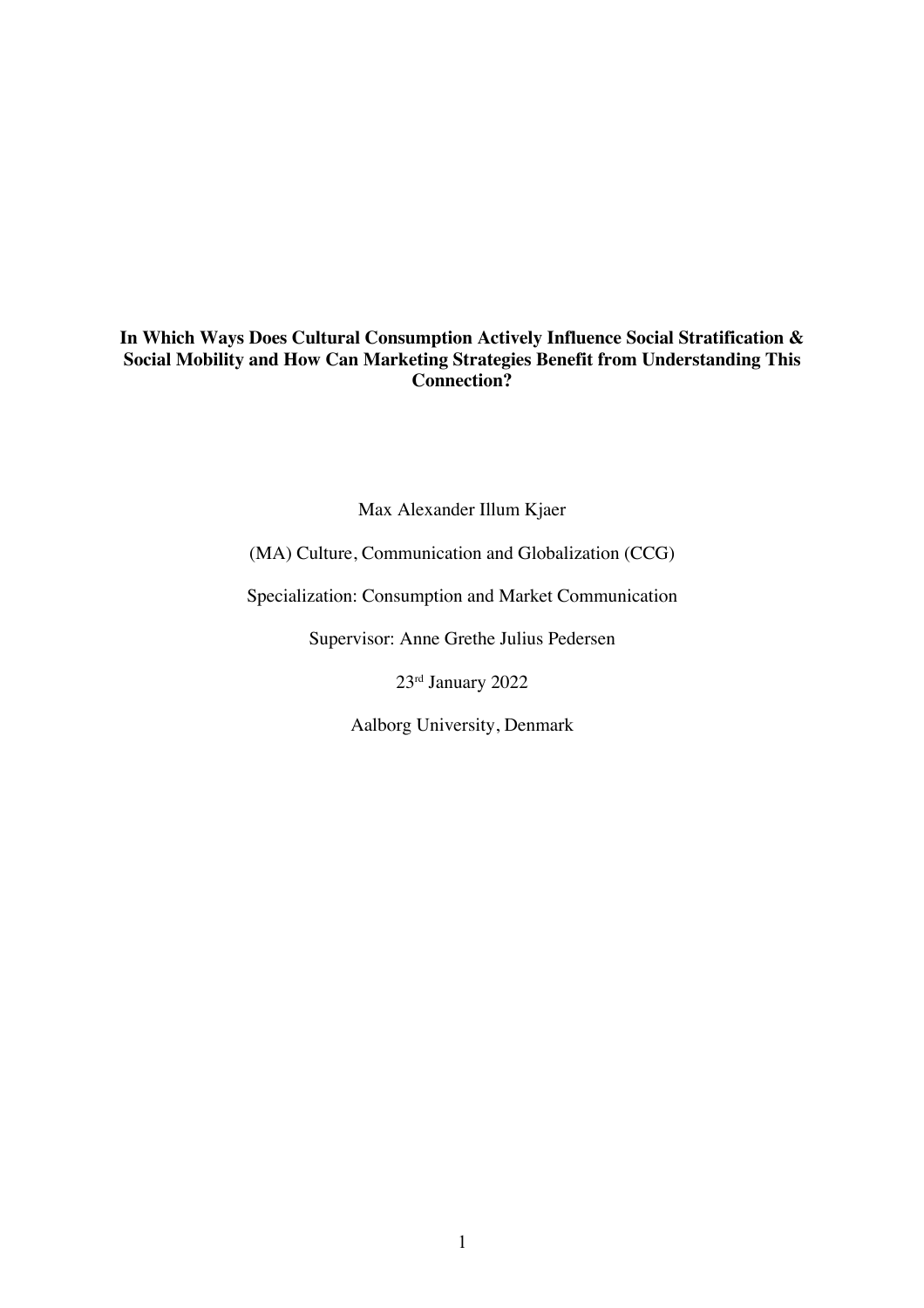# **Table of Contents**

| Social Mobility & The Manifestations of Inequality in Social Hierarchies25           |  |
|--------------------------------------------------------------------------------------|--|
|                                                                                      |  |
| How does cultural consumption influence social stratification and social mobility?31 |  |
|                                                                                      |  |
|                                                                                      |  |
| The Relationship Between the Four P's and Theories Connected to Social Hierarchies37 |  |

| Social Stratification & It's Theoretical Application to The Four P's40 |  |
|------------------------------------------------------------------------|--|
| Social Mobility & It's Theoretical Application to The Four P's47       |  |
| Cultural Consumption & It's Theoretical Application to The Four P's51  |  |
|                                                                        |  |
|                                                                        |  |
|                                                                        |  |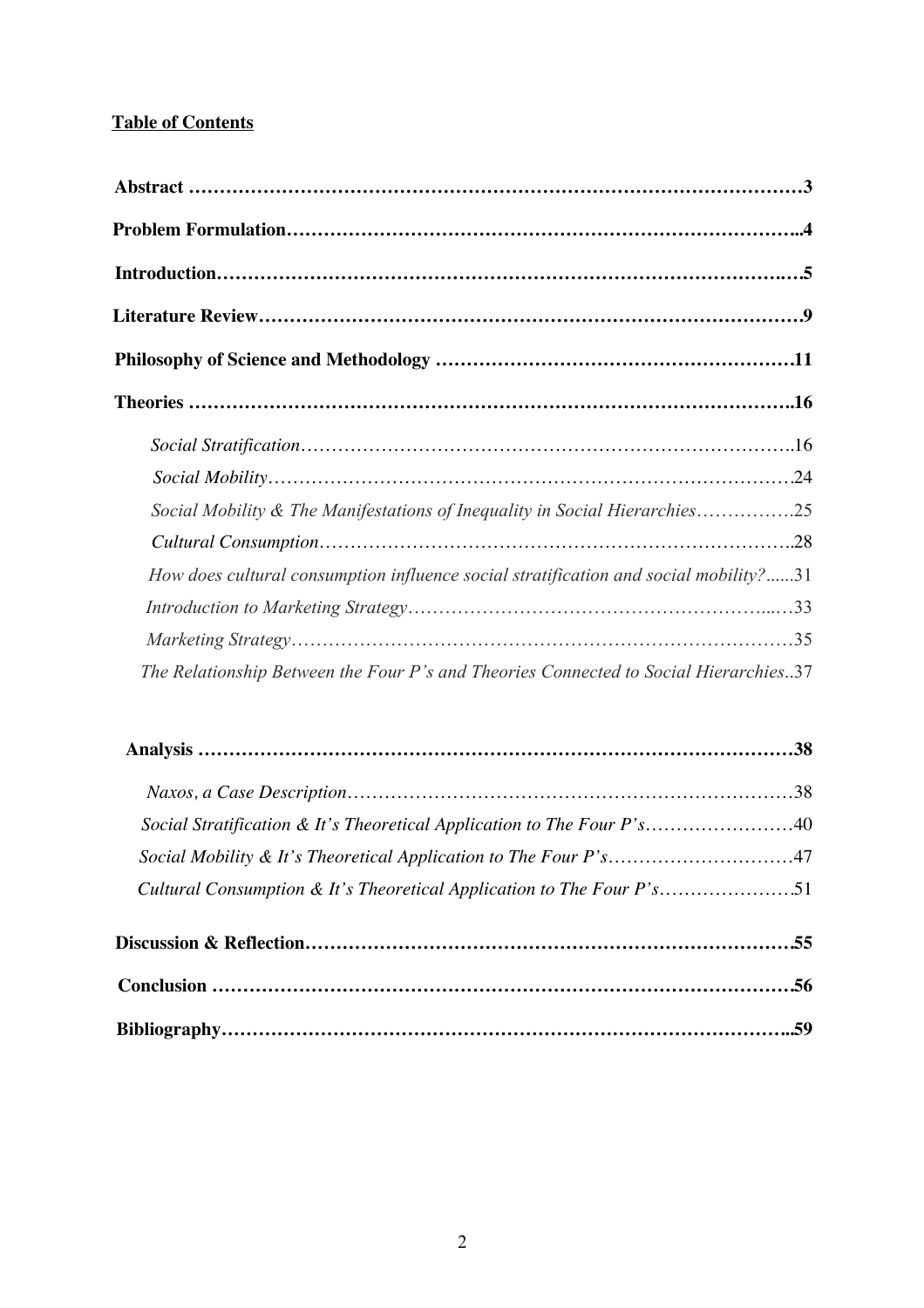## **Abstract**

*Social class, social stratification and social mobility are concepts which have been long conceptualized from the time of Karl Marx and Pierre Bourdieu to the more modern takes by Scholars like John Goldthorpe and Jordan Peterson. There has been consideration of social hierarchy and the principles of social stratification amongst social standings by way of many factors including socio-economic position, race, culture, sex, political position etc. There has however also been a fundamental lack of recognition of this concept as it relates to practical application in marketing campaigns and in the context of cultural consumers. The focus of the project is recognizing, identifying the ways in which those strategies manifest marketing directives geared toward specific social strata and positing ways in which recognition of those social strata's can be more practically applied for the company's benefit.* 

Keywords; Social Hierarchy, Marketing Strategy, Cultural Consumption, Cultural Capital, Social Mobility, Social Stratification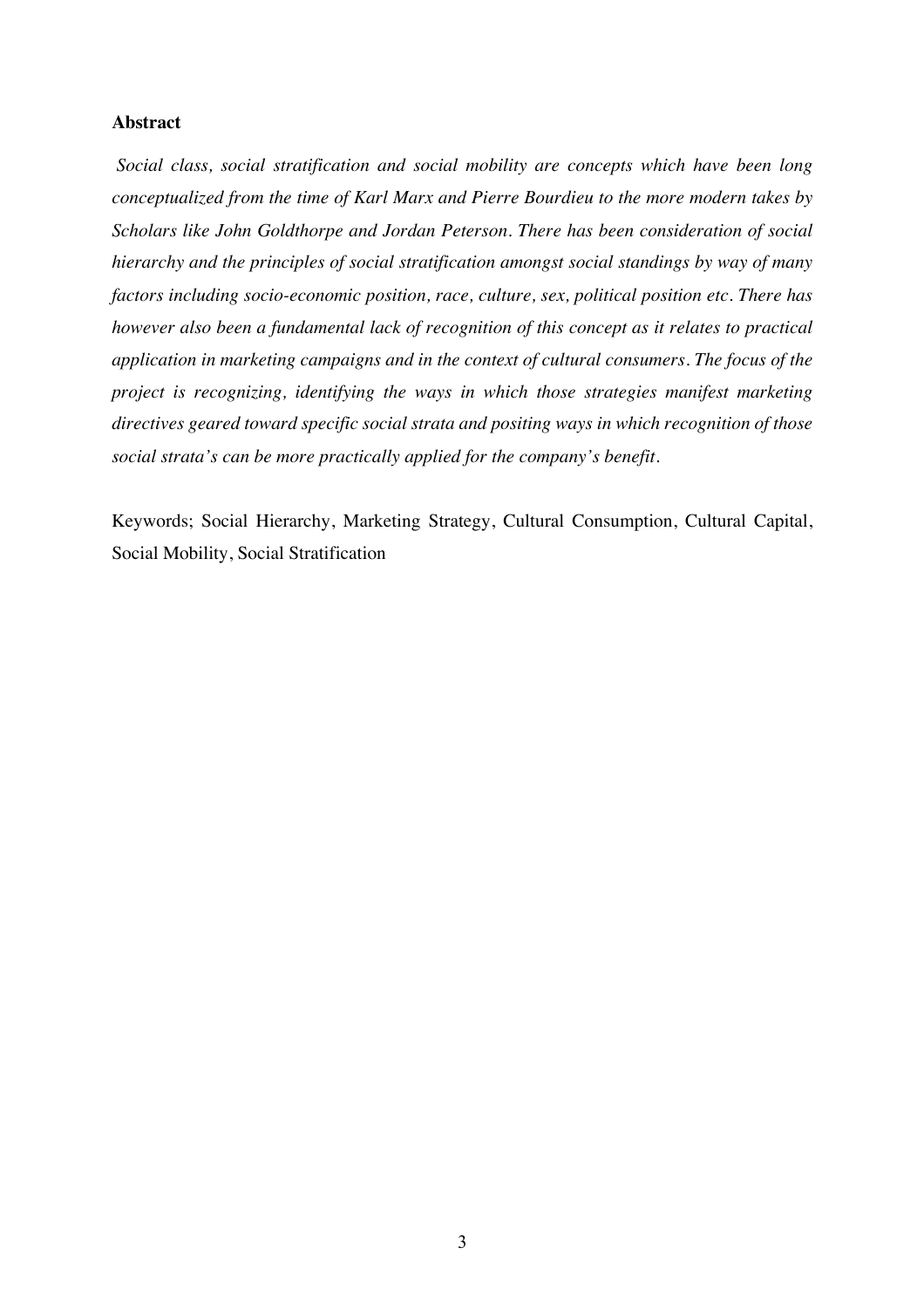#### **Problem Formulation**

Connectively, cultural consumption and social stratification and social mobility have a relationship which is fundamental given the impact that a person's social standing has on their consumer decisions especially in the realm of aesthetic goods as opposed to instrumental ones (Chan & Goldthorpe, 2007). By looking at the ways one influences the other, and how that information can be applied practically to marketing strategies, this project will aim to elucidate the relationship between the two as well as discuss the practical utility of that relationship for companies when creating marketing strategies. The value of a good in the aesthetic realm to a consumer has a direct bearing on social mobility and by extension social stratification (Katz-Gerro, 2004). This refers to the ability of a consumer decision to induce or at least facilitate social mobility, which awards even greater inherent value to a product as well as the consumer decision.

The problem which this project identifies and aims to solve is the lack of recognition of social stratification and mobility in marketing strategies. The way in which this problem can be elucidated is by outlining the connection between cultural consumption and social stratification in order to understand how aesthetic vs instrumental consumption may play a role in a consumer's ability to socially mobilize. The idea is that it may be possible for a marketing campaign to narrow their marketing objective while simultaneously expanding the scope and overall quantity of consumers being reached by their marketing strategy. This is an alternative to the attempt of marketing campaigns to narrow down their demographic as much as possible such as by age, sex, occupation etc. Seeing as the connection between cultural consumption, social stratification and marketing is infrequently made, this project aims to serve as a solution to the problem of a rarely discussed but practically useful topic. The theories must be very clearly delineated as well as the connection between those theories and classical marketing theory in order to establish a substantial and subsequently practical suggestion of utility. The problem that we can extract from this in a more operationalized form is:

*In which ways does cultural consumption actively influence social stratification & mobility and how can marketing strategies benefit from understanding this connection?*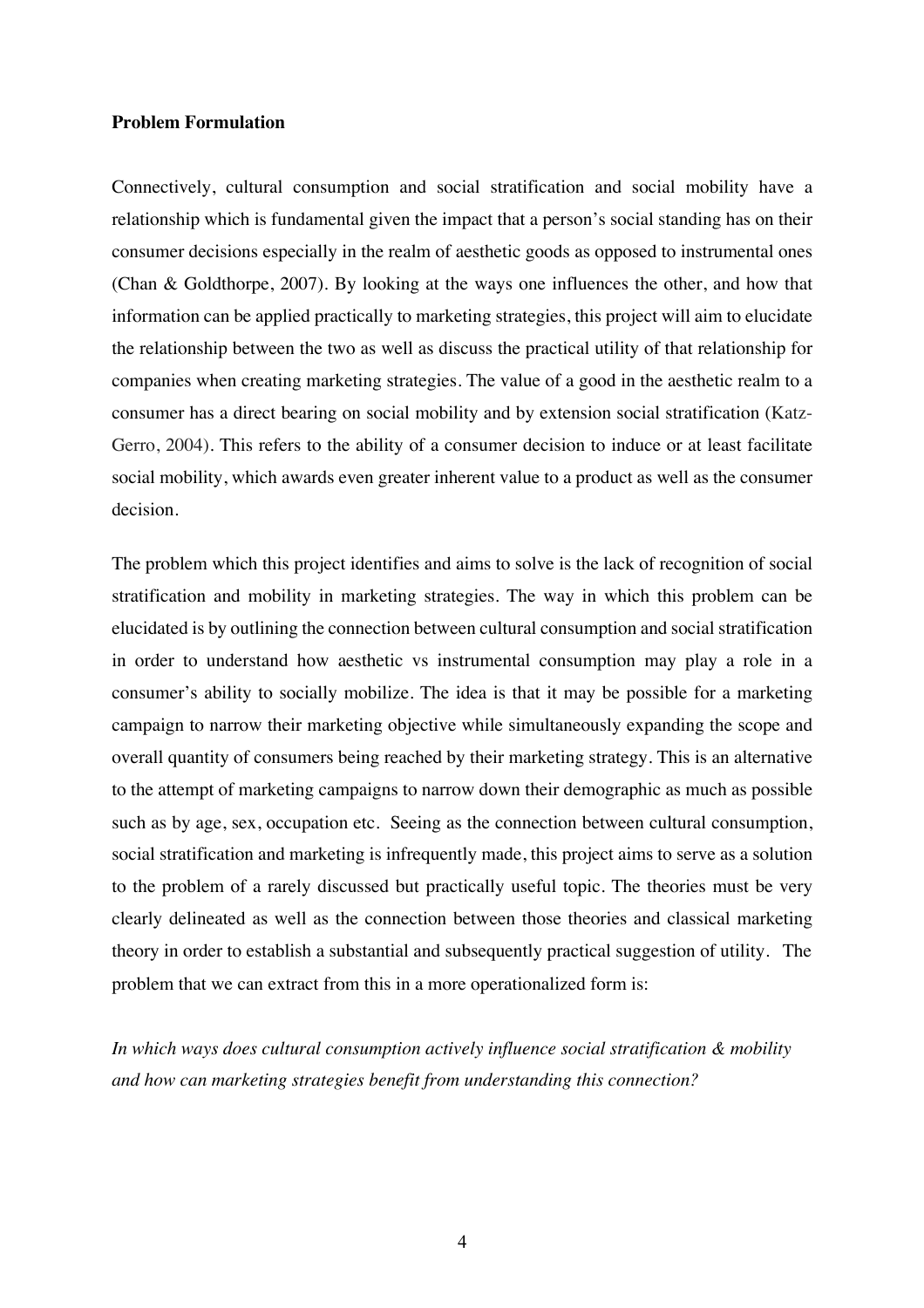## **Introduction**

Typically, the idea of recognizing social class and hierarchy in the modern political climate poses some issues as there is a great deal of speculation about the dangers of distinguishing something as fundamental as differences amongst people in a social setting (Blau, 2016). This is partly due to the great deal of effort to 'equalize' outcomes for people regardless of their social strata (Blau, 2016). The relationship between social stratification, marketing campaigns and cultural consumers can be found in the recognition of a marketing directive to be geared toward a particular 'demographic'. Within any 'demographic' there will always be social stratification and it is this project's directive to find out how greater recognition of those stratums can serve as a benefit to the marketing directives of companies when creating campaigns.

The structure of the project is such that first the theoretical concepts will be properly outlined as they are the core focus. The concepts will be outlined and then explained in a way which demonstrates the relationship between them. Following that there will be a marketing section which will outline some basic marketing theory and aim to clarify the ways in which that theory may benefit from better acknowledging the previously outlined theoretical concepts. Before looking at these theories this introduction will look to explain those concepts in a basic way as to clarify for the reader the jargon which might otherwise be confusing.

There is some stigma attached to the type of discourse which typically surrounds this topic as the notion that people are in any way differentiated based on their social class is 'taboo' (Blau, 2016). This was likely due to the fact that the current modus operandi of social based disciplines is more inclined to give credence to the utility of viewing the world in a victim-based scope. This means that there is a focus on things like gender discourse or racist discourse, because of the predisposition these focuses have on equalizing the way these groups are viewed (Blau, 2016). This project is not a critique of the taboos involving people being separated based on stratums, however, it is valuable to recognize the basis of the arguments which are in the common parlance of the topic. This means that although there may be some taboo relating to the very core concepts it is not the focus of this project to conclude the legitimacy of those taboos, but to acknowledge them and move on having established the scope of the project.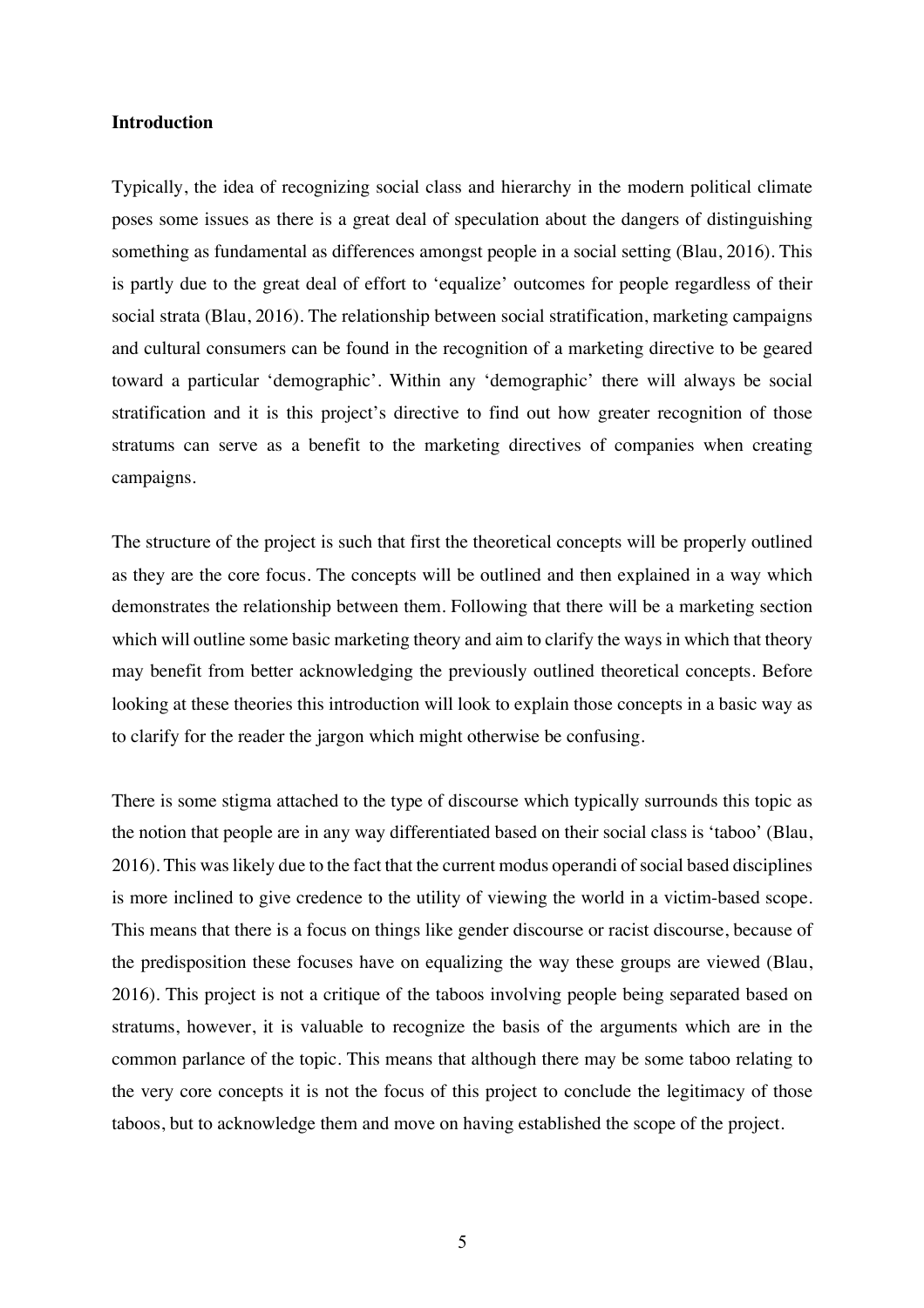Interestingly, in relationship to the concept of social stratum, gender and race account for a much smaller proportion of what it is that separates people in a social hierarchy and is more objective about the outcome of that separation (Blau, 2016). For example, the view of this topic is not that because one consumer is a man and the other is a woman, or one is white and the other black, one of those groups is somehow dispossessed and in need of equalizing outcomes. Instead, the lens of this project's focus assumes nothing more than that all people in a hierarchy are naturally dispossessed and unequal as that is the consequence of any hierarchy. There are no victims, instead the consumers are simply different and as such have different aspirations.

From a marketing perspective it's difficult to try and narrow down the general needs of consumers when looking at them as victims of a social system and assuming that they need equality of outcome. There are simply too many bases to cover. Instead, this project purports that by looking at the consumer in the aforementioned way, there may be a way to both narrow down the general needs of all consumers across the social stratum while still marketing in a way which appeals to a larger number of consumers. The benefit of this approach is that the possible benefit of the research is not limited to companies and their marketing strategies but is also beneficial to the consumer. The reason this stands to benefit the consumer is that by understanding the relationships between consumer decisions and their relative position in a social hierarchy, that means one can have a direct bearing on the other. As such, it is beneficial for a consumer to be marketed to in a way which encourages the opportunity for social mobility through consumption which we know can affect their positive emotion (Andrés, Cervera-Taulet & Garcia, 2016).

Consumerism and mass consumerism are subjects typically associated with negative connotations given the adverse effects they have on things like the environment (Shadymanova Wahlen & van der Horst, 2014). While this project is sympathetic to that notion, it will not be discussed as the focus is on the consumer and expanding the scope of marketing strategies. The general view of this project assumes a much less detrimental and negative view on the subject and aims to dig around to see what's going on in a more social and theoretical sense. The approach this project will take is more objective and less negative view on the subject of consumption, marketing, social stratification and social mobility.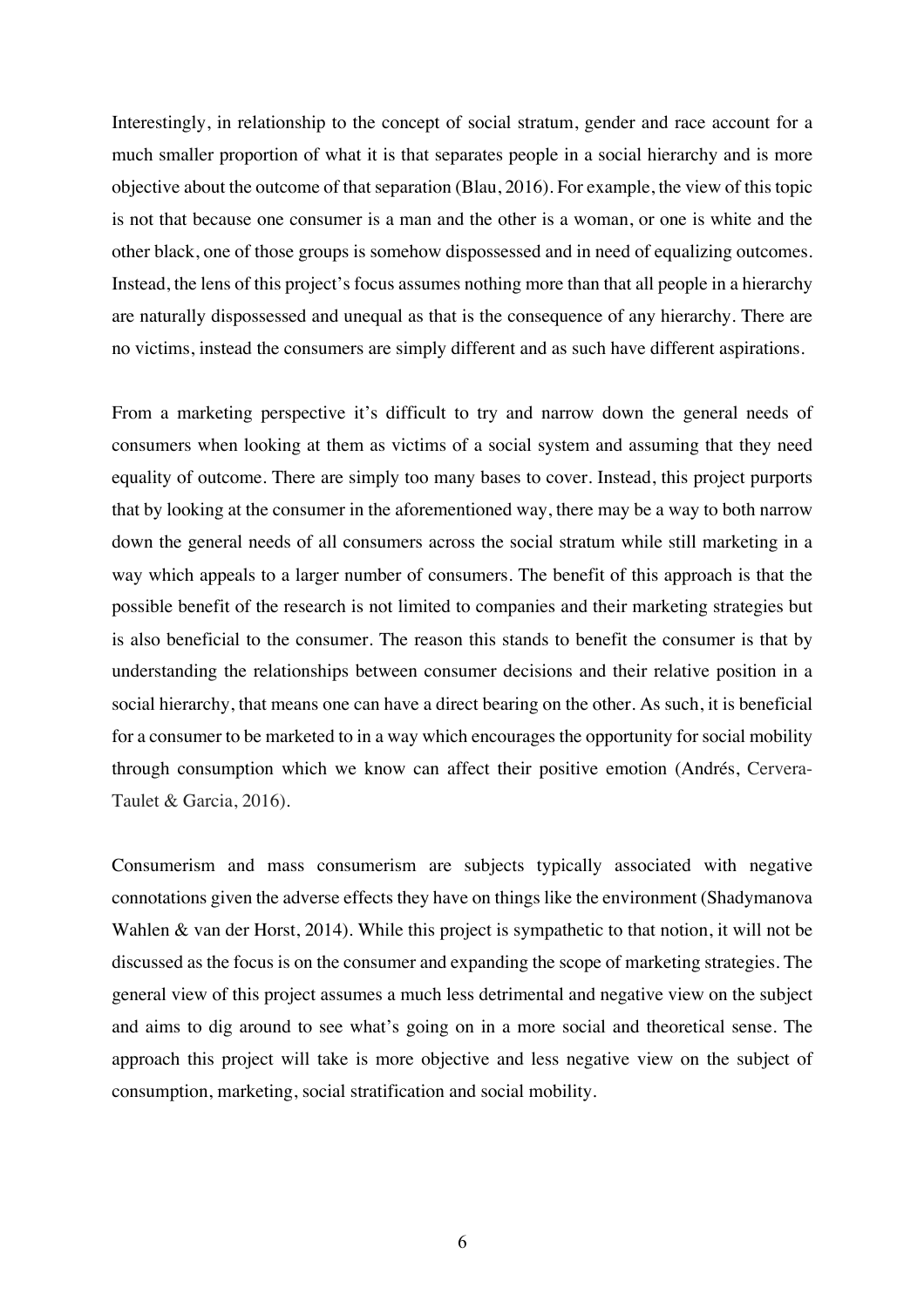A further motivation for the utility of finding a way for people to socially mobilize through consumption is the fact that social mobility rates are almost static (Waldfogel, 2004; Paxton and Dixon, 2004). There are two main questions which this project will be aiming to shed light on. Firstly, can a consumer socially mobilize because of their consumer decisions? This is important because its emphases that consumption is a series of decisions that people make, as such the consequence of that decision is what is normally criticized. However, if it is possible for a cultural consumer to achieve social mobility then arguably consumption has a positive facet which can be focused on. Secondly, is the relationship between consumption and social stratification & mobility practically applicable and if so, how would a marketing campaign possibly make use of this? On the point of a 'positive facet' resulting from consumption, that being the ability of the cultural consumer to socially mobilize as a result of their consumer decisions, there is something important to be explored from a social standpoint. There are many different theories which have emerged throughout the years regarding how social hierarchies are navigated and the effects of that. This is a topic which interests a plethora of disciplines including psychology, sociology, philosophy, and humanities. There are also a number of methodological approaches which are pertinent to the way the subject of social stratification is viewed, for example, the debate between the social constructivists vs cognitive constructivists.

This project's approach to this topic will of course be clearly outlined in the methodology section and the expansion of the aforementioned arguments between different schools of thought and disciplines will be expounded on in the theories section. Given the number of different approaches available to wrestle something which has been debated as much as social stratification, its important to clarify the lens through which this project will be dealing with the identified problem. This is especially true given that social stratification has a taboo attached to it, as some of the more left-wing opinions might suggest that social stratification is in part due to things like a patriarchy or power exertion (Vikram, 2019; Becker & Hadjar, 2005; Beck, 1992) by those of a higher social stratum over those of a lower social stratum. In fact, much of the taboo revolves around the standardized practices and general attitudes of the public as opposed to being supported by research. For example, beyond Michel Foucault's theoretical approach to hierarchies being predicated on power as opposed to competency (Foucault, 1975) there is not so much published literature which supports the claims of the alternative left activist groups who are the ones responsible for taboo relating to social hierarchy (Hirsh, De young, Xu & Peterson, 2010).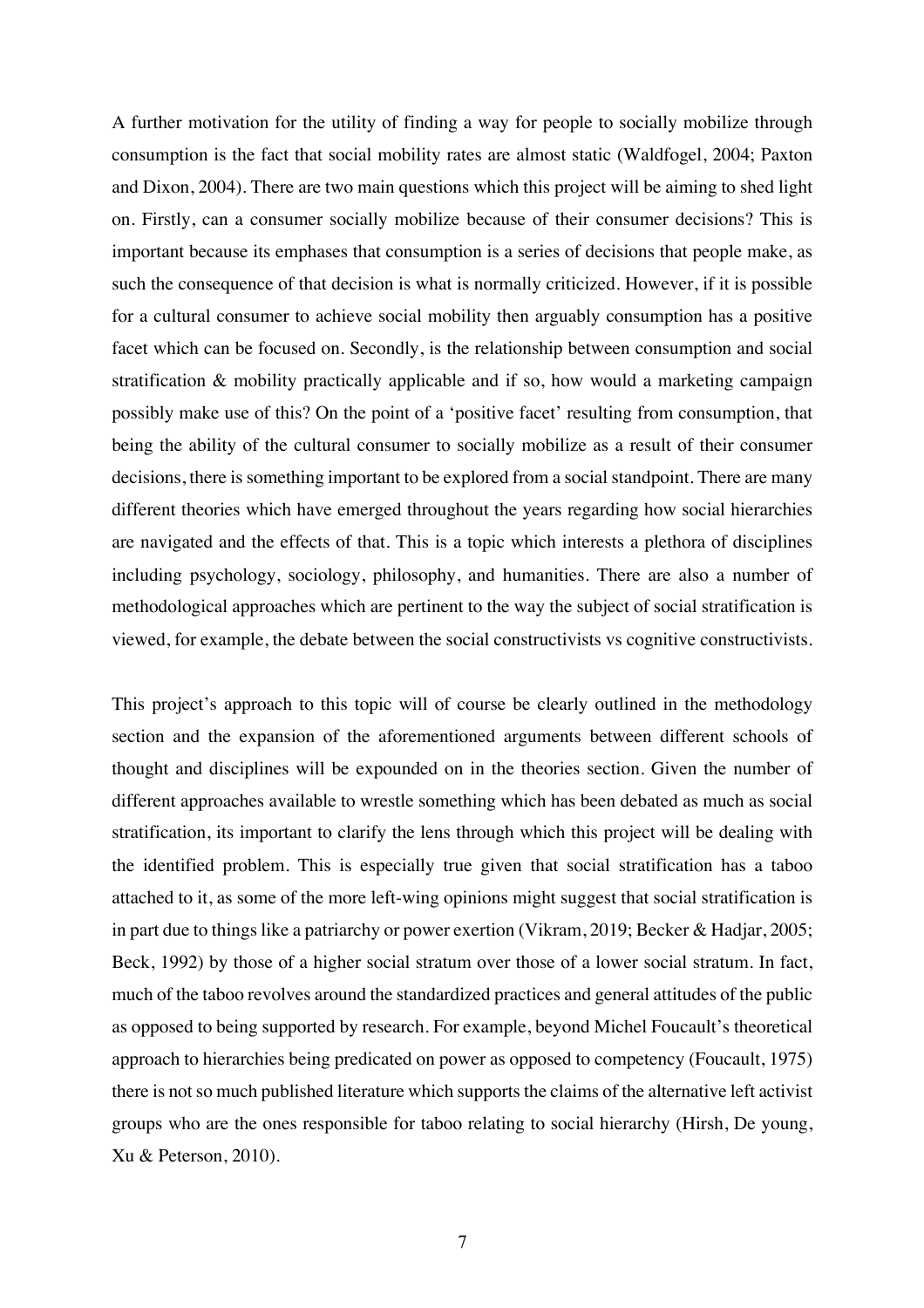A simple way to determine what validates the functionality of a social hierarchy is a simple thought experiment which Jordan B. Peterson lays out. To surmise, Peterson argues that for a hierarchy to be predicated on power, the simple act of hiring a plumber would involve the use or threat of force from various plumbing companies. Instead, what really happens is that you have free choice to elect your desired plumber based on their qualifications. This amounts to your individual estimation of their competency which in turn determines their place in a social hierarchy (Peterson, 2018, p.8-40).

Although extremely simplified, this makes the general point that expressions of power in hierarchies aren't tenable ways for a social structure to function, as history has made evident over hundreds of years of attempted tyrannies and dictatorships. The way the world currently functions amongst the greater parts of Europe and the US, Canada, Russia, much of Africa and Asia is that there is a functional but unequal distribution of resources. Essentially this means that people are not treated entirely equally but rather are remunerated on the basis of their competency. Although straying into the domain of psychology, the biggest determining factor of success in a chosen field is personality (De Young, Quilty & Peterson, 2007). Furthermore, the alternative solution to this hierarchical structure is eminently less desirable. The alternative is equality of outcome, which is essentially communism. This means regardless of how qualified and competent you are, you will be remunerated the same as someone who is a great deal less experienced than you are. The great failure of all truly communist regimes over the past 100 years including Cuba, North Korea, and the U.S.S.R is a great representation of this alternative being disadvantageous to functional societies.

This is all to make the point that what follows in this project is an observation of the relationship which may exist between the value of aesthetic consumption vs instrumental (cultural consumption) and social stratification and mobility. Better understanding social stratification, social mobility and cultural consumption is one of the things that this project recognizes as worth looking at objectively by examining the pertinent literature and trying to understand how people's desires to socially mobilize can benefit both the consumer as well as marketing strategies of organizations. This project's view is that social hierarchy are a necessary evil predicated on competency and inequality and the taboos associated with that view are those views which assume that social hierarchies are instead predicated on power.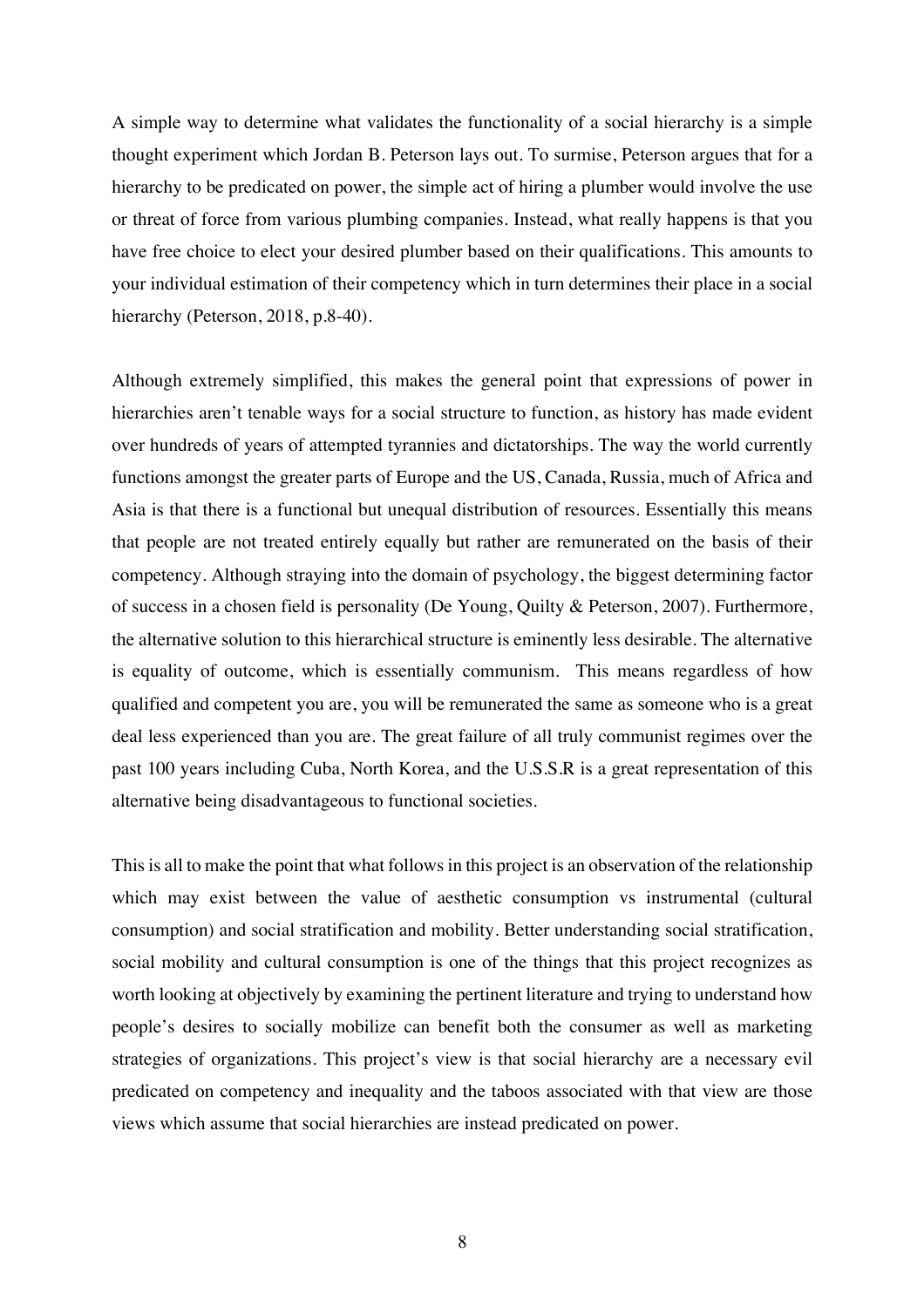## **Literature Review**

The core concepts of this project have been delt with at length in many different types of disciplines. We can see that there is a great deal of interest in social hierarchies in the psychology, sociology, history, and economics disciplines. The ways in which these fields all deal with the concept of social hierarchy and social stratification are fundamentally different given the starting point is so distinctive for each individual field of study. Psychology for example focuses on personality traits as a predictor of hierarchical placement, whereas sociological disciplines are focused on the ways in which the individual interacts with the social hierarchy from various standpoints including the classification of their strata. Given the plethora of literature in a variety of fields which all consider the question of how people interact with the social hierarchy, the narrowing of this topic begins with the literature which pertains to that core concept.

In the introduction of this project there was some fundamental discussion about the nature of social hierarchies, some misconceptions as well as some delineation about the direction of this project in regard to how social hierarchies are viewed. Although the concept of social hierarchy is not the sole focus of this project, it is a central view which needs to be outlined before further funneling the theories into a clear theoretical and analytical framework. The choice of literature is a key component of the efficacy of this project to do what is intended, namely, elucidate the relationship between social stratification, social mobility, and cultural consumption to see how further recognition of these concepts in a marketing campaign might serve to benefit both the consumer and the company.

Seeing as the nature of this project is mostly theoretical, it's important that the abstract concepts are explained both in a way which is technically proficient as well as interesting and coherent to a new reader as to not seem archaic and redundant. Moving on from the core concepts, the theory section of this project is where a vast majority of the literature is found. At the introduction of each section of theory, a clear definition of the theoretical concept is provided alongside a reference to the pertinent literature upon which the definition is based. This is the broader spectrum of operationalizing the theories of the project as the basic definition both serves as the basis of further understanding the project as well as facilitating the establishment of a connection between concepts.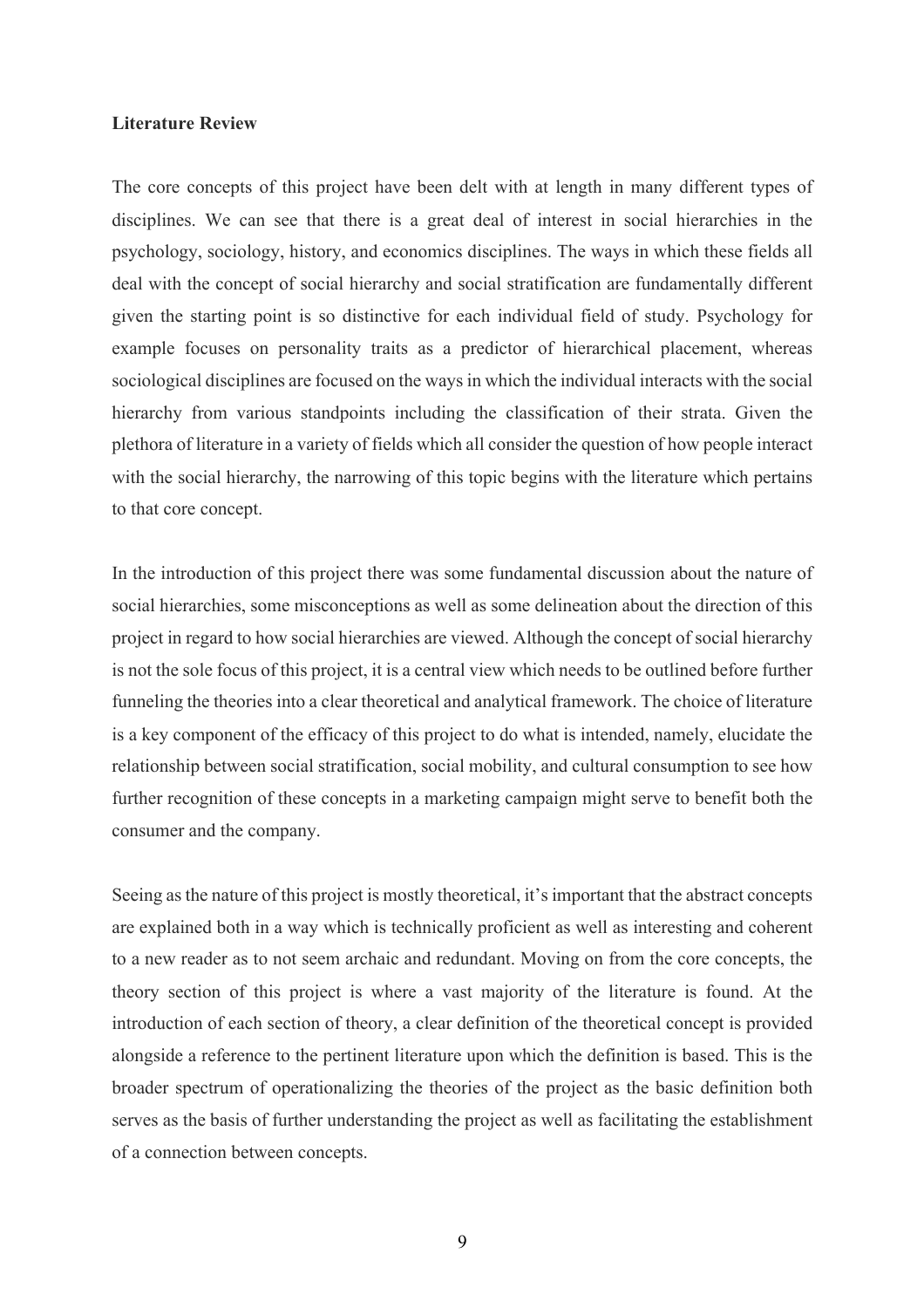Seeing as there is a large amount of literature which discusses all these theoretical concepts, it's worth acknowledging some of the debates which occur more frequently. As mentioned in the introduction of the project, there is a certain taboo relating to literature which discusses the social hierarchy particularly in the field of phycology it seems (De Young, Quilty & Peterson, 2007). In relationship to the humanities disciplines, this takes the form of a fundamental disagreement about what it is that social hierarchies are predicated on and is centered mostly around the postmodernism approach and the ideas propagated by Foucault (Foucault, 1975). To summarize this debate is about whether social hierarchies are predicated on power or competency. The former lends itself for people to make arguments about patriarchal structures whereas the latter is inclined to demonstrate the value of equality of opportunity and not outcome meaning people are rewarded on the basis of their expression of competence.

The idea that social hierarchies are predicated on competency is more academically supported across the different disciplines which consider the question of social hierarchies at all like in psychology, sociology and even economics. In large part this is attributable to the fact that we have a very difficult time proving the suppositions made on the basis of Foucault's school of thought. An example of this was the assumption made by postmodernists about the inequalities in STEM fields being attributable to a patriarchal tyranny. This supposition was then tested and proved inaccurate and found that the relationship between egalitarian countries and choices between men and women was such that the more done to eliminate differences between men and women, the more different their choices became (Stoet & Geary, 2018).

This is a justification for this project relying on approaches to literary theories which are social in nature and support the notion of social hierarchies being built on competency. There are diverse approaches to this issue amongst several different disciplines. However, the approach of the following theories section, and the literature in general, is that the view that social hierarchies are successful when they are based on competency and not viewed as arbitrary expressions of power or dominance. The project recognizes the literary debates about this issue but sides with the arguments based on the most academically supported side of the debate. The section which follows this will be a clear delineation of all the theories which the problem formulation has briefly mentioned and a presentation of the literature which this project's understanding of the theories is based on.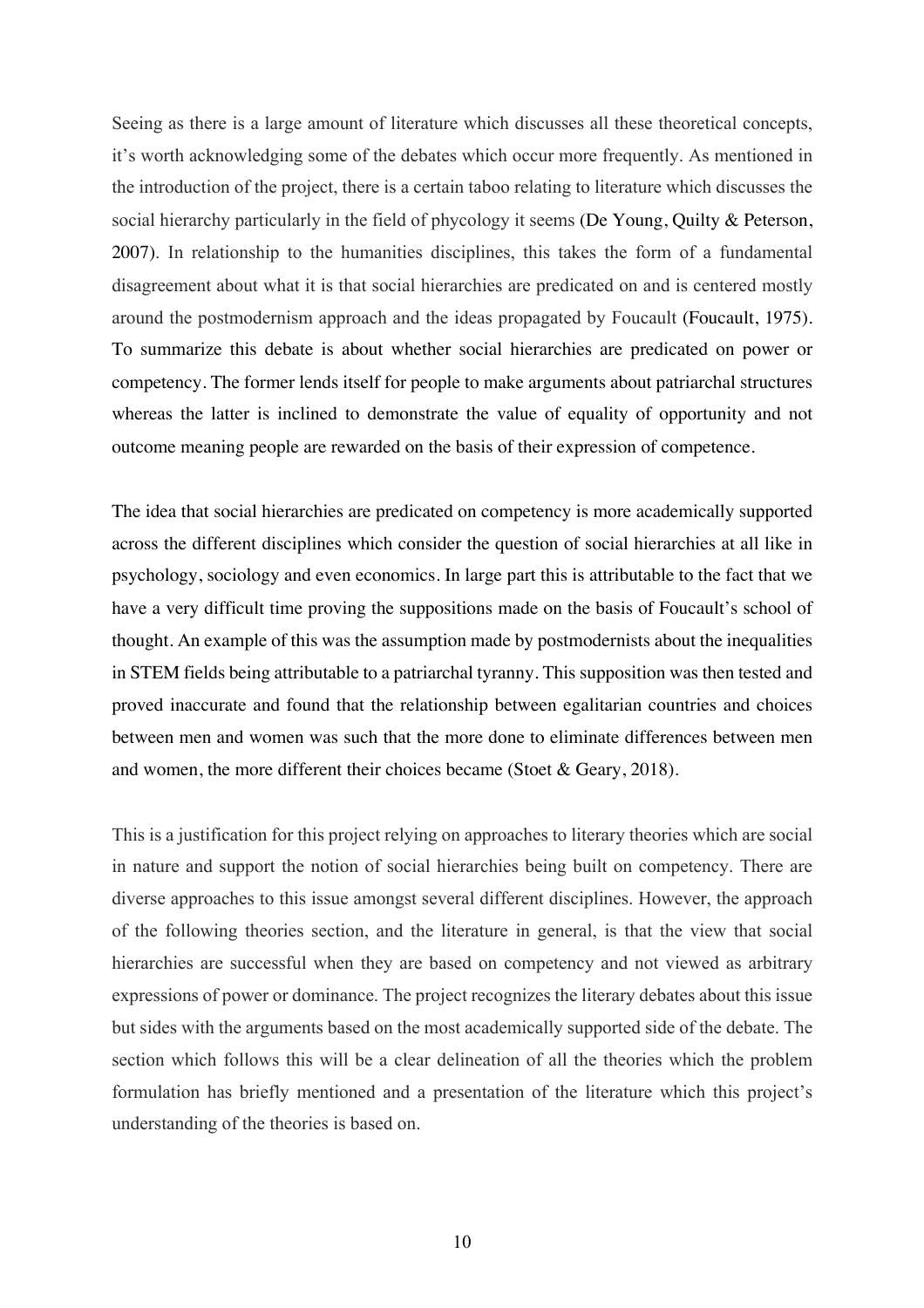## **Philosophy of Science and Methodology**

To outline the methodological approach of the project, first it's worth discussing what type of data and generally what type of philosophy the project employs as a means of coming to a conclusion. This involves consideration of epistemological versus ontological approach and quantitative versus qualitative approach to name some key concepts. This project employs a deductive approach to the methodology as the theories will play a key role in understanding application to social research (Bryman, 2016). In deductive forms of research, theory comes first and is followed by the observation/findings of the analysis as opposed to the indictive method which in which the observations/findings guide the theories (Bryman, 2016). Distinguishing between inductive and deductive approaches should be thought of more as tendencies of a project as opposed to solidified distinctions (Bryman, 2016).

Epistemological considerations are generally a question of what should be or what is considered to be conventional knowledge in a particular discipline (Bryman, 2016, p. 27)**.** The eternal debate in this regard is represented in the different approaches to explaining social behaviors in humans. The positivist approach to social research would argue that there is *"importance of imitating the natural sciences"* (Bryman, 2016, p.28) in social research, whereas interpretivism rather *"is concerned with the empathic understanding of human action rather than with the forces that are deemed to act on it."* (Bryman, 2016, p.28) and this project sympathizes with the views of the latter. These are very basic explanations of these epistemological approaches, but it outlines the distinctions between the two.

Interpretivism in essence *"subsumes the views of writers who have been critical of the application of the scientific model to the study of the social world and who have been influenced by different intellectual traditions"* (Bryman, 2016, p. 28). The view that approaching the social world from the perspective of the natural sciences is not applicable to the social sciences as people and institutions require a different approach to analysis then the natural sciences to emphasize the *"distinctiveness of humans as against the natural order."* (Bryman, 2016, p.28). Observing the inner working of the social hierarchy highlights the point that social research needs to distinguish between natural sciences and its tendencies toward empirical data as opposed to discussing theoretical explanations and their application to concepts like marketing.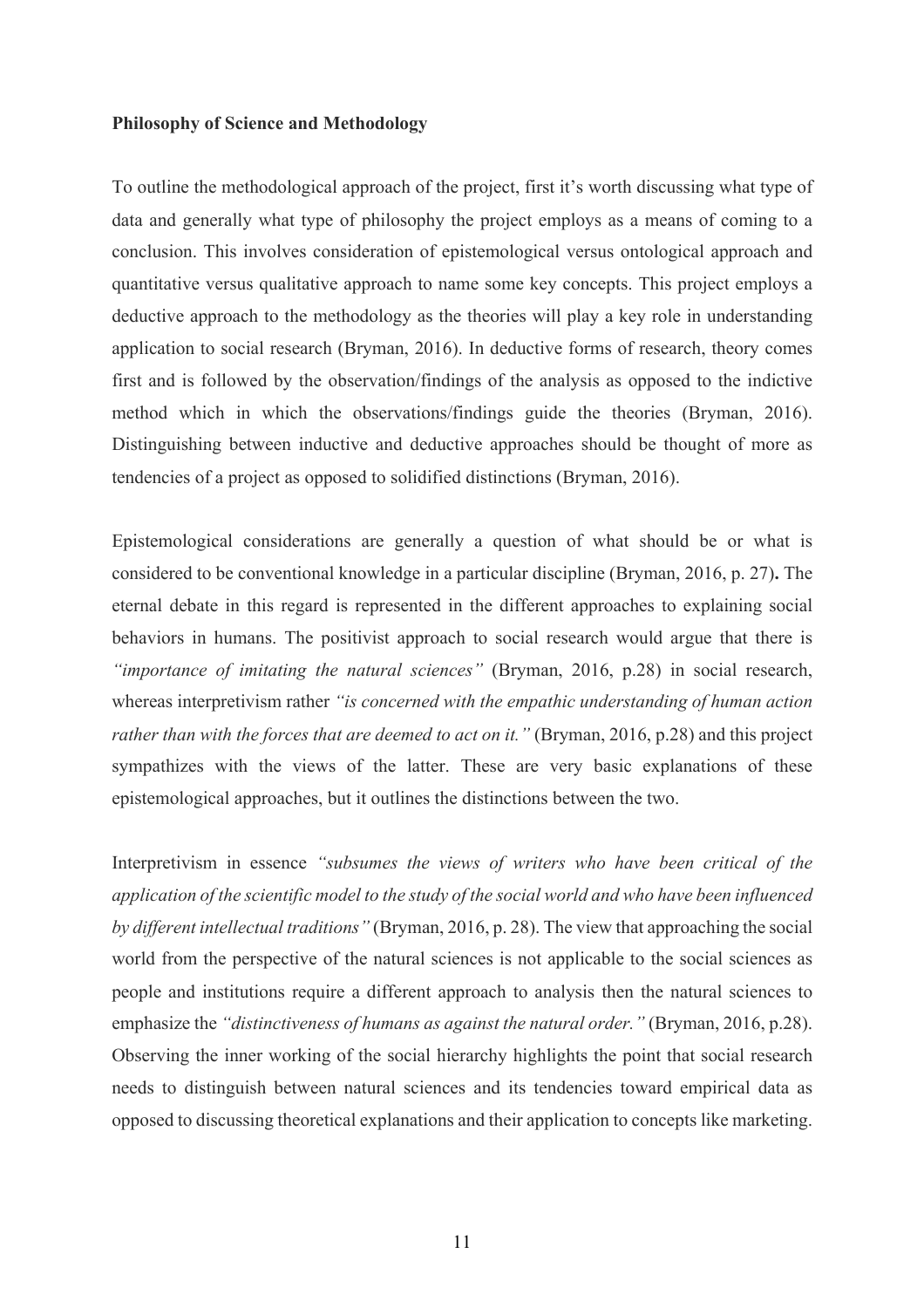The ways in which interpretivism plays a philosophical role in the research which follows will become more evident once the methodological approach of the project is outlined more clearly. First however, it's worth considering some ontological points. Unlike epistemology, ontology is more focused on *"the nature of social entities"* (Bryman, 2016, p.32). This unfolds in the debate between the objectivist approach and constructionist approach which is the argument about whether social entities should be thought of as *"objective entities that have a reality external to social actors,"* (Bryman, 2016, p.32) or whether they should be considered *"social constructions built up from the perceptions and actions of social actors"* (Bryman, 2016, p.32). The latter of these two being what is known as constructivism and the prior being objectivism (Bryman, 2016). An easier way to conceptualize this debate is the idea or organization versus culture the latter of which this project is much more focused on making it more supportive of the idea of constructivism. The idea of social class and social hierarchy/social stratification assumes that culture is a concept which is *"pre-given and therefore confront social actors as external realities that they have no role in fashioning."* (Bryman, 2016, p.33). This is true insofar as this project conceptualizes the idea of social hierarchy as something which can be navigated but not escaped and that cultural consumption/cultural capital can be built on but not avoided.

The scope of this project assumes that *"Instead of seeing culture as an external reality that acts on and constrains people, it can be taken to be an emergent reality in a continuous state of construction and reconstruction."* (Bryman, 2016, p.34). From a philosophy of science point of view, it is important to make these distinctions to understand how and why the following data and information has been chosen as well as to establish the view of the research on concepts as central as culture. This is especially true given that the goal of this particular project is heavily theoretical and aims to expound as much as possible on a topic which is largely unexplored. On a final note of ontology

*"Questions of social ontology cannot be divorced from issues concerning the conduct of social research. Ontological assumptions and commitments will feed into the ways in which research questions are formulated and research is carried out."*

(Bryman, 2016, p.34).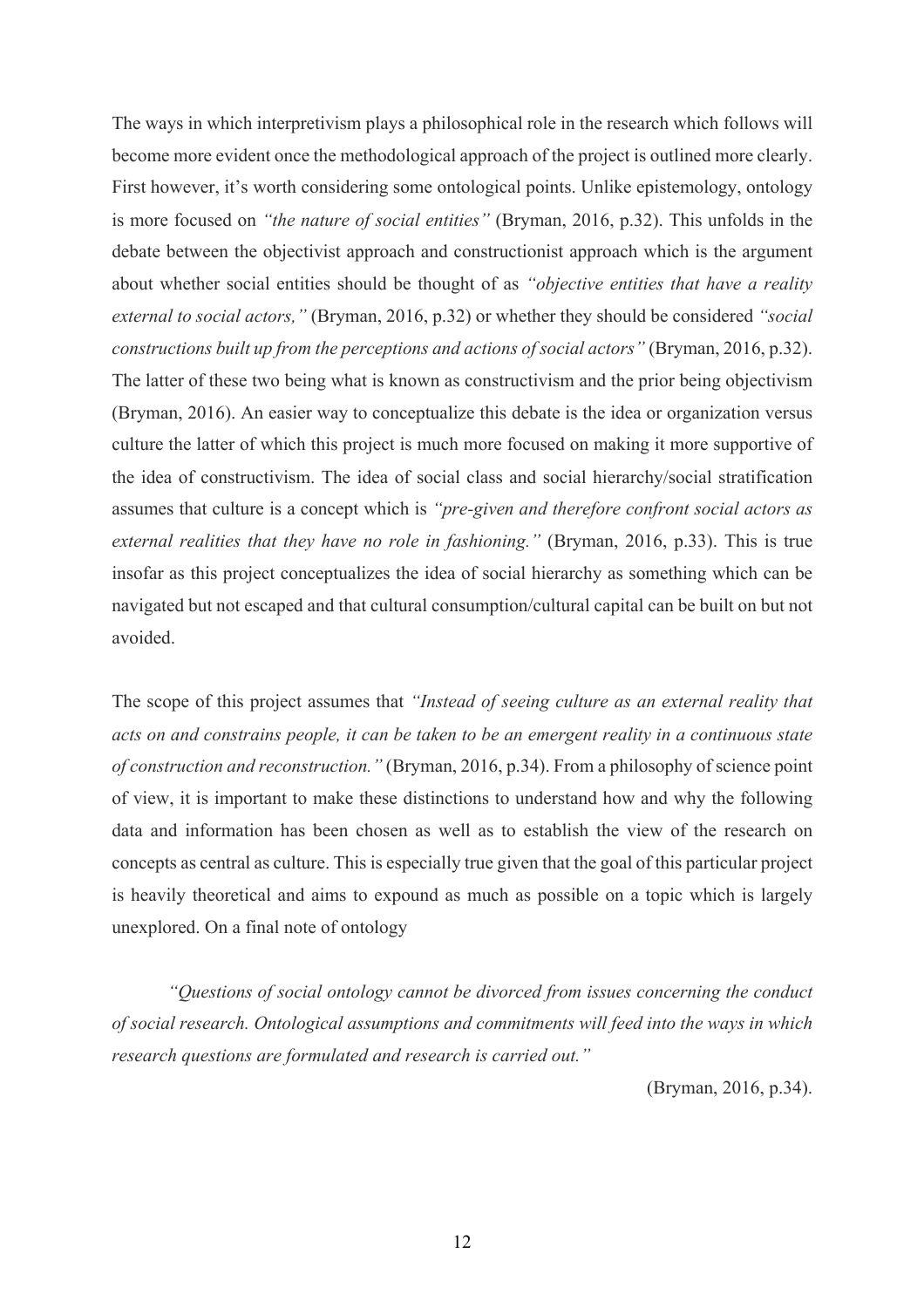On to the discussion of qualitative versus quantitative data types, this project is entirely qualitative with its data. Qualitative data is data types which are

*"a research strategy that usually emphasizes words rather than quantification in the collection and analysis of data and that predominantly emphasizes an inductive approach to the relationship between theory and research, in which the emphasis is placed on the generation of theories; has rejected the practices and norms of the natural scientific model and of positivism in particular in preference for an emphasis on the ways in which individuals interpret their social world; and embodies a view of social reality as a constantly shifting emergent property of individuals' creation."*

(Bryman, 2016, p.36)

There may be some statistical referencing to the case which is being described but the result of that is a qualitative assertion about the social meaning that can be derived from those statistics. Qualitative data is primarily thought of as being different from quantitative in relationship to indictive versus deductive approach insofar as qualitative is primarily inductive in its research methods (Bryman, 2016). However, in this project's focus has emphasis on discussing practical utility of theoretics to marketing strategy making it a deductive qualitative analysis of a case being described and used as an example. The approach of this project is qualitative but is not concerned with generating new theories, rather, discussing how already existing theories which are not commonly considered consciously in the realm of marketing might stand to benefit marketing strategies. For this reason, the approach is deductive and not inductive as is common for qualitative research types (Bryman, 2016).

To determine the quality of social research the concepts of reliability, replicability and validity are used as assessment. Reliability is primarily a consideration for quantitative research methods (Bryman, 2016) but generally refers to whether the results of research are replicable (Bryman, 2016). This project is mainly theoretical and doesn't deal with concluding data making this point harder to deal with. The methods of conducting the research will be clearly outlined in this section making it easy to replicate but seeing as there aren't concrete results or findings further argumentation about the reliability of the project it nullified.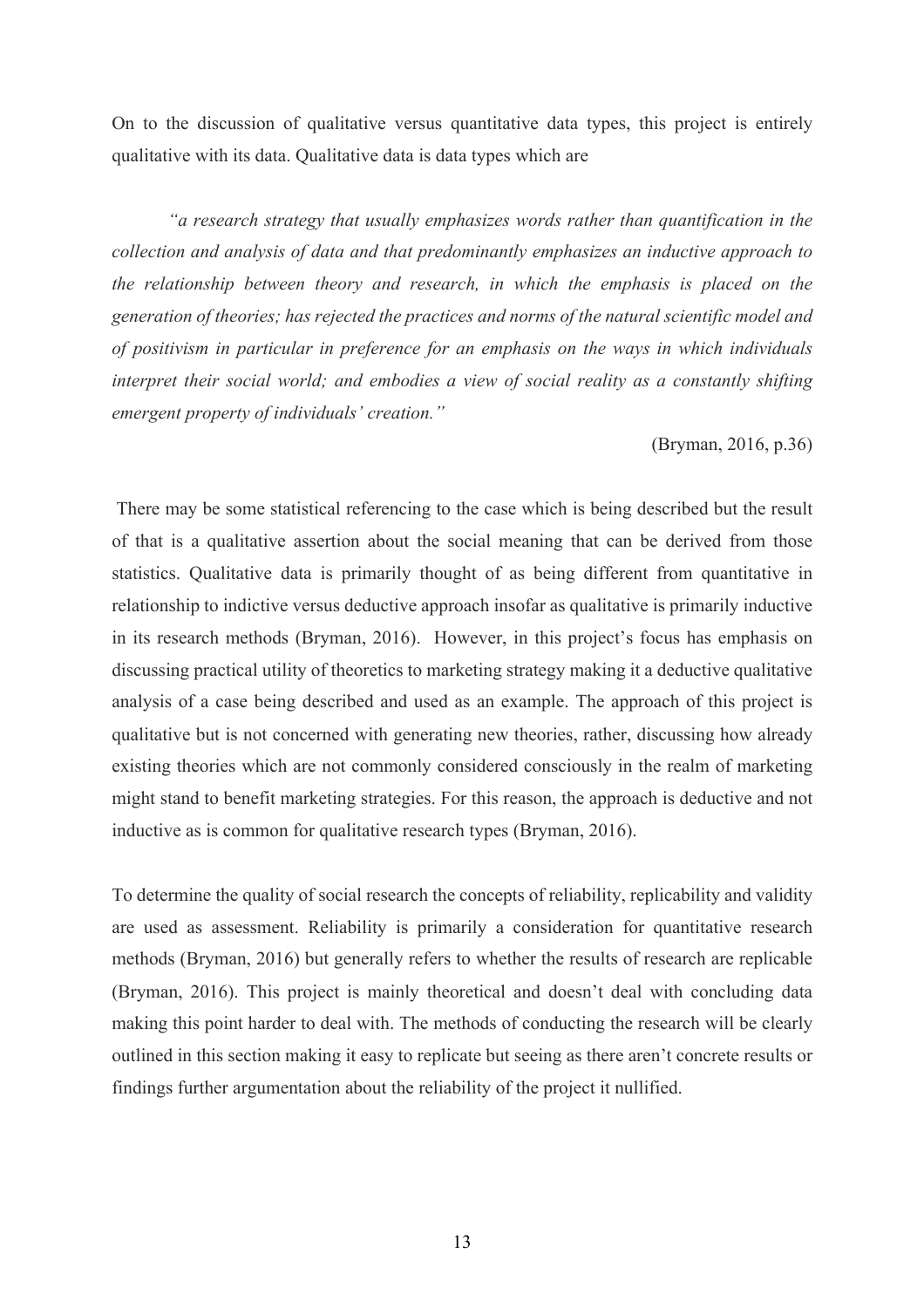On the point of replicability, the following research will be easy to replicate, but the validity does not lay in the validity of the findings are there aren't findings the way that they are commonly thought of. Instead, the replicability of the research will be easy, and the more important point is the validity of the research. Validity takes different forms, and for the qualitative research type most relevant to the research is the internal validity (Bryman, 2016).

*"internal validity is concerned with the question of whether a conclusion that incorporates a causal relationship between two or more variables holds water. If we suggest that x causes y, can we be sure that it is x that is responsible for variation in y and not something else that is producing an apparent causal relationship?"*

(Bryman, 2016, p.47).

The internal validity of this project is paramount in determining the validity of the research as the theoretical nature of it relies heavily on how well it can be argued, and at least to some extent proven, that the conclusion of a causal relationship is based in well-established theories and is applicable to the marketing research.

On to the point of research design. The data of this project is secondary and is not proprietarily collected which would indicate a case description method of designing the research as the application of the theories to an outlined description of already existing data on marketing strategy is what is taking place. This means that the methodology is centered around concretely outlining relevant theories of social stratification, social mobility, cultural consumption, and cultural capital. Then connecting those theories, outlining the marketing approach of the case, and seeing how that case might benefit from application and consideration of the theories to their existing marketing strategy. This entails a secondary analysis as the data being analyzed has already been collected but is being evaluated for the benefit it may have in considering previously overlooked theories. In my case, the benefit of secondary analysis is very clear as I am writing this project alone

*"In considering the various advantages of secondary analysis, I have in mind the particular needs of the lone student conducting a small research project as an undergraduate or a more substantial piece of work as a postgraduate."*

(Bryman, 2016, p. 312)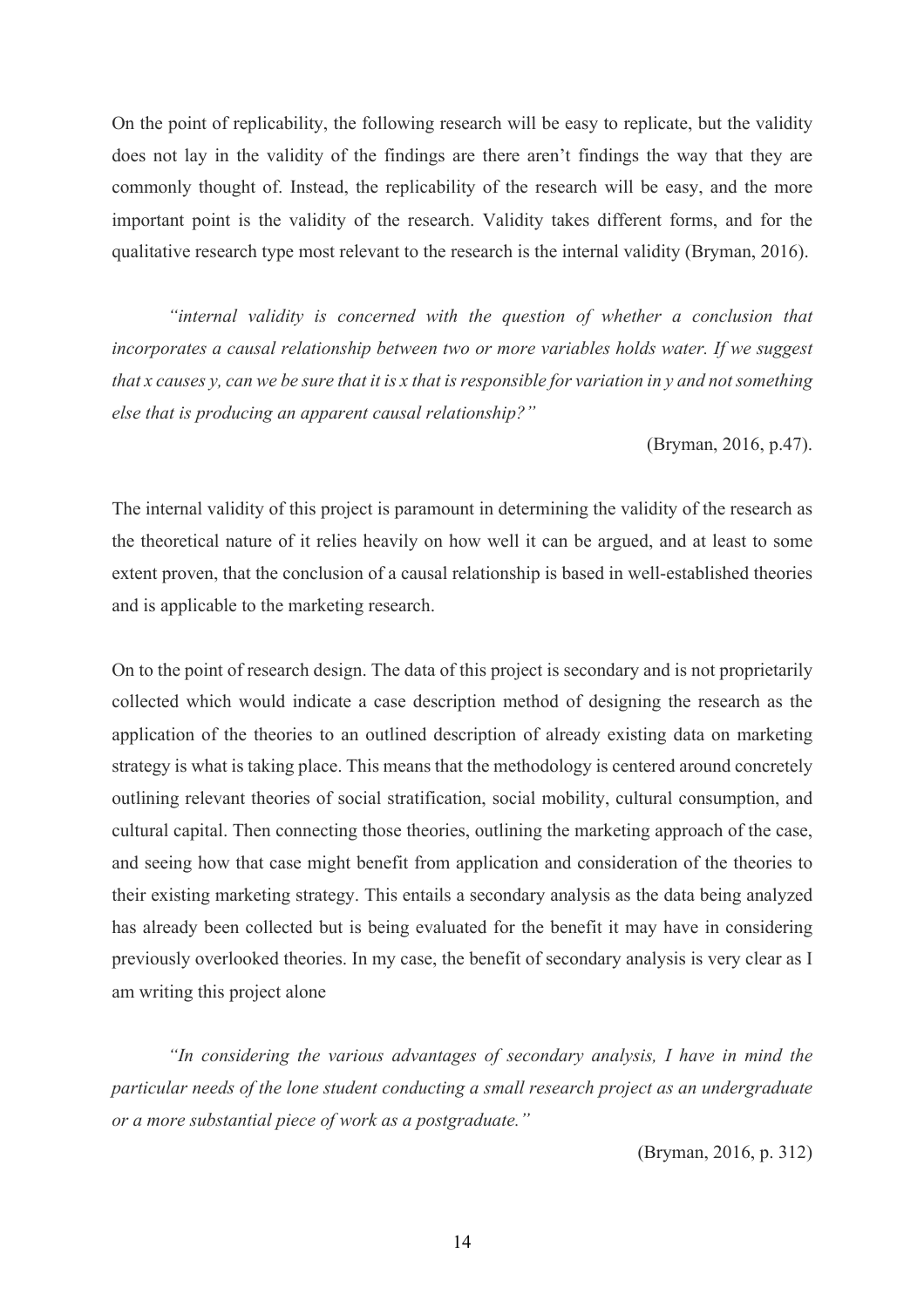The advantages of this project's approach to research design are as follows

- Cost and time
- Access to high quality data
- Opportunity for longitudinal analysis
- More time for data analysis
- Reanalysis offers opportunity for new interpretations

These are a few of the benefits awarded to secondary research focused projects and are particularly applicable to students and lone students (Bryman, 2016, p.314-315). The down sides to this type of research design are that

- There is no control over the quality of the data
- Many key variables are uncontrollable
- There is a lack of familiarity with the data being analyzed

These are some of the natural limitations associated with conducting research in the method I have elected to (Bryman, 2016, p.314-315).

Lasty, the methodological approach of the project involves the following. Determining a case for analysis which means exploring the relevant data which is accessible and deciding which of those is most likely to benefit from the application of the social theories which will be outlined given their current approach. Following this, understanding the theory of marketing being used by the case being analyzed. This will be followed by a systematic run through of the marketing mix approach and examining how each of the Four P's of the case fail to acknowledge the social theories and discussing how they might go about applying those theories practically as well as how those theories relate to the methods of the case. This analysis is preceded by a detailed explanation of the social theories which will be structured in the same manner as the analysis to maximize coherency and maintain structure in the project which is consistent throughout. The order in which the theories are explained will be the same order in which the case is analyzed by those theories. Additionally, there will be sections after the vital theoretical parts of the project which explain the relationship between concepts to help the congruency and readability of the project by aiding the reader's understanding of key concepts and their inter-relational nature. The following section will outline those theories and begin to explain how they correlate.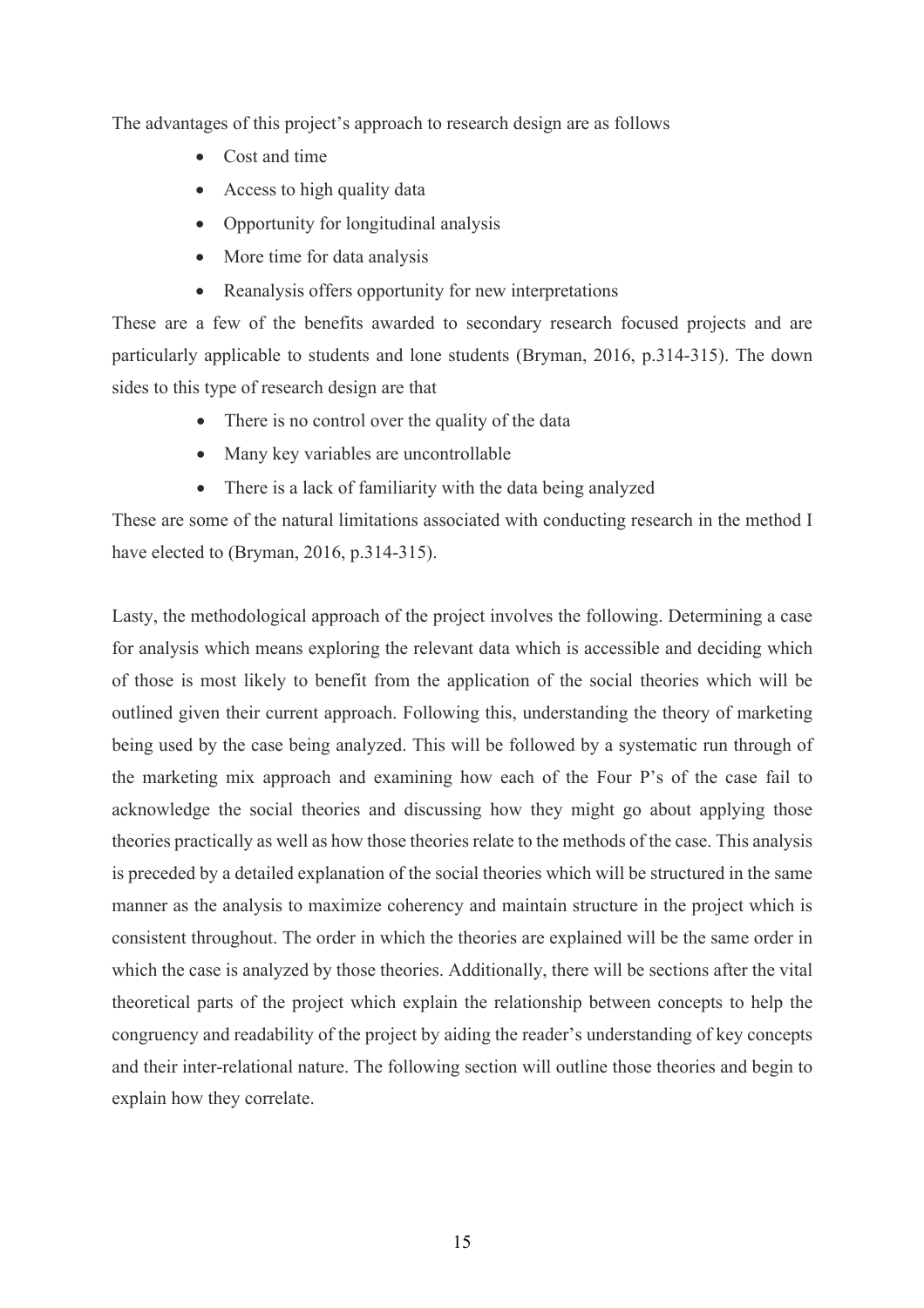## **Theories**

## *Social Stratification*

Having outlined the approach to the problem formulation and general project focus, this section will now outline the central concepts needed to clarify the topic at hand and explain their relevance in the context of marketing theory for the purpose of cohesion. On the topic of social stratification, there are three primary arguments for the explanation of its meaning. This theory section will contain all three arguments proposed by (Chan & Goldthorpe, 2007) to demonstrate the differences in theoretical approach.

#### THE HOMOLOGY ARGUMENT

Chan & Goldthorpe (Chan & Goldthorpe, 2007) explain three primary approaches for understanding the relationship between consumption and social stratification in modern sociological literature. The first of these arguments was that of homology. To surmise this argument, they explain:

*"this argument claims no more than that social stratification and cultural stratification map closely on to each other. Individuals in higher social strata are those who prefer and predominantly consume 'high' or 'elite' culture, and individuals in lower social strata are those who prefer and predominantly consume 'popular' or 'mass' culture"*

(Chan & Goldthorpe, 2007, p.1)

This homology approach to understanding social structure comes from Pierre Bourdieu's reconstitutions of Max Weber works in Bourdieu's book *Distinction* (Bourdieu, 1987). In essence, Bourdieu agreed with Weber's postulation that a person's position in a social hierarchy (whether that be a position of superiority or inferiority) is maintained by their expression of a *style of life* (Chan & Goldthorpe, 2007, p.2). This is a fairly standard approach to hierarchies which will be important later in relationship to consumption. Bourdieu however did not accept Weber's claim that a person's status and class position in a hierarchy were empirically distinguishable, but instead Bourdieu believed that a person's *status* was a symbolic facet of the class structure and was thus not reducible to simply economic outlines.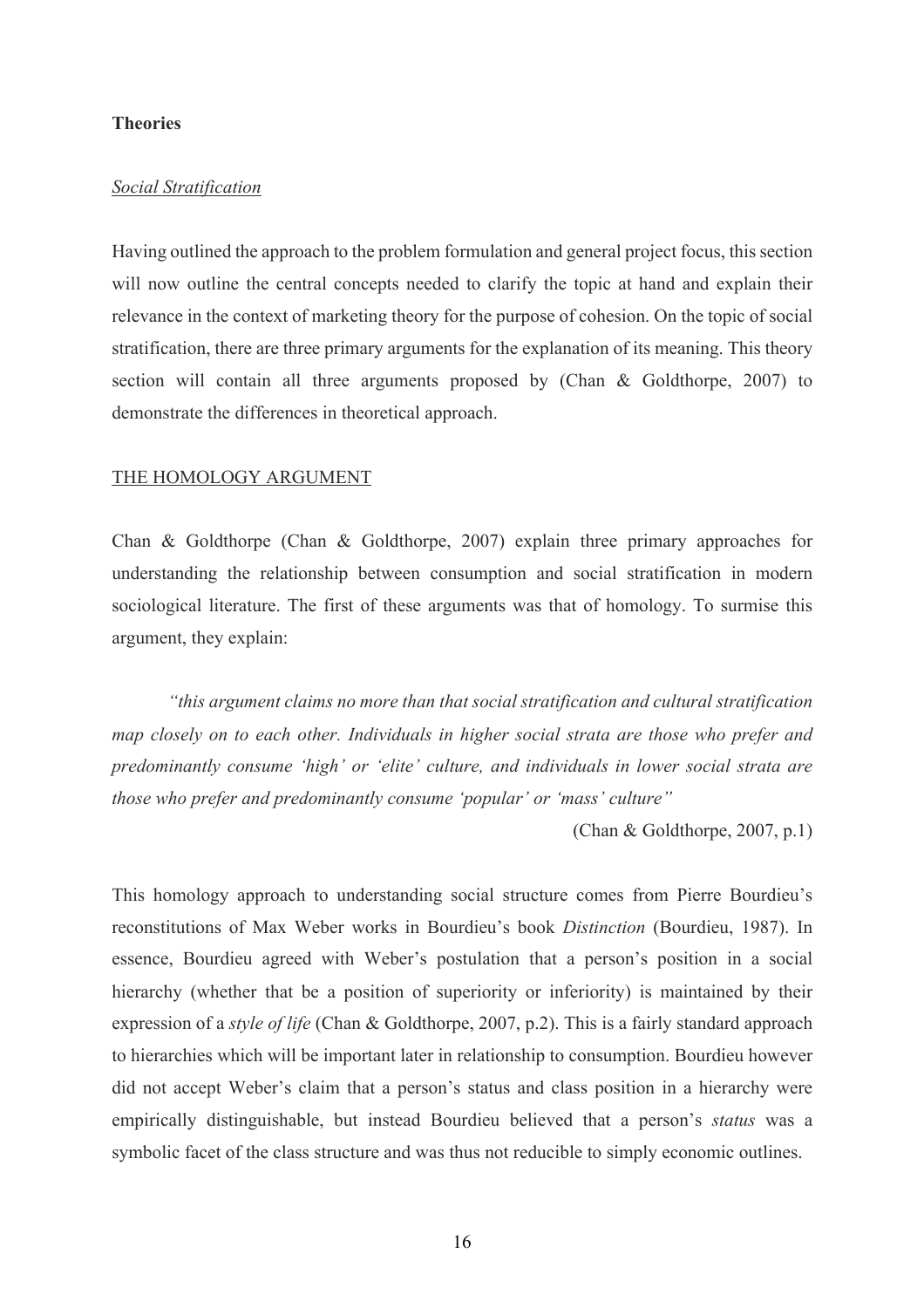This led Bourdieu to conclude that the relationship between class and status (which he did agree was expressed through lifestyle) was subject to chance as opposed to being fixed and rigid as Weber claimed (Chan & Goldthorpe, 2007, p.2). This was where Bourdieu posited the idea of *habitus* in relationship to social class and status. Bourdieu claimed that *"habitus produces a 'semantic' unity in practices across all domains of consumption, cultural consumption included."* (Chan & Goldthorpe, 2007, p.2). The manifestations of the status order are expressed then through distinctions in lifestyle wherein the emerging rivalries are seen as class struggles and conflicts. Put a little more simply, the idea is that a person's manner of living serves as an expression of their position in a social hierarchy which is determined by their choices not limited to consumption. This project however cares mainly about how those consumption decisions serve to legitimate that status order and reinforce the position of that consumer in their respective hierarchical position.

A part of Bourdieu's theory which this project is critical of however is the idea that:

"…*the status order is the field of symbolic struggle between classes, in which those involved seek to 'classify' themselves and others as same or different, included or excluded, and in which members of the dominant class use 'symbolic violence' in order to confirm the superiority of their own lifestyle…*"

(Chan & Goldthorpe, 2007, p.2).

The idea that somehow there is an exertion of power or dominance in the realm of establishing social order in a hierarchy is not one that this project is sympathetic with. Instead, the idea that competency is the primary establishment of hierarchical position (Peterson, 2018, p.8-40) is more agreeable to this project's directive. This part of Bourdieu's homology argument was also criticized by Weininger (Weininger, 2005, p.95) for attempting a little too much to connect class and status. The other part of the homology argument is one which much of the modern literature on consumption still uses. It has led to conclusions such as that to differentiate horizontally in a social hierarchy, consumers will often consume with the intention of marking their uniqueness from other consumers, which is an important way for consumers to establish their position in a hierarchy (Tian, Bearden, and Hunter 2001).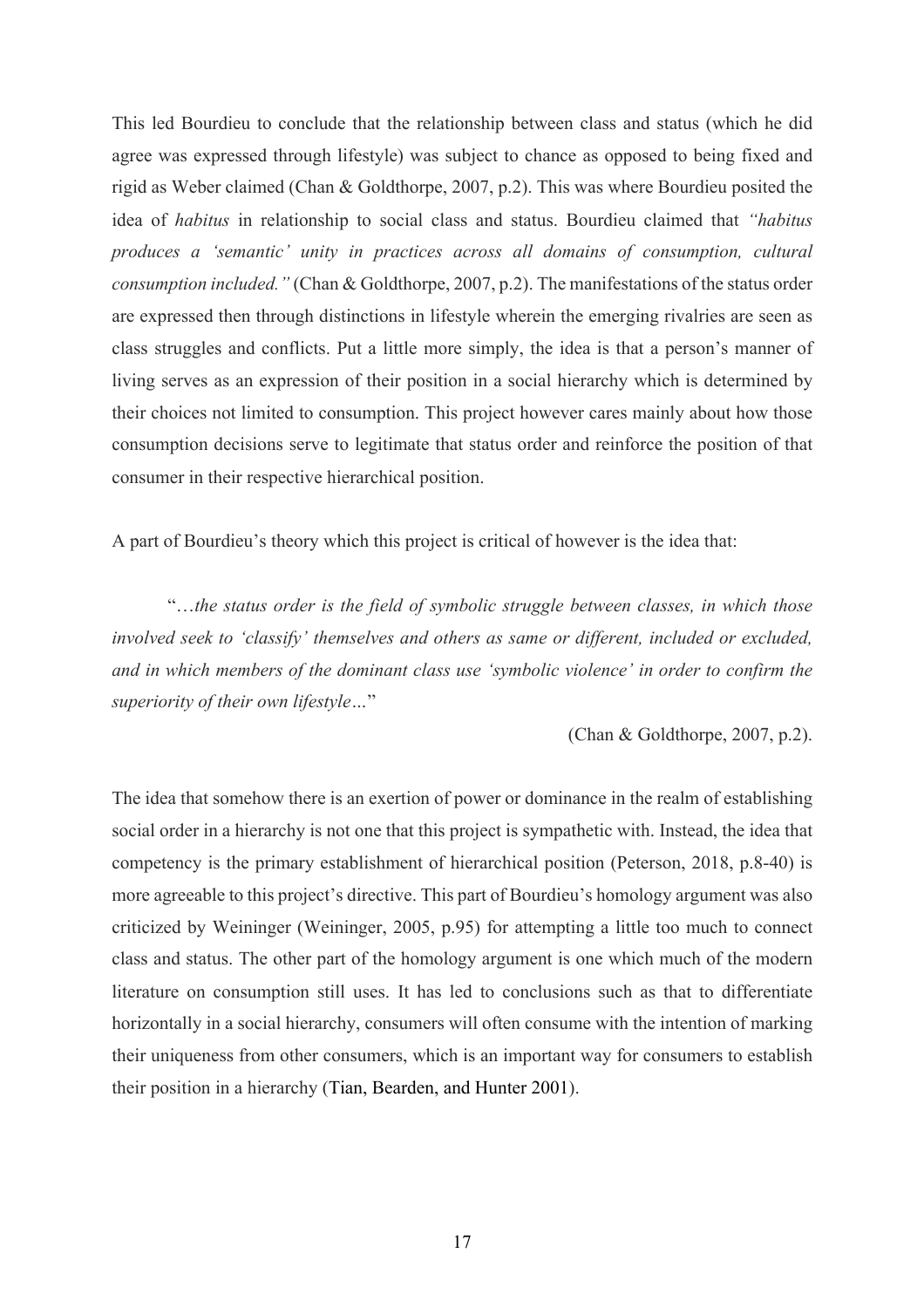## THE INDIVIDUALIZATION ARGUMENT

This argument is a diametrically opposing view to that of homology. If we think of the homology argument as one which over all else believes there is a distinct separation of the social strata as a result of economic or other empirically provable factors, then the individualization argument holds the opposite position. In some ways the individualization argument exists to restrict the homology argument and contradict its tenets (Chan & Goldthorpe, 2007). This argument has a different take on the concept of social stratification and posits that given the prevalence of economically proficient societies, factors like socioeconomic, age, sex and lifestyle play a significantly smaller role in understanding social stratification (Chan & Goldthorpe, 2007).

*"In weaker versions of the argument, the suggestion is that other structural bases, such as age, gender, ethnicity, or sexuality, are now at least as important as class or status in conditioning lifestyles, and that individuals are in this way given a much greater range of choice as regards the collectivities, real or imagined, with which they will subjectively align themselves…"*

(Chan & Goldthorpe, 2007, p.2)

This argument holds in essence that a person has a considerably larger possibility for the reformation and establishment of their personal identity and lifestyle as opposed to being subject to the 'powers' of social stratification (Giddens, 1991). This is the basis of assumption for the 'weaker' versions of the individualization argument. The more advanced versions of the argument have been developed under the influences of postmodernism which assumes that a person's lifestyle is absent of *"…structural grounding or indeed inherent unity"* (Chan & Goldthorpe, 2007, p.2). The absence of structure to guide this lifestyle and identity formation means that there is freedom for consumers to form their own habit and lifestyle decisions (or *habitus* as Bourdieu would have referred to it) independent of the pressure of the social stratums. This is done when consumers establish their patterns of consumption in a set of validations of their taste in order to conceptualize their *self* (Bauman, 1988). This argument gives much more conceptual independence to the consumer and awards more inherent meaning to their individual choices as a way of theorizing their position in the social hierarchy as opposed to trying to look at it as empirically driven.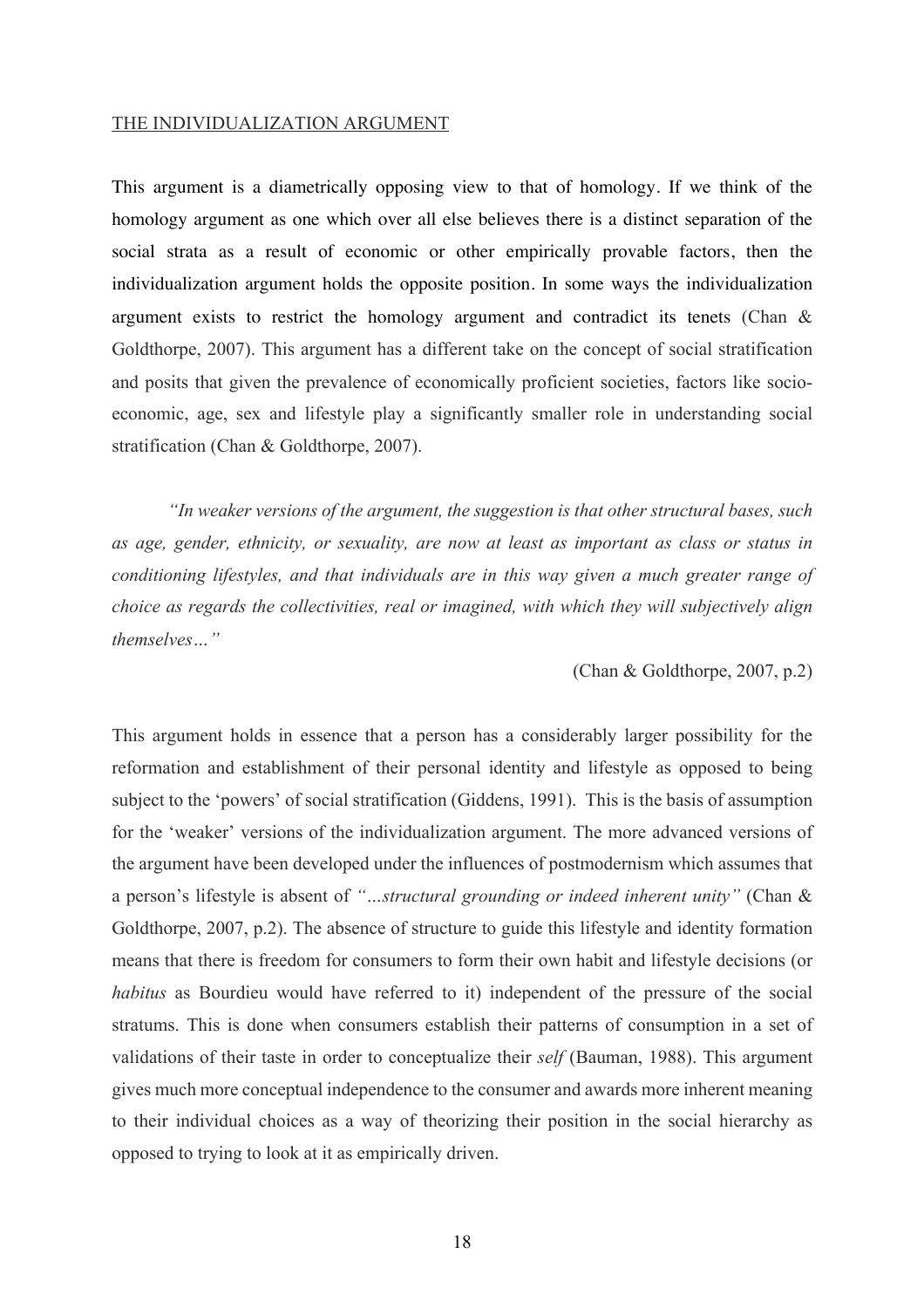The individualization theory has not been used in abundance over the past 20 years or so but has been used successfully to test theories in foreign countries like Japan and the Slovakia (Buncak, Hrabovska & Sopoci, 2019; Shirahase, 2004). We have seen the use of individualization theory for the purpose of establishing a basis for culture as the primary medium of class reconstruction given that it focuses heavily on the power the individual has to institute their proprietary hierarchical position (Gillies, 2005). However, the individualization argument also bases much of its foundational focus on the reproductions of inequality as the natural assumption of the theory is that culture is what reproduces disparities and assimilates discrimination in a hierarchy *"…systems of distinction and discrimination have evolved they continue to underpin and reproduce inequality, dramatically shaping the lives and opportunities of those they position"* (Gillies, 2005, p.836). This view also assumes primarily that people in a hierarchy are victims of systems they both have individual control over, but also are subjugated by, which is an inconsistent position to take when trying to establish benefits of social mobility and social stratification.

In many ways individualization is seen as the death of social stratification as it renders social class obsolete and assumes that there are adapted cultures which expand beyond traditional views of stratums and social classes (Becker & Hadjar, 2005). The theorists who support individualization as a theory of understanding societal phenomenon's, also tend to believe that traditional hierarchies are declining in prominence and devalue the utility of viewing the world in this conventional way (Becker & Hadjar, 2005). This is part and parcel of the belief that hierarchies breed disproportionate and discriminatory inequality. Although this belief is not one which this project sympathizes with, individualization is not an entirely contemptible way of viewing the social world.

One of the benefits of the theory is that it recognizes the power of individual behavior which is something this project aims to achieve in the sense of giving back power to the consumer to socially mobilize through their individual consumer decisions. Typically, those who criticize the assumption that class and individualization are dead, are demonized as blasé and careless given the aversion to emerging inequality (Becker & Hadjar, 2005). However, Ulrich Beck who wrote great works on the individualization approach recognized that one of the reasons that the notion of class still serves utility is that there is no *suitable* alternative (Beck, 1992).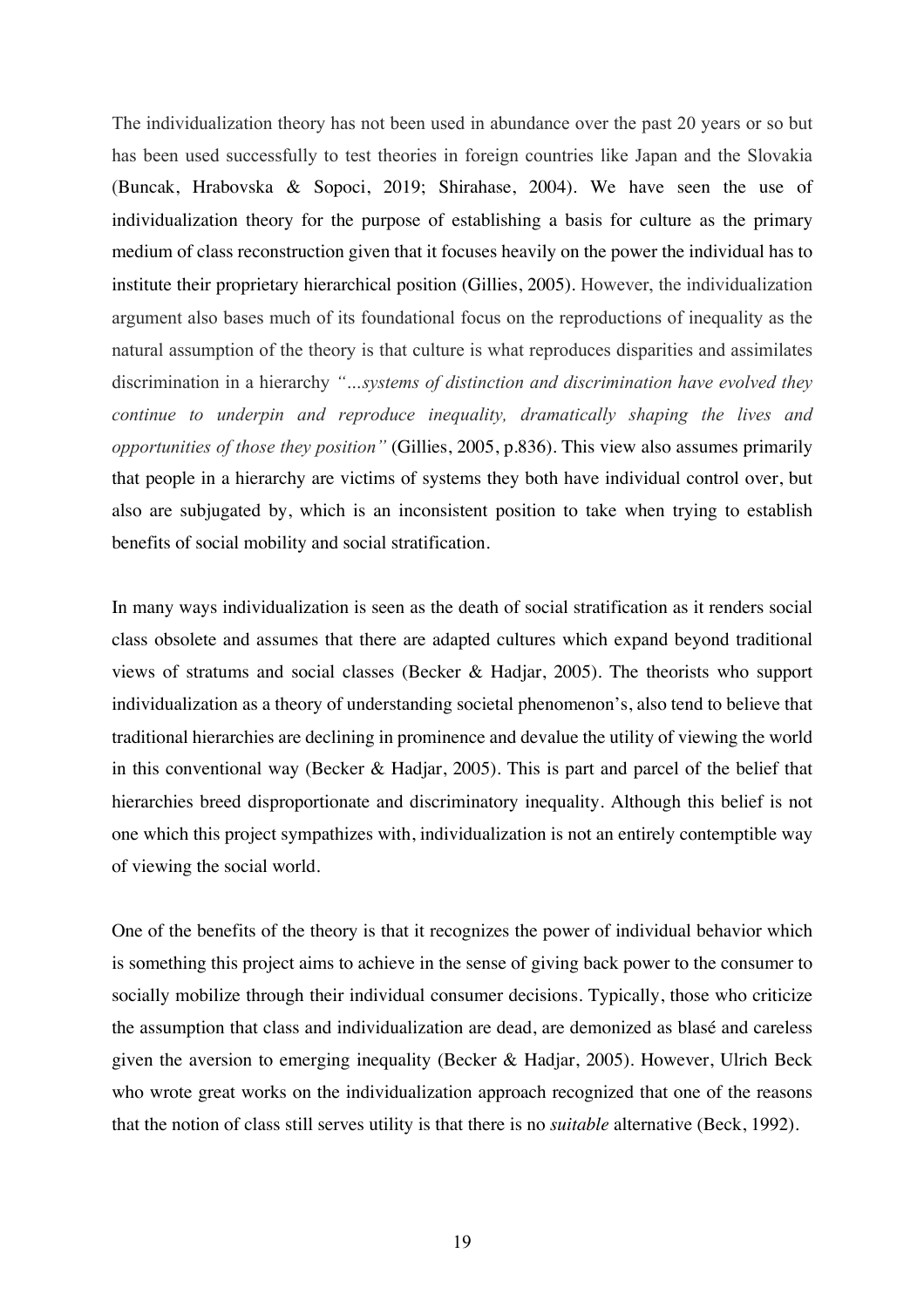#### OMNIVORE/UNIVORE ARGUMENT

This argument related more directly to the concept of cultural consumption then it does to the principle of social stratification and lifestyles (Chan & Goldthorpe, 2007). One of the origins of the concept of omnivores and univores in consumer culture was in 1964 when a published study found that highly educated individuals in America had no substantial aversion to consuming mass culture (Chan & Goldthorpe, 2007). However, in a more modernized sense, the theory is more generally associated with Peterson & Simkus (Peterson & Simkus, 1992) which essentially concluded that the homology argument was outdated already back in the early 90's. Peterson and Simkus came to the conclusion that the homology approach was an obsolete theoretical approach by observing a new connection between cultural consumption and social stratification as opposed to assuming that one was losing grounding in the other (Chan & Goldthorpe, 2007).

One of the more obvious assumptions about how the social and cultural stratification of consumers may manifest itself is the more classical (and certainly homological) assumption that there exists a 'snob vs slob' relationship between the social strata of consumers. This also assumes a competition between the *classes* so to speak. The omnivore-univore argument is considered more of a middle ground in this regard as it views the consumption of consumers as in a hierarchy as something that has a 'middle-brow' as well as 'high-brow' and 'low-brow' culture (Chan & Goldthorpe, 2007; Peterson & Simkus, 1992; Peterson and Kern, 1996).

One of the strong foundations of the omnivore-univore argument if it were to be summarized, is that instead of seeing consumption relating to social stratification as a linear or binary social occurrence where a consumer is only consuming either high-brow or low-brow culture, this approach favors the idea that the consumer habits are much wider and less isolated to a person's social strata. Many people view the omnivore-univore argument as a middle ground between the individualization argument and the homology argument (Chan & Goldthorpe, 2007) as it possesses parts of both arguments to form its own approach to viewing consumers in a social stratum. This is because there are two interpretations of the omnivore-univore argument which grant it substantial disparities from the other two arguments.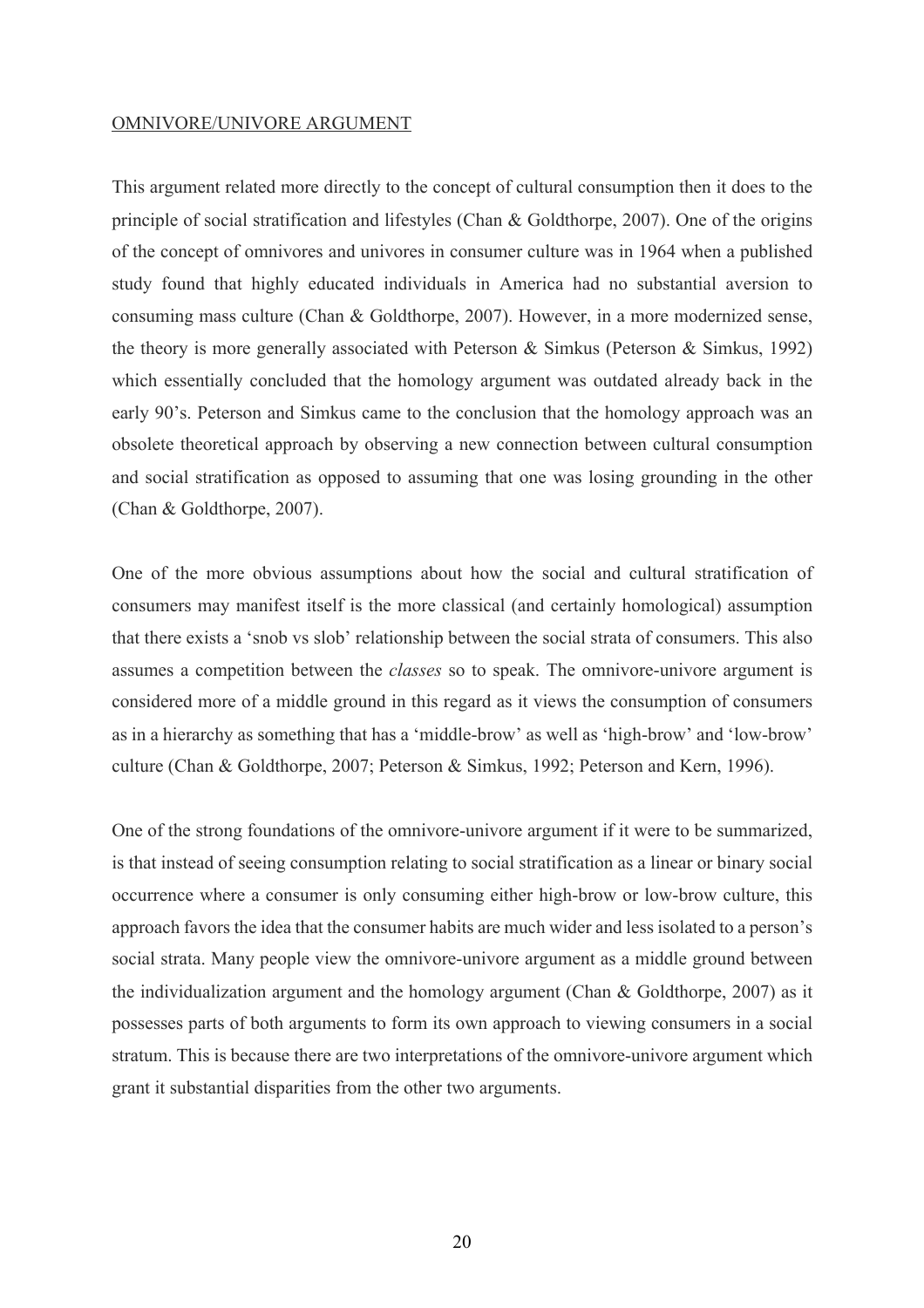The first of these differences is that:

*"omnivores may be seen as essentially tolerant individuals (because, say, of their relatively high levels of education and/or social mobility) who have a general openness to other cultural styles than that into which they were initially socialized and further, perhaps, a desire to experiment with different kinds of cultural consumption."* 

(Chan & Goldthorpe, 2007, p.3).

By viewing cultural omnivores this way, there is an obvious comparison to the theory of individualization as the focus of the theory shifts to the power the individual has to establish their proprietary social position through the means of consumption of a variety of things typical of a variation of social strata. This concern with the *self-realization* (Chan & Goldthorpe, 2007) of the consumer contrasts with viewing consumer decisions as a way for consumers to set something approximating a delineated marker of their social position (Chan & Goldthorpe, 2007). This difference separates the theory of cultural omnivorousness from that of homology the same way that the theory of individualization separates itself from the homology argument.

The second of these differences is that:

*"…omnivores may be seen as expressing a new aesthetic which, even if more inclusive and 'cosmopolitan' than that of earlier cultural elites, is no less directed towards the demonstration of cultural and social superiority… And, in turn, omnivores may still show discrimination, either in the uses that they make of mass or popular culture—e.g. often 'ironic' or otherwise condescending uses—or in still rejecting some of its particular forms, such as ones with an especially close association with low-status groups"*

(Chan & Goldthorpe, 2007, p.3).

This is the second of the views taken in respect to cultural omnivores which sympathizes instead with the homology argument. Although the concept of social stratification is seen in a much more detailed and erudite way then in homology, the glaring similarities are clear. There is a recognition of the symbolic and central part that consumption, motivated by aesthetics, plays in the competition for status and the rivalry within. This recognition is also true for the first of these differences, however, in this case the connection between the instrumental value of consumption and the aesthetic power of cultural consumption is articulated clearer.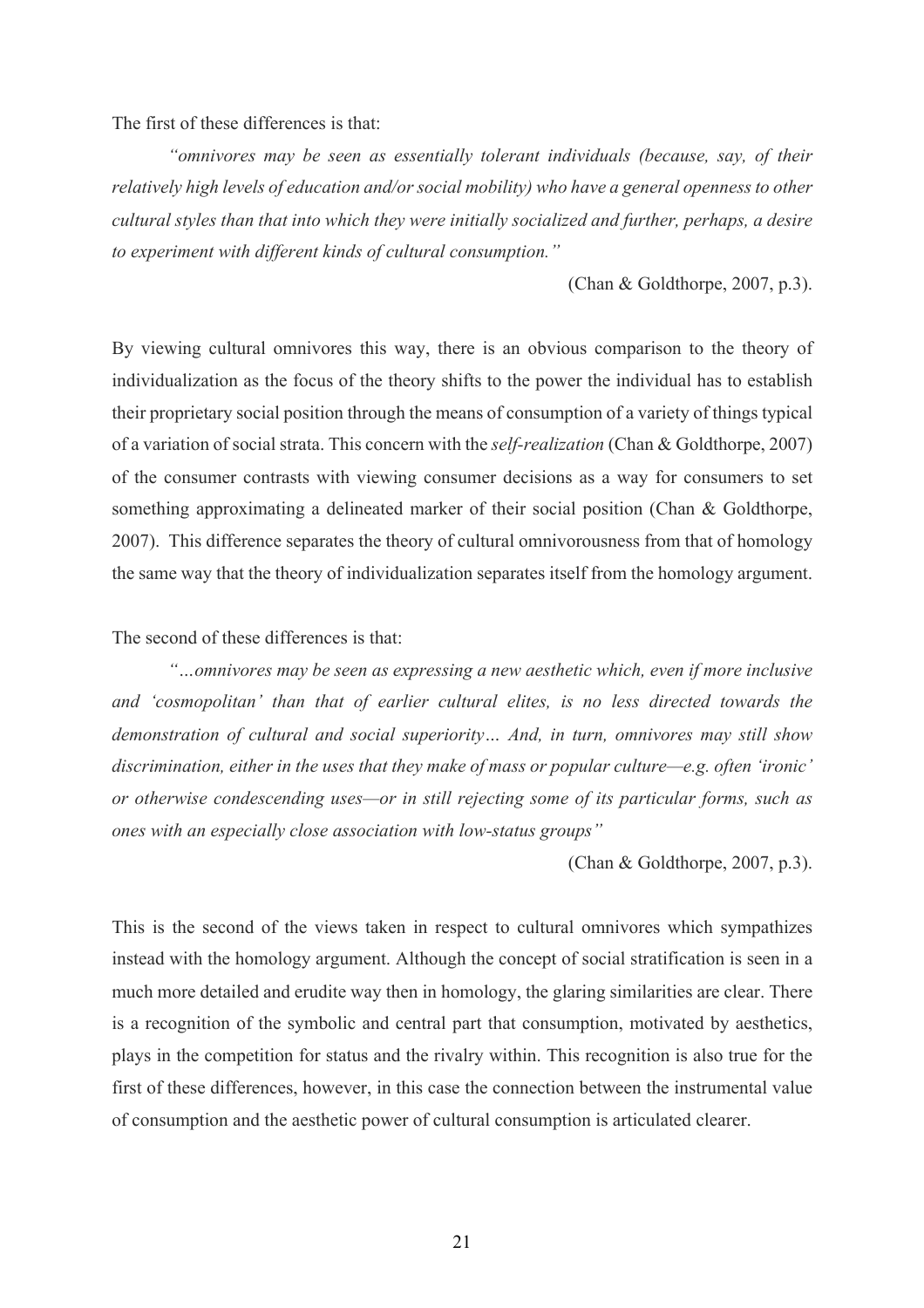To represent a little clearer the relationship between the arguments presented above, this figure will outline their relationship:



## Fig. A

All the arguments presented above are different explanations for the inner working of a concept known as social stratification. All the arguments have either slightly or very different views on the ways in which individuals consume culture in correlation to their relative social strata.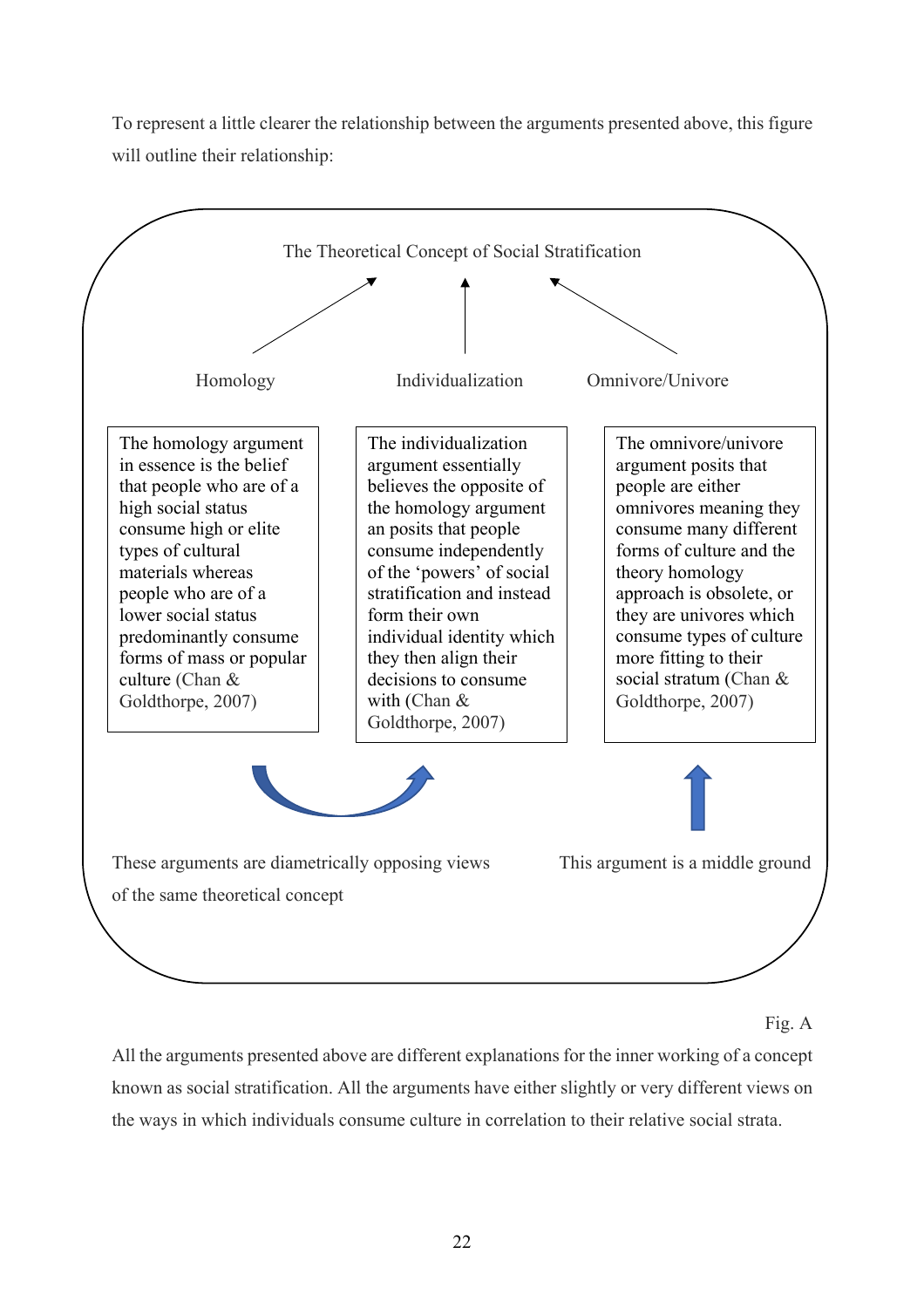To surmise, the concept of social stratification is that which details the different social traits of a person which contribute to their position in a social hierarchy like, sex, age, gender, race etc (Chan & Goldthorpe, 2007). All these factors play a part in determining the type of culture which that person consumes according to the homology argument which is contradicted by the individualization argument which posits that consumption of cultural materials is entirely a consequence of free will and identity formation (Chan & Goldthorpe, 2007). The idea that people consume culture differently and do not conform to the notion of simply being highbrow or lowbrow cultural consumers is referred to as the omnivore/univore argument which is considered the middle-ground of theories outlining the concept of social stratification (Chan & Goldthorpe, 2007).

The concept of social stratification will play a fundamental theoretical part in this project's approach to elucidating the problem statement: *"In which ways does cultural consumption actively influence social stratification & mobility and how can marketing strategies benefit from understanding this connection?".* To shed more light on the nature of this relationship and the utility it may serve to marketing strategies, first we must understand as much as we can from a theoretical standpoint about all the relevant research which explains the identified theories. Therefore, all the apposite arguments relating to the concept of social stratification have been outlined above. This does not mean that this project is sympathetic to one of these arguments in particular but rather that outlining all of them is of fundamental importance to facilitate the exposition of the problem statement and its tenets.

The following section will explore a different theoretical concept known as social mobility which relates to the idea of social stratification, insofar as it outlines the ways in which individuals move across the social stratums over time. This includes the ways in which they achieve this as well as the resistances they inevitably meet in consequence of the natural barrier of entry to higher social positions in a social hierarchy (Bukodi & Goldthorpe, 2018). The relationship between these two concepts will be further outlined in the section below to create a more coherent theoretical section of this project and link the core concepts to the problem formulation.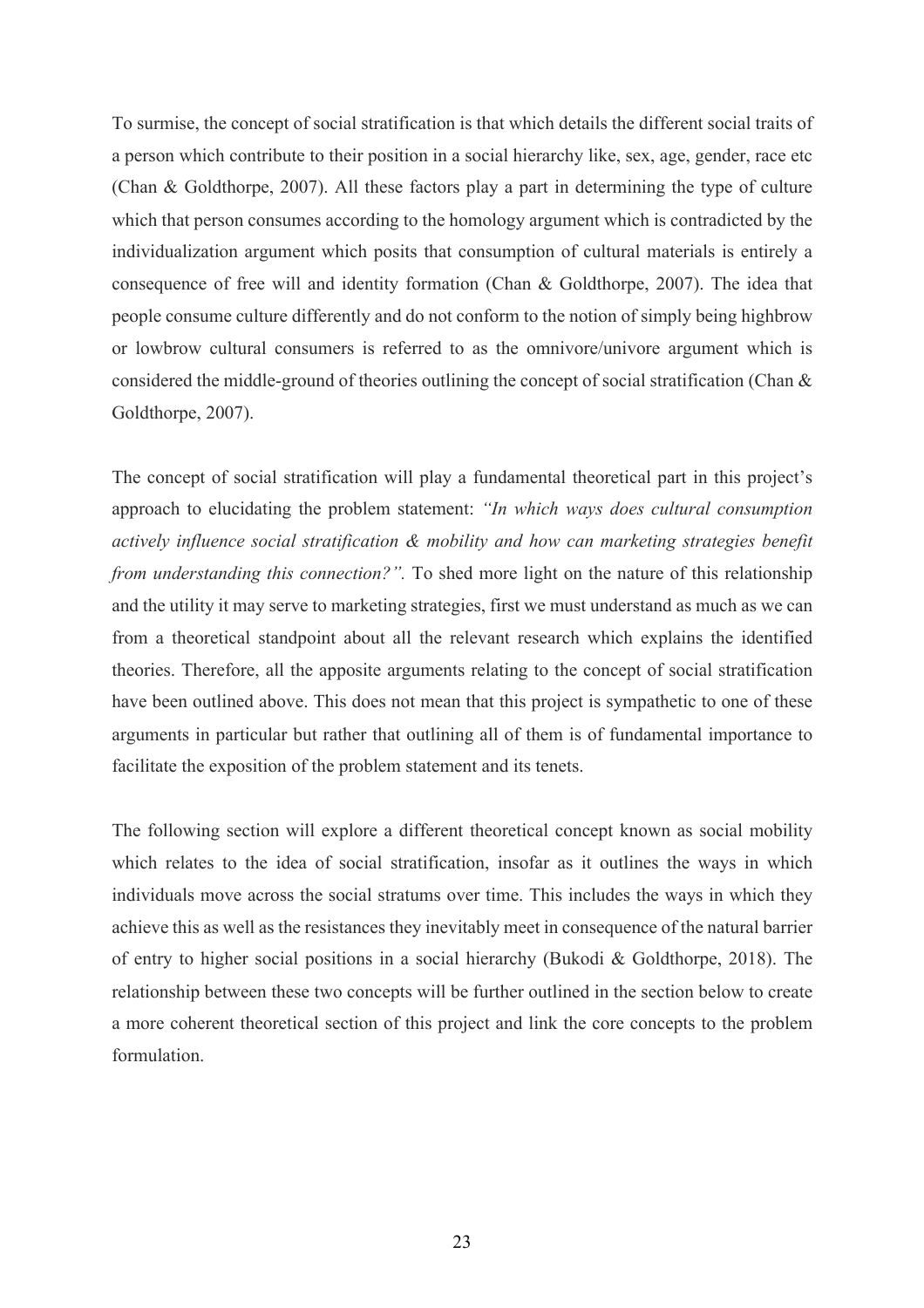## *Social Mobility*

Put in its simplest form, social mobility can be seen as the movement of an individual/s into or through different social positions in a hierarchy over a period of time (Bukodi & Goldthorpe, 2018). This definition of social mobility, and quite frankly the concept in its entirety, has an inherent recognition of the existence of some form of social class and/or hierarchy. It would be impossible for anyone to socially mobilize if a society was flat and inexorably equal across all social domains (like the proposed communist solutions to class inequality). Social mobility cannot exist if there is no recognition or presence of disparity and inequity of social positions. This means there is an assumption that some positions are more advantaged than others which would at face value make them more desirable. The phycological literature suggests that the simple nature of an advantaged position does not make it more innately desirable to all people of a hierarchy. Instead, the desirability of a social position of greater value is determined by a person's personality traits (DeYoung, Quilty & Peterson, 2007). Although this is anecdotal considering the discipline of this project is centered in humanitarian and sociological perspectives, it's interesting that psychological literature has made the predispositions of individuals and social mobility clear for many years, since modern sociological literature tends to not recognize that position (Bukodi & Goldthorpe, 2018).

The perspective of social mobility is largely characterized by the scope of the researcher as a sociologist would tend toward social strata and class as a defining point, an economist would consider income and a psychologist, character traits. Regardless of the scope however, social mobility is unilaterally agreed to have an 'upward or downward' movement for individuals moving to or from an advantaged social position (Bukodi & Goldthorpe, 2018). The question of this project arises in trying to illustrate how a product may be marketed to individuals with this in mind in order to increase the level of appeal a marketing campaign may have for both the benefit of the consumer and the company. When talking about an advantaged or disadvantaged social position, as mentioned, there is inherently a discussion about the nature of inequality as it functions as a necessary evil for an effective hierarchy seeing as it is not grossly disproportionate or the result of overt power (Peterson, 2018). There are two types of inequality which will be outlined in the following section to clarify the relationship between social stratification and social mobility.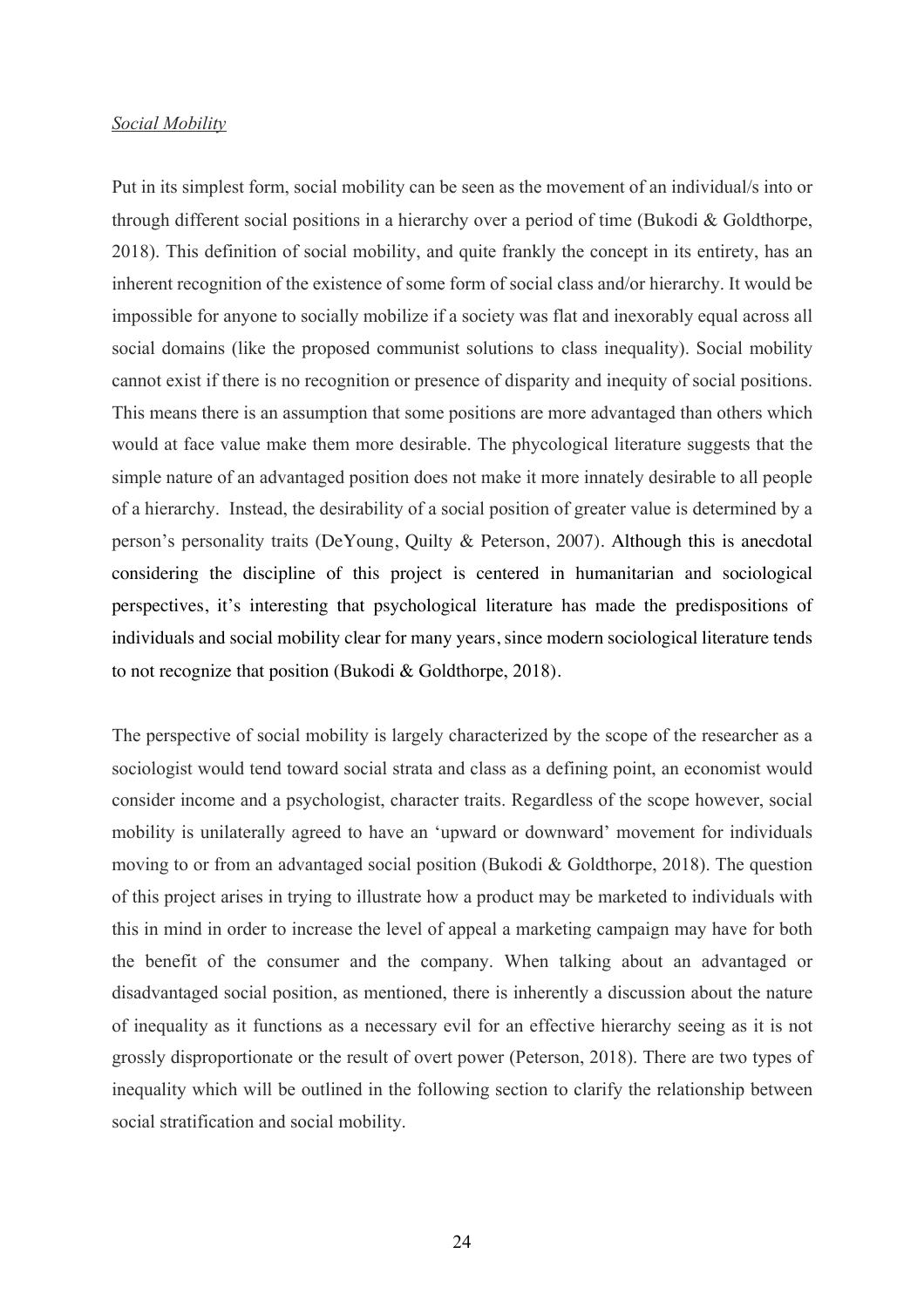The two predominant forms of inequality are attributional and relational. Bukodi and Goldthorpe outlined the definitions of these forms of inequality very nicely:

*"Attributional inequality arises simply … as individuals have, as an attribute, more or*  less of something that is socially valued. Inequality in income or in wealth would be prime *examples. Relational inequality, in contrast, arises where the positions of a more or less advantaged kind that individuals hold derive from certain social relations in which they are involved. Class inequality, as we would understand it, is relational."*

(Bukodi & Goldthorpe, 2018, p.14)

Both forms of inequality serve a functional purpose to separating the positions of a hierarchy. As an example, if person A studies for years to become a very capable engineer and person B does not study very hard. It would be reasonable to assume that person A would hold a more advantaged position in a social hierarchy as a result of their capability which is rewarded to them in the form of attributional inequality. The differences between person A and person B in the eyes of others (their perceived success manifesting as status for example) would constitute relational inequality which grants them other advantages like job security or income stability (Bukodi & Goldthorpe, 2018). Observing inequality through the perspective of social class (which to clarify is synonymous with social stratums) provides a clearer and more useful perspective then the economic perspective which also gives credence to the use of a theory which does not focus on economy as a defining factor of social mobility or stratification. To further illustrate the benefit of social mobility as opposed to economics:

*"…it is sometimes held that treating mobility in terms of income is preferable to treating it in terms of class because 'everybody knows' what income is, whereas the concept of social class is vague or contested. In response, we would observe that in the study of income mobility major problems in conceptualisation and making concepts operational are in fact encountered. For example, there are many forms of income, but the work on income mobility that has been carried out by economists has for the most part been limited to just one form: that is, to 'labour income' or earnings."*

(Bukodi & Goldthorpe, 2018, p.15)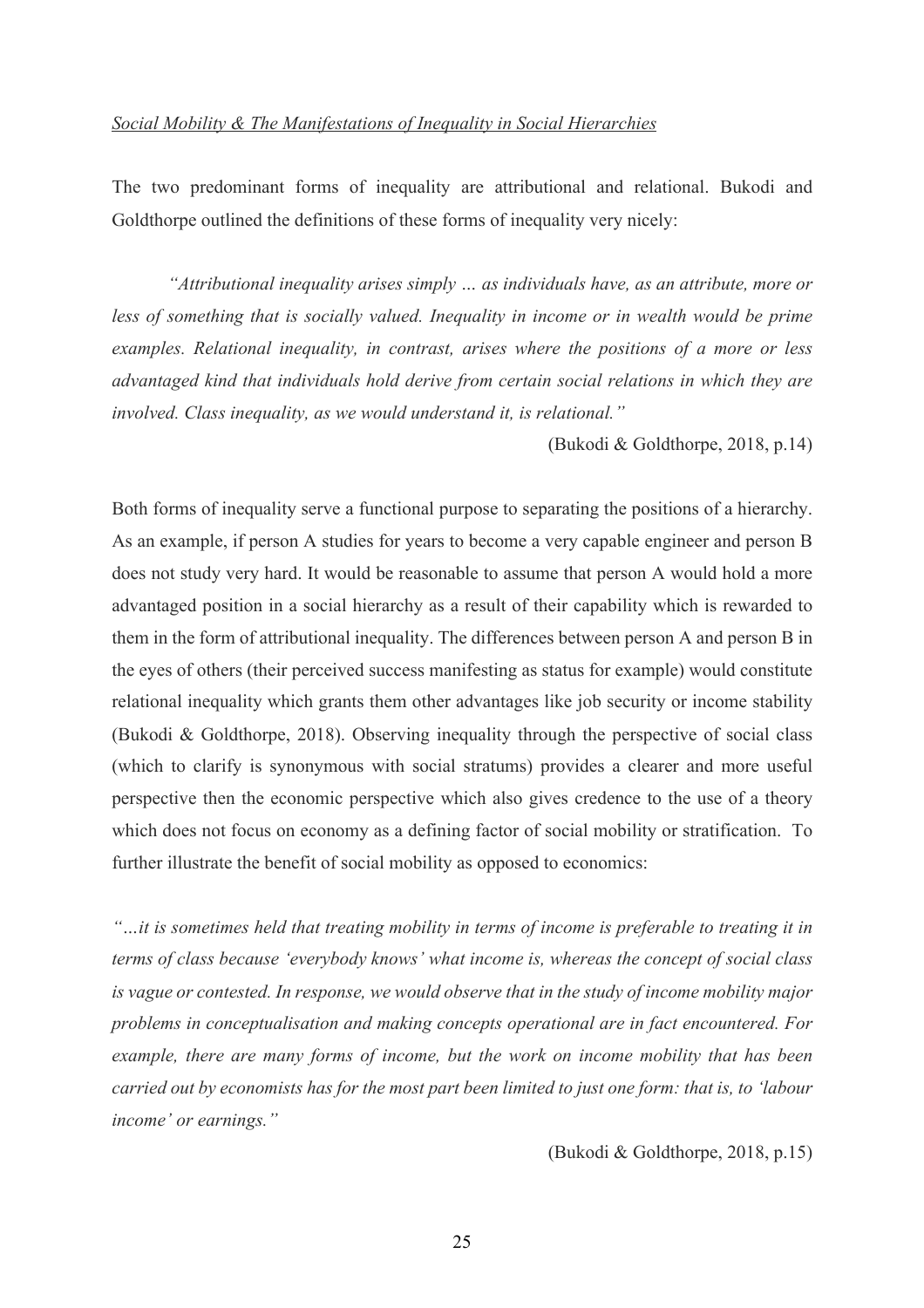The concept of inequality is far from something which is unrecognized and that alone is largely responsible for the taboo related to this topic as there are many nonacademic explanations which account for the causes of inequality. As mentioned however this inequality (both attributional and relational) are necessary evils of hierarchies as well as being something which is imminently more desirable than the alternative which is equal outcomes regardless of social position. There is some discussion about whether the gap between the extremes should be allowed to be so wide. Social movements like 'tax-the-rich' stem from this school of thought and even currently in the face of climate summits the world turns to the excess wealth of billionaires like Elon Musk and Jeff Bezos as a form of ubiquitous resolution of global inequality (Shead, 2021). Despite the topic being taboo and very charged it is incredibly difficult to find a study which supports the claims of the radical leftists about the nature of income or class inequality in the form a published peer reviewed study. It has become socially offensive to suggest something like the gender pay gap is not a consequence of discriminatory inequality or that racism in the employment process is no longer a substantial issue despite both of those claims being supported by modern published academic literature (Smith, 2015; Jagani & Bandookwala, 2021; Robertson, 2021).

This poses a problem for researchers to begin to investigate the basis of practical utility of social class given that the starting point of the topic is already subject to that level of scrutiny in the context of the discourse surrounding inequality especially, it seems, in universities (van de Werfhorst, 2020). It is important to understand the basis of the inequality in the context of a social hierarchy even if it means challenging recurrent ideological utterances to clarify the theoretical understanding of social stratification and mobility which as we know from the aforementioned theories are concepts synonymously considered. In summary, the manifestations of inequality in the context of social mobility is an inescapable relationship, as inequality is a necessary facet of a social system which functions largely on the basis of discrepancies in economic and social factors. However, the belief that that inequality spawns as the result of power expressions or arbitrary prejudice is a claim which is not made commonly in the larger span of modern literature.

*"…most people, even evil capitalists, are also motivated by the desire to mentor promising young people and help develop their careers, and to participate in something truly useful so that their lives are meaningful, and to participate in processes that have clearly positive social outcomes"* (Peterson, 2019)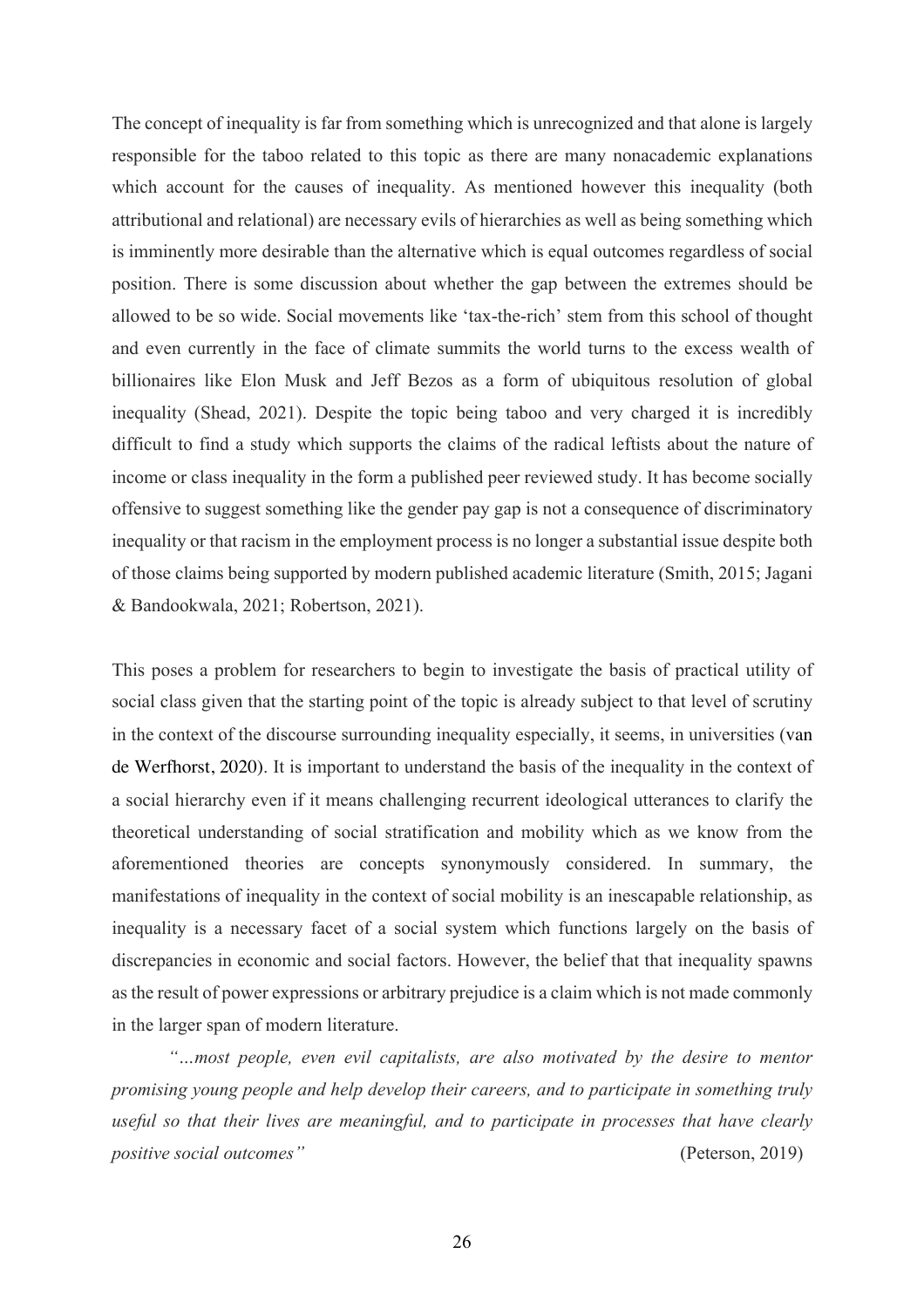Social mobility is a fairly easy concept to grasp once there is a general understanding of social stratification and hierarchies. This is because once there is recognition that people exist somewhere in a structure with a bottom, middle and top. This means it is rather simple to recognize the idea that moving up or down this structure is a possibility. A social hierarchy is often represented in the form illustrated below:



Although the content of this illustration is very simplified, the visualization helps to exhibit the fact that moving across the subsect of classes is predicated on a person's ability to socially mobilize (Bukodi & Goldthorpe, 2018). All the concepts which dictate the position of a person's social status/class directly affect the efficacy of their social mobility. Without the possibility of social climbing or general social establishing, all agents of a social system would be stagnated in a center class with no real differentiation of their social positioning as that the factors which dictate those things would have been stripped away. The next section on cultural consumption will discuss this concept as well as outline the relationship that all three of these concepts have in a relational sense to illustrate the cyclical connection that these theories share with one another.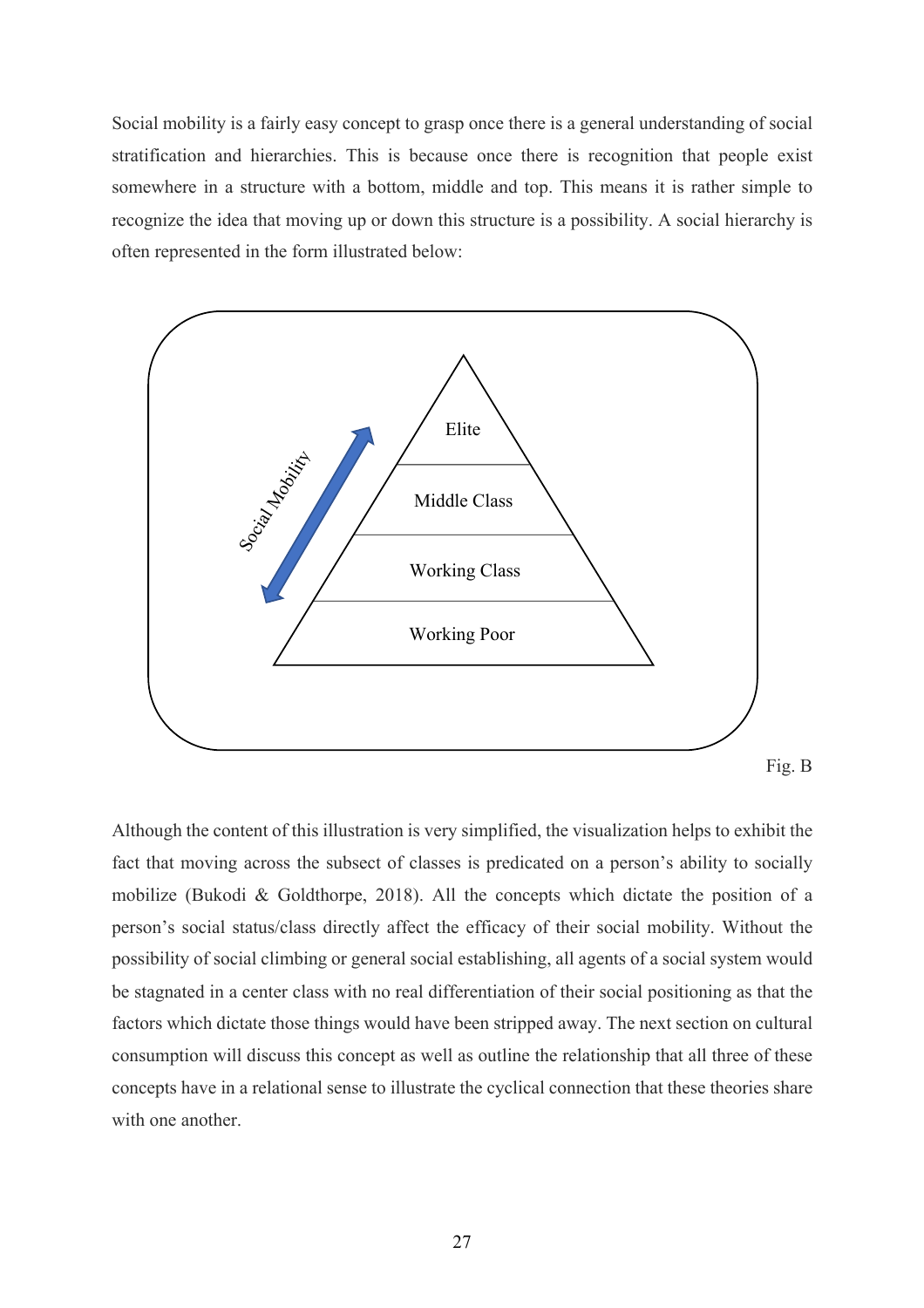## *Cultural Consumption*

Having explored the relevant theories surrounding the concepts of social mobility and stratification, this section will do the same for the concept of cultural consumption. The sociological dimension of cultural consumption is a flourishing field which explores consumption habits of consumers on the basis of aesthetically motivated consumption versus more instrumental motivations (Rössel, Schenk & Weingartner, 2017). This is a most rudimentary and distilled explanation of the concept of cultural consumption but is also the definition which is accepted across a wide array of research disciplines (Warde, 2013). The aesthetic value of a product is typically considered its primary function and its secondary function is considered the instrumental use of that product (Rössel, Schenk & Weingartner, 2017). The relative significance of those two functions unsurprisingly varies depending on the property of what is being consumed i.e. a good or a service. The aesthetic nature of a product or service like art, music, theater etc. relates to the cultural value of the consumer and their consumption choice.

One of the most important aspects in the dimension of cultural consumption is the distinction between highbrow and lowbrow culture (Rössel, Schenk & Weingartner, 2017) which was explored in the omnivore/univore section, as it gives more meaning to the aesthetic value of a particular consumer decision. Originally however the concept was posited by Bourdieu in his book *Distinction* where he also propagated the homology argument (Bourdieu, 1984). This distinction between the highbrow and lowbrow forms of culture and their consumption is best described here:

*"This is an aesthetic dimension associated with the distinction between form and substance, that is, between the formal configuration and refinement of cultural practices (e.g. classical music, art films, haute cuisine, etc.) and their function in terms of content and material significance (e.g. folk music, romantic comedies, convenience food, etc.). This highbrow– lowbrow dimension is, as argued by Bourdieu, directly related to a society's social (class) structure and thus socially meaningful (homology thesis)."*

(Rössel, Schenk & Weingartner, 2017, p.2)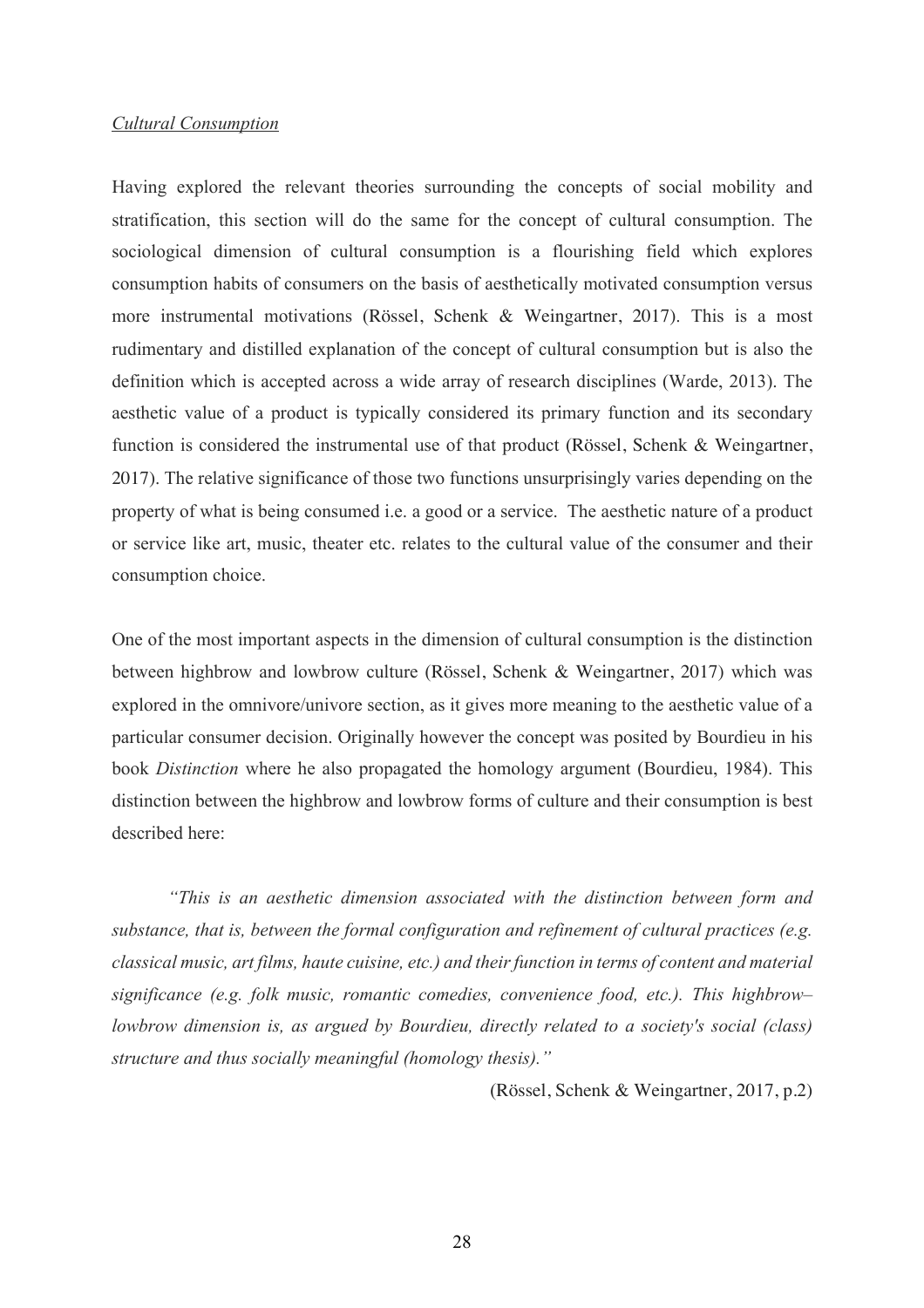To put this a little more simply with an example, the aesthetic value of something refers to how it relates to the overarching concept of cultural practices, meaning that it has inherent value depending on its particular quality. Music would be considered something which is culturally consumed in the process of cultural consumption, however, there are many types of music and it was Bourdieu's supposition that some forms of music have different cultural values then others making them either highbrow or lowbrow. If person A listened to pop music and person B listened exclusively to classical composers like Mozart or Wagner, the assumption of cultural consumption would be that person B is consuming highbrow culture while person A is consuming lowbrow culture (Chan & Goldthorpe, 2007).

It is imperative to recognize the implied consequence of highbrow or lowbrow culture in relationship to social stratification as highbrow culture would suggest a greater status in the social hierarchy. The consequence of this suggestion is a level of legitimacy which is absent from the lowbrow counterpart of the relative product being consumed. This legitimacy serves to further sperate and solidify the class distinctions or stratification of the social hierarchy as a result of the consumption of a particular person (Rössel, Schenk & Weingartner, 2017). These are the notions posited by Bourdieu which would superficially seems rather outdated, however as (Rössel, Schenk & Weingartner 2017) mention, these suggestions are backed by modern empirical research such as (Falk & Katz-Gerro, 2016; Gerhards, 2008; van Hek and Kraaykamp, 2013). These studies demonstrated a significant relationship between the consumption of what Bourdieu would consider to be highbrow culture and social strata like socio-economic position, education & occupational class (Rössel, Schenk & Weingartner 2017, p.2-3)

Interestingly, education has been shown repeatedly to be the most significant predictor of highbrow consumption, and although it is difficult to draw a conclusion about the relationship between the conscious recognition of social stratification and whether or not that facilitates person's ability to socially mobilize, it is a central relationship in the context of social mobility and class. *"We think, however, that the mechanisms that render the connection between social position and cultural consumption intelligible should be explicated more precisely and developed in a direction that makes them applicable in systematic explanatory endeavors"* (Rössel, Schenk & Weingartner 2017, p.5).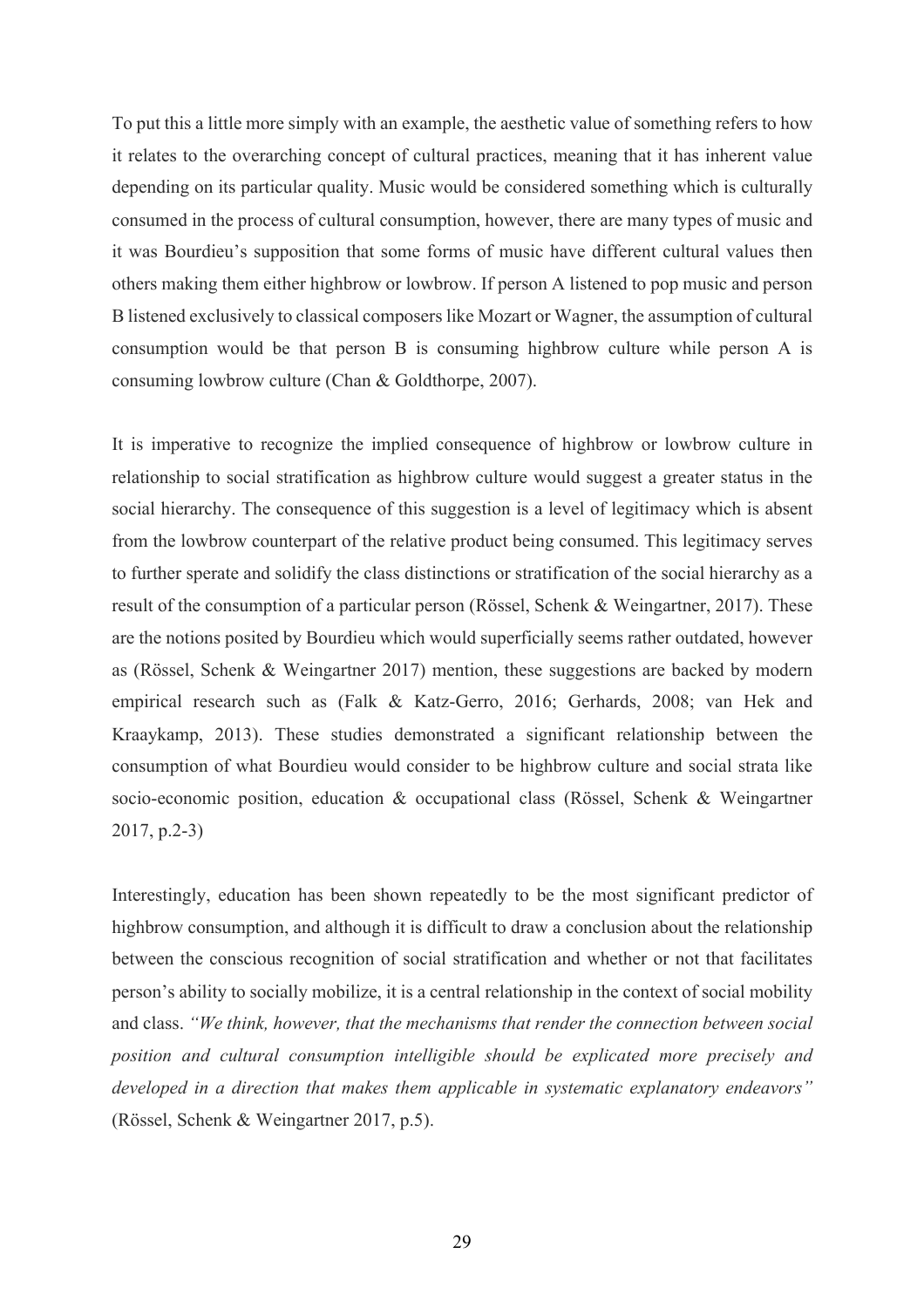Rössel, Schenk & Weingartner describe the relationship between social status establishment and cultural consumption as one which is '*casual'* (Rössel, Schenk & Weingartner 2017, p.7). It is also a general contention that Bourdieu's theories on cultural capital are critical to understanding the substratum of class reproduction across generations. In respect to this project, cultural consumption is the primary theory of interest in relationship to social stratification. There is however an inexorable link between the concept of cultural capital and cultural consumption as the prior is contributed to by the latter. A general and brief explanation of cultural capital is the familiarity a social agent has with the relative dominant culture (and by extension the legitimate one) which is typically defined as highbrow culture (Rössel, Schenk & Weingartner 2017). To better understand the ways in which cultural consumption manifest, understanding the origins of cultural reproduction is critical, which has also been empirically proven to some extent. In summary, a person's parents naturally possess a level of cultural capital which they will bequeath to their children through their schooling for example, as well as the ways in which they will expose their child/children to certain cultural artifacts at home like books and music. This is all part of a cost-benefit assessment that the parents make to invest in their children and ultimately reproduce a level of cultural capital (Jæger & Breen, 2016).

Interestingly, it was also found that a child's ability to perform proficiently in their academics is attributable to their understanding of the dominant culture (cultural capital), and this wasn't because of some direct benefit of their cultural capital. Instead, it is an indirect benefit as teachers will misperceive cultural capital for academic excellence and place more focus on those children with higher cultural capital thus further legitimating the value of high cultural capital (Jæger & Breen, 2016). On the flip side *"…there is much less evidence for the conversion of educational credentials and cultural capital to occupational success and class destinations."* (Rössel, Schenk & Weingartner 2017, p.8). Understanding cultural reproduction is a concept which has also been used to understand a broad range of topics such as attitudes toward homosexuality to general life satisfaction (Rössel, Schenk & Weingartner 2017). Additionally, it is the general consensus that the most important function of cultural capital is the formation of networks and social relationships where people with higher cultural capital form better networks. This means that according to the omnivore/univore argument omnivores will form the most beneficial mix of social relationships (Rössel, Schenk & Weingartner 2017).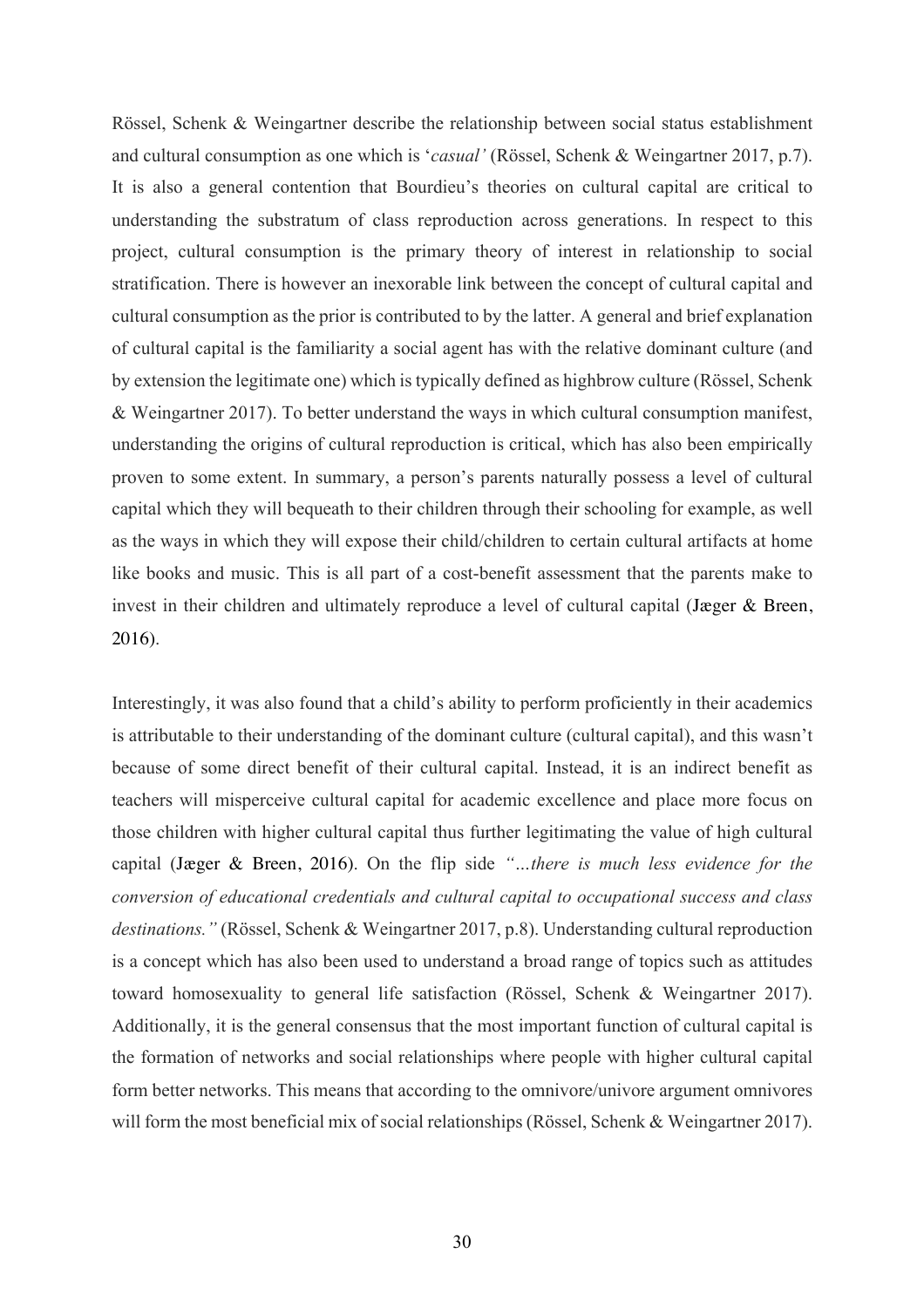Having discussed cultural capital, how does it relate to cultural consumption and what exactly is cultural consumption worth in a modern society? Research has showed us repeatedly that there are significant social consequences beyond hedonic pleasure that amass as a result of cultural consumption. In a general sense cultural consumption plays a major part in social status establishment and the formation of networks which benefit the consumer (Rössel, Schenk & Weingartner 2017). This is one of the stronger links between social stratification and social mobility to the concept of cultural consumption.

## *How does cultural consumption influence social stratification and social mobility?*



The relationship between the concepts can be thought of like this:

## Fig. C

The connection between them is cyclical and does not depend entirely on one of the concepts, however removing one would cause significant changes in the frequency of manifestation and benefit of the others. As an example, imagine there was a man named Joe who was in a middleclass position. He worked as an averagely successful carpenter who makes a mediocre salary which is reflected in his consumption habits. He buys average priced food and clothes but lives in a reasonably nice apartment. He does not consume in any way which might indicate he is interested in highbrow culture nor does he consciously wish to associate with the upper echelon of the social hierarchy. His peers are much like him and they help to reconcile his cultural capital and consumption habits. It is possible from a theoretical standpoint that if Joe were to wake up one day and desire above anything else to become an established high-class individual that it would be a difficult but accomplishable task for him to do so. He might begin by educating himself and by consuming art and literature as well as socializing with people who do the same thereby creating a network to facilitate his goal. This is where cultural consumption and cultural capital play their part in changing the ways in which an individual exists in a social hierarchy.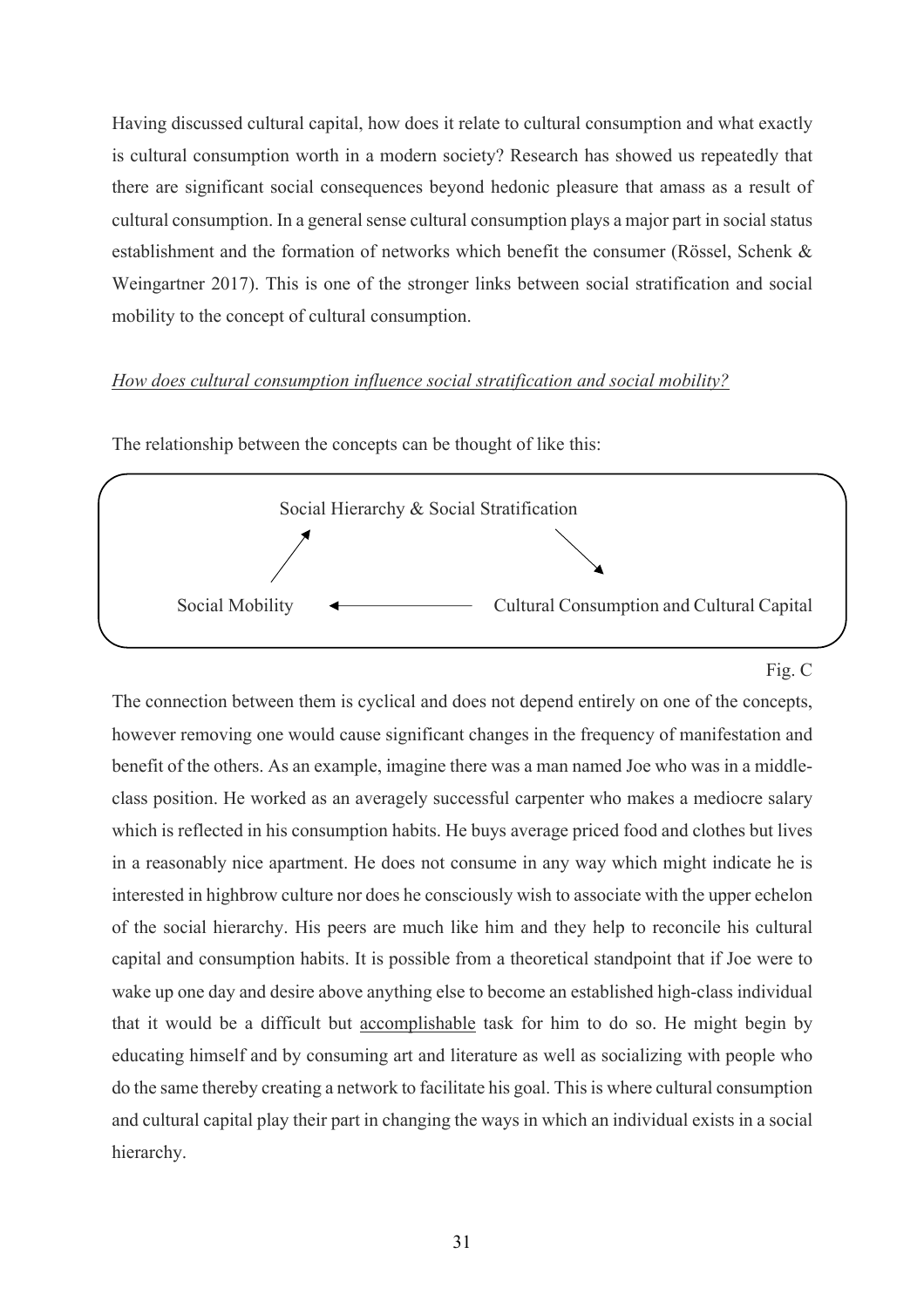To further facilitate his movement up the social hierarchy Joe must also demonstrate more occupational competency to increase his socio-economic position and consume goods and services which would be more in line with those of someone who is in the upper-class (Rössel, Schenk & Weingartner 2017). This means luxury brands, high-brow art and mu etc. In doing this cultural consumption and cultural capital now have a direct bearing on Joe's social mobility. In turn, Joe's position in a social hierarchy will increase thereby further reinforcing the benefit to him of consuming for aesthetic value as opposed to instrumental values. This is the cyclical relationship of the social concepts of stratification and cultural consumption. If one of these concepts were to somehow collapse, Joe would not only struggle to maintain his climb amongst the social ranks but would find it very difficult to orientate himself as the aesthetic value of things begin to erode. It is a reasonable argument that cultural capital is the link between social stratification and cultural consumption, however the concepts are so codependent that separating them theoretically in this case only serves to obfuscate rather than elucidate.

Social hierarchy and social stratification are the starting point which mostly decide a person's consumption habits (Rössel, Schenk & Weingartner 2017). Once a person has a social position their consumption habits and cultural capital are largely dictated by this social position and those consumption habits in turn help to decide how likely they are to socially mobilize (Bukodi & Goldthorpe, 2018). The proficiency of this social mobility then once again either supports a person's position in a social hierarchy or helps to legitimize and establish a new improved or lowered social position.

In summary, cultural consumption can be thought of as the consumption of products by people based on that product's aesthetic value, meaning its value in the symbolic sense of highbrow vs lowbrow (Rössel, Schenk & Weingartner 2017). The value of that to a consumer is that it helps to increase or decrease their cultural capital which can be thought of as how familiar a person is with the value of aesthetic things in a society (Rössel, Schenk & Weingartner 2017). The relationship between these concepts and the concept of social stratification and social mobility can be seen in the figure outlined above (Fig. C). There is an inherent relationship between the concepts of cultural capital, cultural consumption, social stratification, and social mobility as one cyclically influences the prominence and effect of the others and vice versa. The following section will begin to look at how these concepts and their understanding can theoretically assist in the benefit of marketing strategies.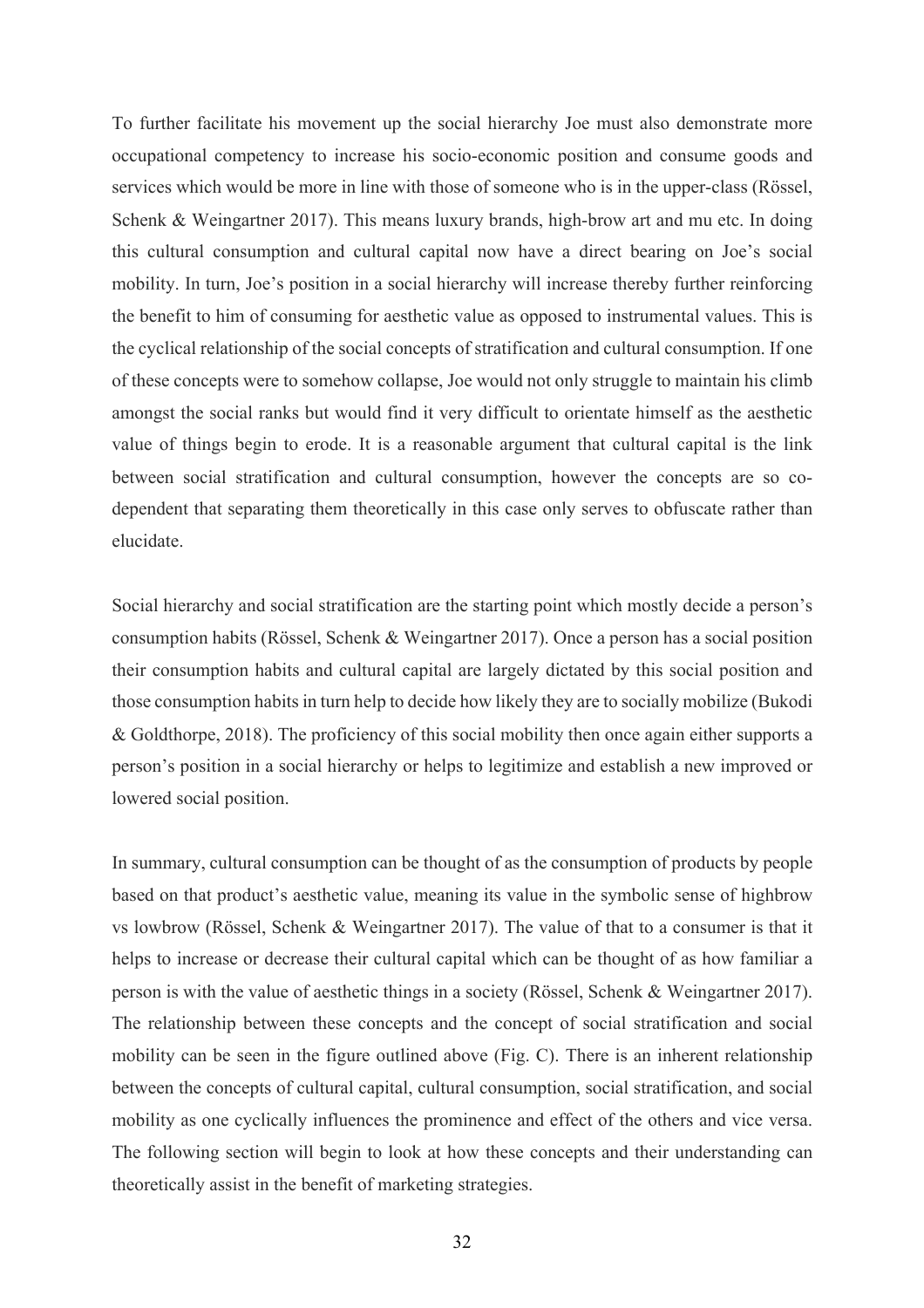## *Introduction to Marketing Strategy*

The question of which different types of marketing strategies exist is one which would merit an arduously long explanation. However, to condense the explanation there are two main approaches which are commonly used to market which are, B2B and B2C. There are abbreviations of 'business to business' and 'business to customer' (Gillin & Schwartzman, 2010). B2B marketing is essentially the marketing of a product or service of one business to another one for reselling, and B2C is the marketing of products or services from businesses to the customer for consumption (Gillin & Schwartzman, 2010).

In the realm of marketing there are a considerable number of things which need to be specified to understand how one might go about utilizing the theories which have been discussed, in a practical way. Firstly, it makes the most sense to look at a marketing strategy which is oriented around the business to customer model (B2C) seeing as it is this projects contention that a business and a customer can benefit from making use of the concepts of social hierarchy navigation and cultural consumption. Business to customer oriented strategies are in some ways less beneficial in an overall sense when talking about social marketing showing less return in many different areas of proficiency including things like maintaining company accounts on social media, social media presence, marketeer's frustration levels with executives, and perceived irrelevance to the field (Gillin & Schwartzman, 2010). This outlines that there are differences and limitations associated with B2C based marketing strategies which this project recognizes, however given the focus on the customer it would be counterproductive to look at the ways businesses market to one another. Additionally:

*"Businesses with a rigid top-down management style may be incompatible with the free flow of information that social marketing involves. This doesn't mean they can't benefit from using the tools, but the payoff will be modest because the real potential of social marketing is realized when a company trusts its people to communicate with external audiences without strict oversight."*

#### (Gillin & Schwartzman, 2010 p.32)

This shapes the emphasis that B2C has on the interaction with the customer which means there is more potential for the application of theories which are centered around the principle of businesses marketing communicatively with their customers.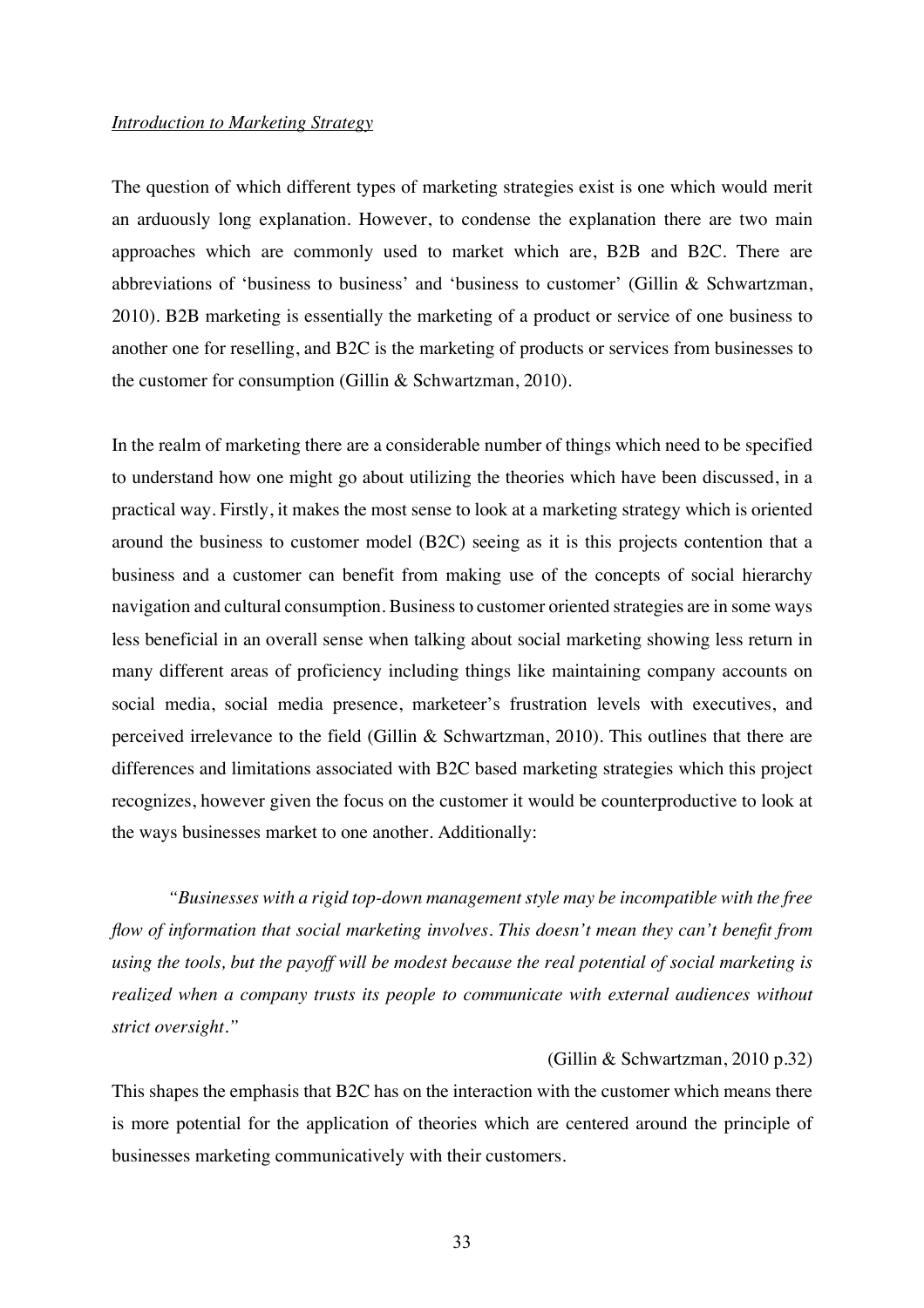Naturally, the level of domain expertise required for B2B is higher than its B2C counterpart given the smaller number of clients which it can market to and unsurprisingly B2B relationships are easier to maintain and strengthen as its easier to talk to 10 companies then it is to talk to 10,000 customers (Gillin & Schwartzman, 2010). It is expected that there are numerous benefits to B2B marketing which are not present in B2C marketing, however this demonstrates that B2C marketing has more room for theoretical expansion and inclusion, given its proclivity to fall short of benefiting is customers unlike B2B (Gillin & Schwartzman, 2010). Additionally, B2C and B2B marketing don't always succeed on the same platforms, like Twitter for example (70% B2B, 46% B2C), although their goals are theoretically similar, their success depends on variations of the same strategic concepts (Gillin & Schwartzman, 2010). Put more simply, you cannot market to a business the same way you market to a customer base. It is however unanimously agreed that the most important thing for attracting new business from a digitalized marketing perspective is driving customers to a web site which can showcase products and establish more meaningful customer conversations (Gillin & Schwartzman, 2010).

B2C can be seen in the context of the marketing framework of this project as the broader approach to marketing theory within which a more specific marketing strategy is used. By looking at the strategies which are used within the context of B2C, the next section will begin to try and outline a clear analytical framework within which the theories of social stratification, social mobility and cultural consumption can begin to be applied to an example of the chosen marketing strategy. This is to see how those social theories on hierarchy might benefit the already existing approach if they are properly factored in.

Most of the information presented in this introduction to the concept of marketing theory has explained the well supported evidence that using B2B marketing strategies has a very wide variety of benefits not shared by B2C (Gillin & Schwartzman, 2010). This is to establish the commonly recognized shortcomings of B2C marketing strategies to make clear that B2C is both the most relevant strategy type of this project given the focus on the customer as well as to show that it stands to possibly gain more from applying the social theories which have been outlined in the sections above. The following section will look at the specific B2C strategy and begin to establish the framework through which the hypothesis of this paper will be discussed to demonstrate how it may be applied.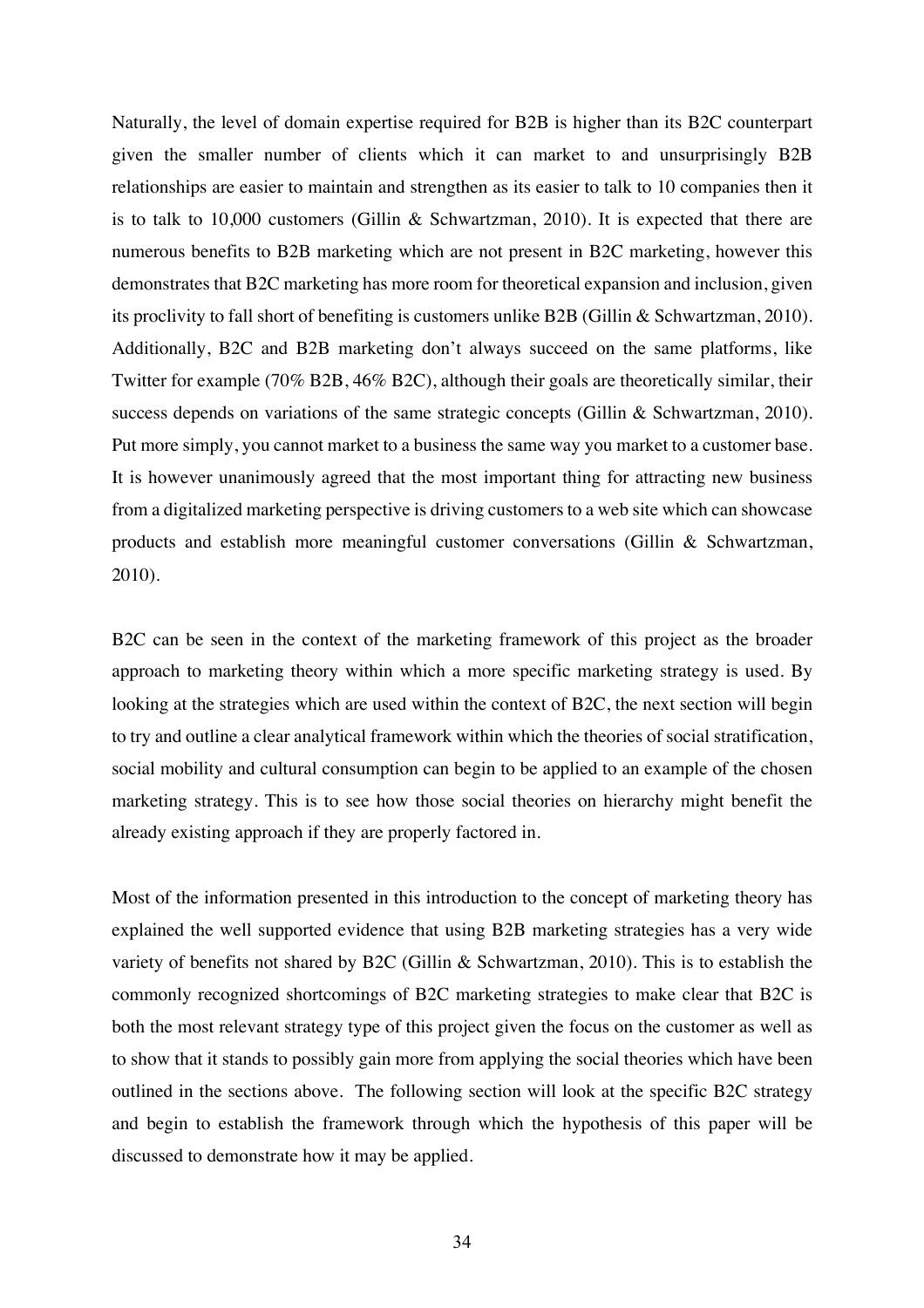## *Marketing Strategy*

It should be acknowledged that to a layperson, the concept of marketing is likely tantamount to advertising, however marketing is a much more multifaceted practice (Wangler, 2009). Marketing has a variety of different approaches to its definition but can generally be considered to be the *"…activity, set of institutions, and processes for creating, communicating, delivering, and exchanging offerings that have value for customers, clients, partners, and society at large."* (Wangler, 2009, p.97). Given that the practice of marketing is oriented around the consumer, looking at a marketing strategy to apply the theoretical concepts which have already been outlined is part and parcel of the process of forming an analytical framework.

The strategy which will be looked at in this project will be that of the "Four P's of Marketing". This is a concept which is fairly basic and introductory but still of vital importance to marketing in a B2C fashion (Wangler, 2009). To further justify this decision Wangler (2009) says:

*"While there are countless ways to approach this complex process, many introductory studies begin with the "4 P's of Marketing: Product, Price, Place, and Promotion." By looking at the implications of each of these aspects of creating an exchange opportunity, we can glean a better understanding of what a company is offering and how it is making it attractive to potential customers."*

(Wangler, 2009, p.98)

The value in understanding the concept before building an analytical framework to apply is that it allows for a better substratum upon which to build the argument that the practical applications of theories like social stratification, social mobility and cultural consumption stands to potentially benefit this strategy. Although marketing maybe looks at these concepts, it may be in a too isolated sense and those theories serve to provide a new and broader understanding of buyer's motives, which then serves to theoretically benefit both the producer/retailer and the consumer. The following will provide a basic understanding of the concept of the Four P's of marketing upon which the analysis of how that strategy might benefit from further reconciliation of the way the social hierarchy is navigated by consumers.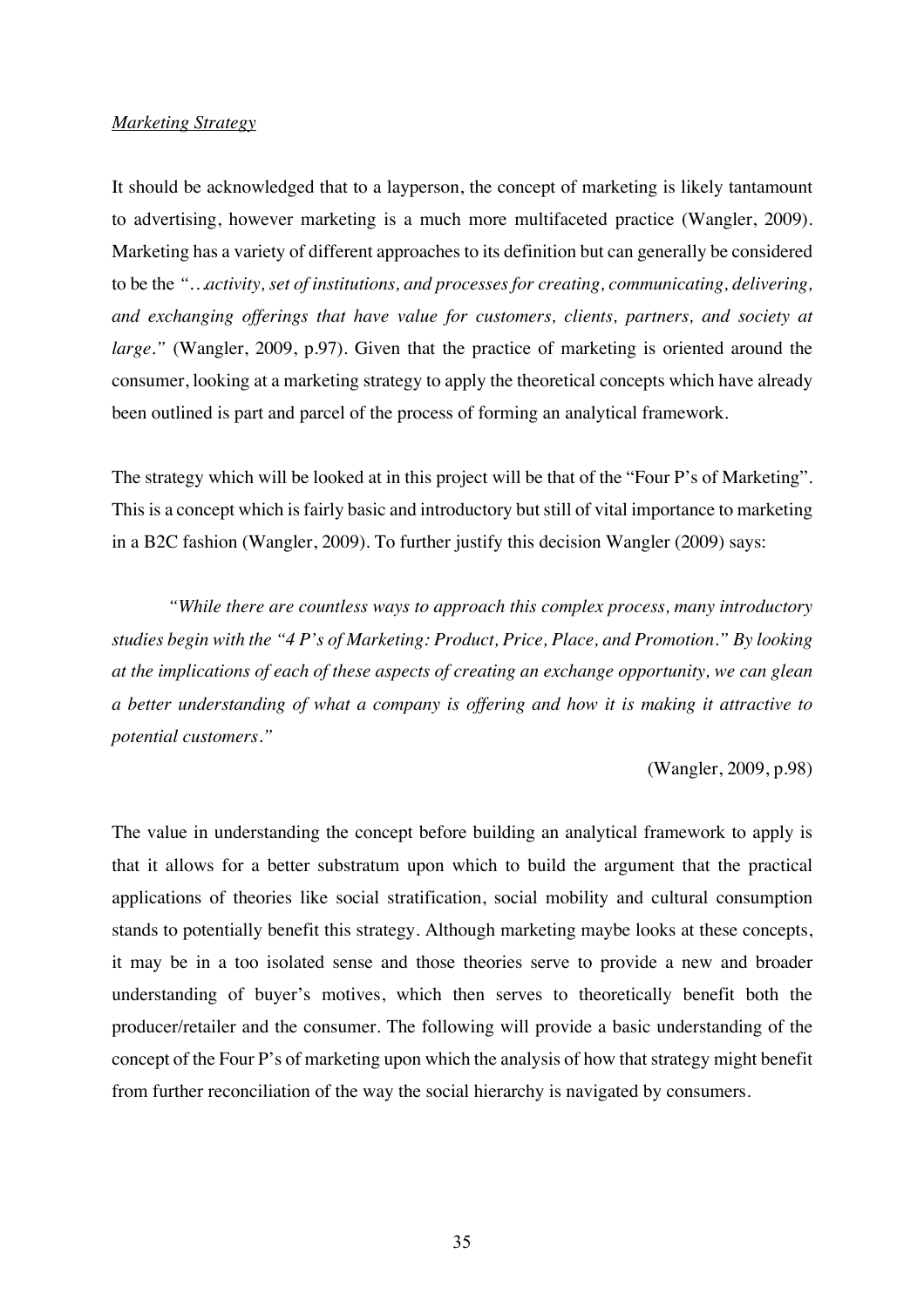There are four concepts which this marketing strategy holds above all else which is; Product, Place, Price and Promotion (Wangler, 2009). Each of these concepts are fairly self-explanatory and evident in their utility but need some clarification for the purpose of establishing the foundation of the strategy. The following is a brief explanation of the Four P's and after that will be a concise section to establish the connection that the aforementioned social theories have to the four P's.

## **Product**

Firstly, the product, this is what is being marketed to the consumer. It is the essence of what it is that is generally being marketed and can include both products and services. In the case of B2B and B2C the nature of a product is identical in the way that you cannot differentiate what type of marketing is being used simply by what the product is (Manthei, 2017).

## **Price**

Price is what is being requested in exchange for the product by the consumer. This is the facet of the Four P's which deal with economy mostly, but also has a link to the social hierarchy as many times the price of a product determines is accessibility to different consumers in various social strata as well as being a reflection of the aesthetic value (Manthei, 2017).

#### **Place**

This is where the product is being promoted by the company. Naturally, this can take many forms such as websites, billboards, posters etc. This was of course something which was for a very long time based entirely on location before the internet became essential as a tool for marketing to consumers which changed the landscape of marketing. The internet has opened countless possibilities for companies to manage and market to their target audience (Manthei, 2017).

#### **Promotion**

This is how customers become aware of a particular company. For the most part advertising plays a large role in the implementation of promotion of a product to a consumer but so does publicity and sales promotions. Without this, a company naturally limits its brand awareness and circumvents its ability to produce sales and turn a profit (Manthei, 2017).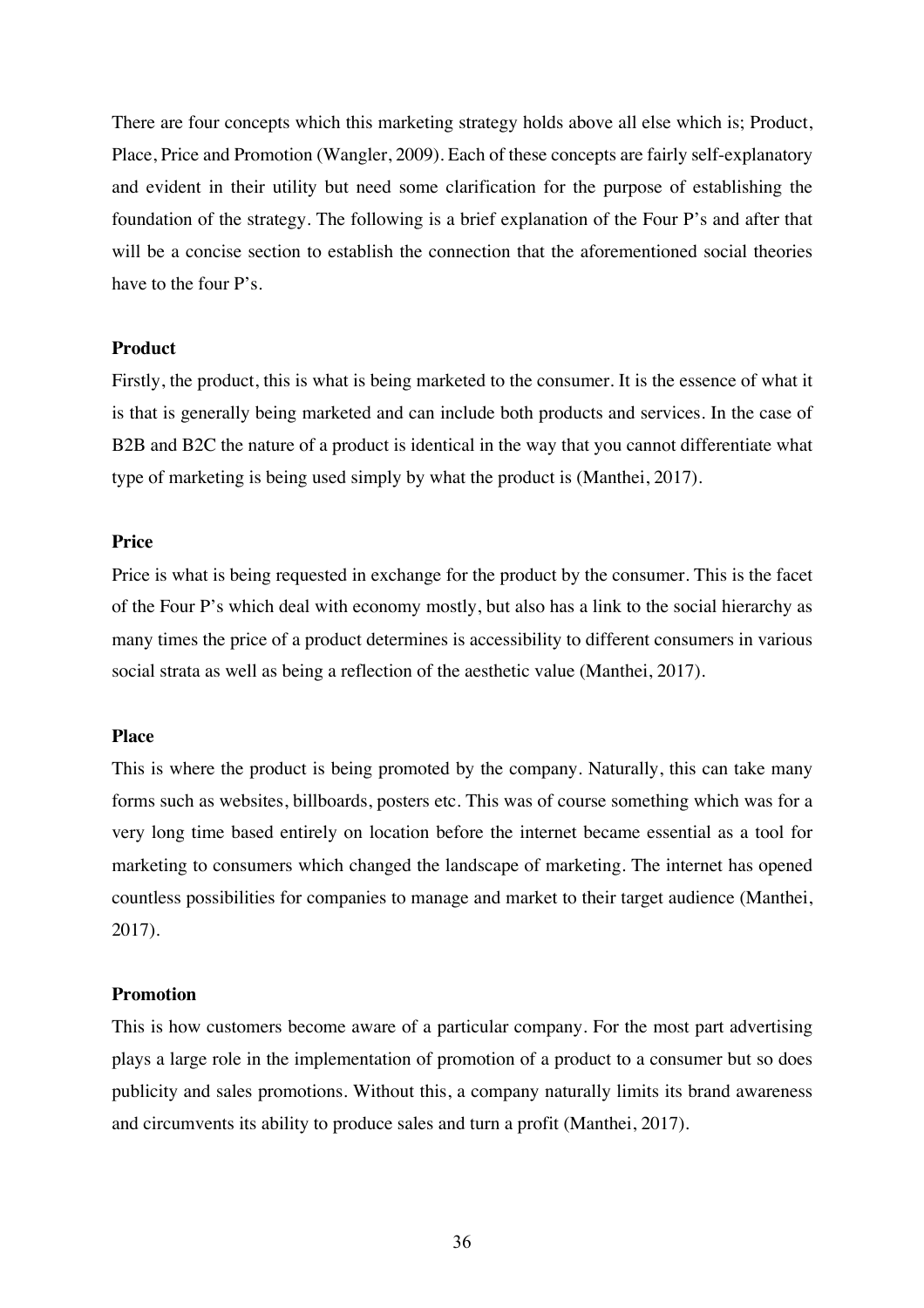#### *The Relationship Between the Four P's and Theories Connected to Social Hierarchies*

**Product –** The product which is being marketed has a precarious relationship to the theoretical concepts as its consumption is what is so unalterably connected to the ways that consumers exist in a social hierarchy. We know this from theories on social mobility (Bukodi & Goldthorpe, 2018), the homology argument about social stratification (Bourdieu, 1984) and we also know it well from cultural capital (Rössel, Schenk & Weingartner 2017). The product, whether it be a good or a service, is the way in which consumption connects a social agent to their social class/strata. In the eyes of the univore/omnivore argument and the homology argument this is especially true for music which will be relevant to remember for the upcoming analysis.

**Price** – The pricing of the product or a service will be a big indication to the consumer about both the quality of the product (especially in relationship to the pricing of similar products on the market) as well as what it says about the person who consumes that product. One of the social strata which have been mentioned is socio-economic (p.11) in relationship to the individualization argument. In essence, the socio-economic standing of a person largely reflects their consumption habits and gives them access or limitation to certain types of products and helps to fortify their position in a social hierarchy (Chan & Goldthorpe, 2007).

**Place** – Place refers to methods of distribution, for the most part, in relationship to marketing (Manthei, 2017). In relationship to the theories relating to social hierarchy position, place of promotion and distribution is responsible for the types of people the product is reaching depending on, for example, the exclusivity of the location. More exclusive/expensive locations normally imply a customer base of a higher social position and vice versa.

**Promotion –** Promotion in the context of relating to social hierarchy is a little more difficult to accurately outline without describing the other three P's of the marketing mix. Promotion is mostly advertising based, and without a price, product, or clear distribution to establish promotion it is unreasonable to promote. In that way promotion is different from the other P's in that it is the most reliant on the others. Its relationship to the concept of social hierarchy is much the same as 'place' in that promotion is mostly dictated by the choice of product and price.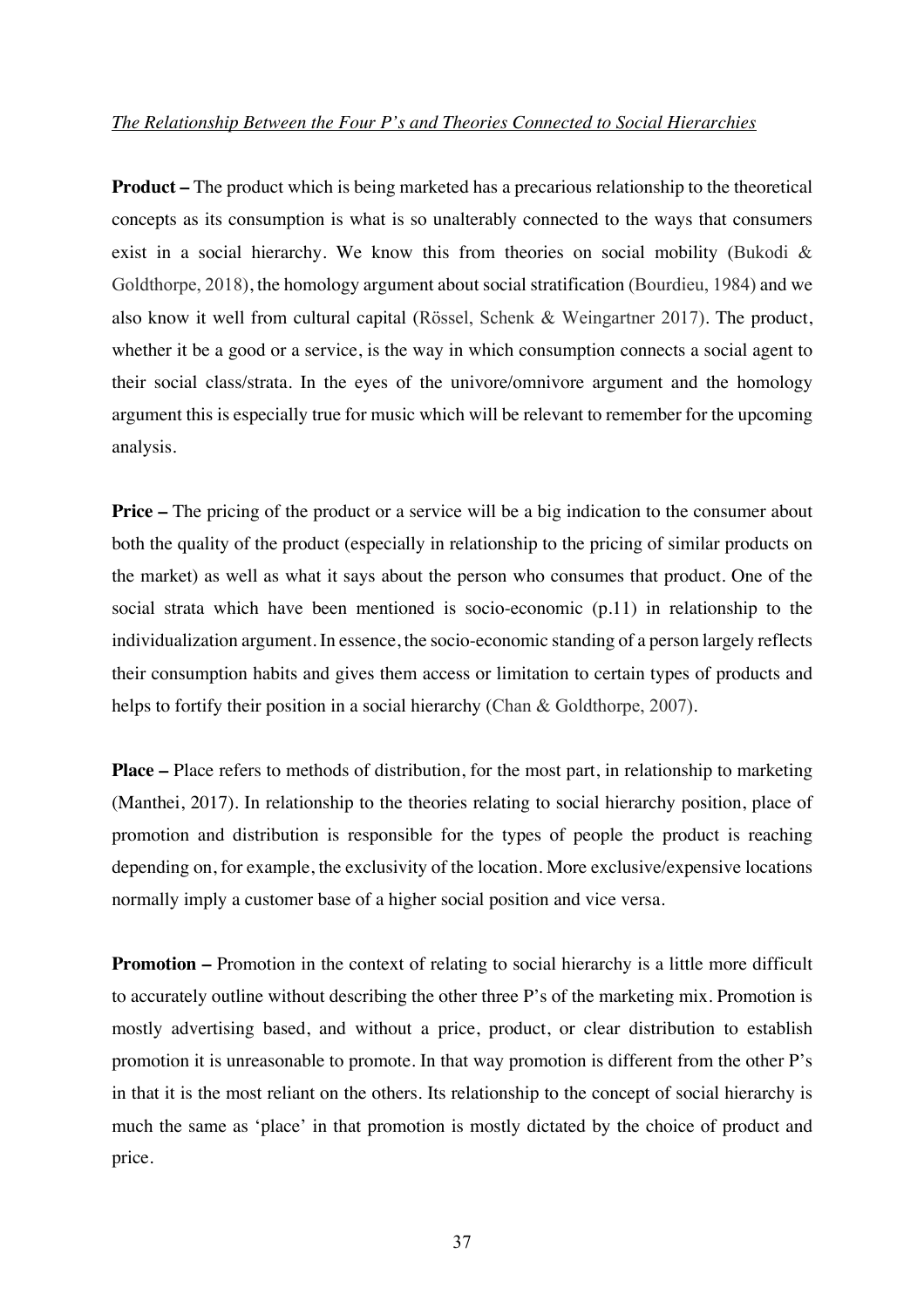#### **Analysis**

## *Naxos, a Case Description*

As outlined in the methodology, the analysis of this project will revolve around a case description of secondary data, and the case in question is that of Naxos, particularly a publication outlining the four P's in relationship to the company's marketing strategy. Before analyzing the ways in which further recognition of this project's theoretical approach to mixing marketing and theories on social hierarchy establishment for consumers, it is appropriate to outline what exactly the case being used to apply the theories to is all about. Naxos is a strange company in the sense that they have vested interests in many different markets but all revolving around the founder's primary interest, namely, classical music (Wangler, 2009).

*"Klaus Heymann, an international entrepreneur—born in Germany and based in Hong Kong—is the founder and owner (for over twenty years) of Naxos. Heymann began his career as an advertising and pro- motion manager for Max Braun AG and entered the music industry as a distributor of Bose and Revox equipment in Hong Kong and China. His interest in classical music and background in marketing led him to organize concerts to showcase the equipment he was selling… Through them he learned from his audience that many people were interested in buying classical recordings, but they were not available in Hong Kong at that time. Perceiving this need, he began dis- tributing several classical labels of the era."*

(Wangler, 2009, p.95).

For many years Naxos has been at the forefront of distributing one of the more difficult music genres to retail in modern times which is classical (Wangler, 2009). Classical music from a theoretically relevant perspective also has a strong standing in the cultural capital/social stratification sense even being recognized by Bourdieu in his homology argument pertaining to the idea of the high/elite cultural types (Bourdieu, 1987) as well as Rössel, Schenk & Weingartner in their descriptions of cultural consumption in the 'snob vs slob' approach (Rössel, Schenk & Weingartner, 2017). Naxos is a company which when first conceived had a fairly easy directive/ethos a *"… plain and simple: no frills budget classical CDs."* (Wangler, 2009, p.98). They undercut the pricing of similar competitive products in lateral or identical markets they have been able to maintain the same directive for over 20 years (Wangler, 2009).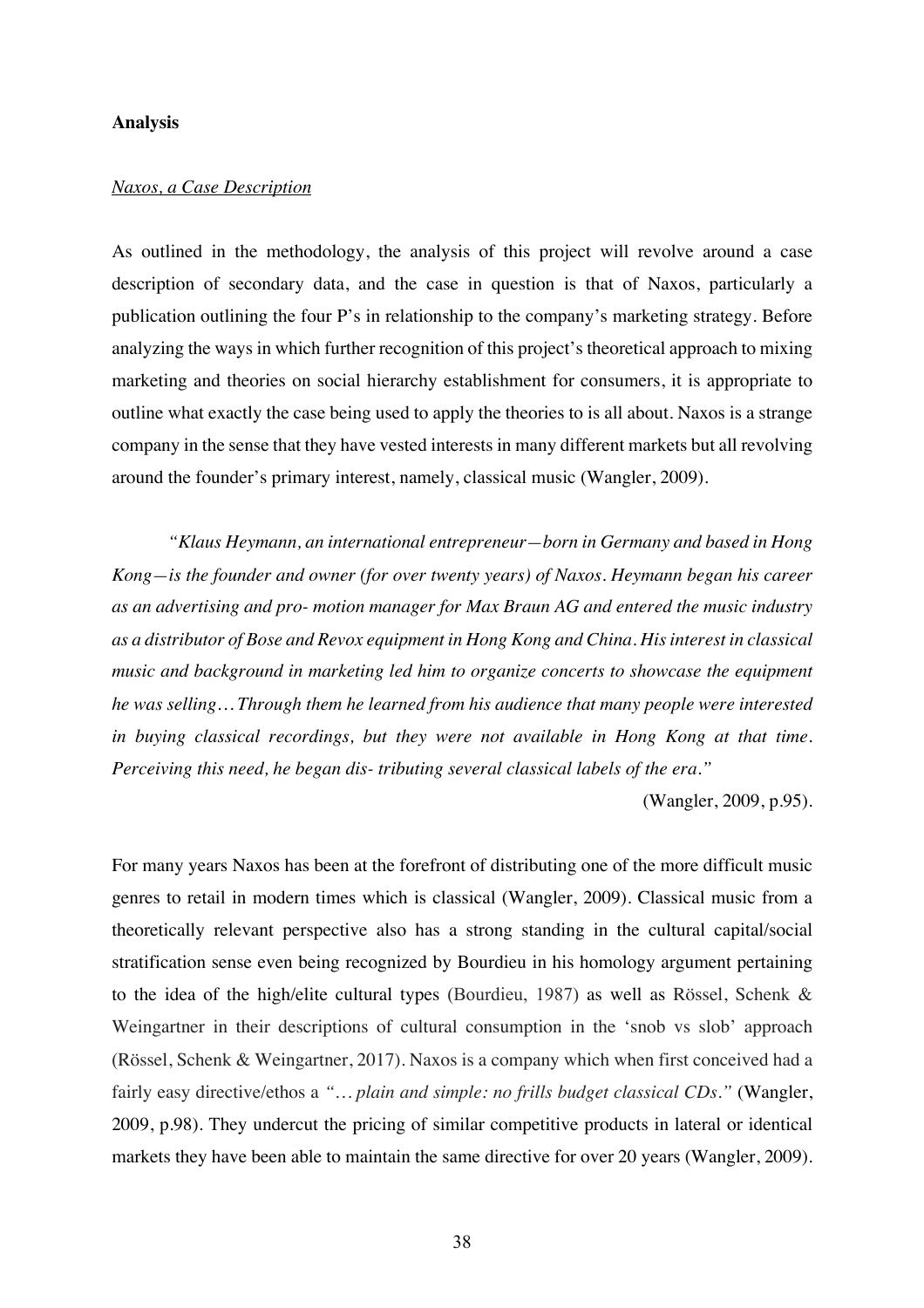It is fair to say that with a music repertoire of artists like Franz Liszt, Vivaldi, Pierre Boulez, Mozart and Bach, Naxos is a label which must take a distinctly different approach to marketing and distribution in comparison to more contemporary labels representing modern musicians which are still alive (Wangler, 2009). A big shift for the company in respect to the marketing initiative was the switch (which countless other companies have made at the turn of the  $21<sup>st</sup>$ century) to embrace the seemingly unlimited potential provided by the internet (Wangler, 2009). Something which has really separated Naxos from other music labels is their approach to circumvent profitability in leu of maintaining low prices.

*"Naxos has remained frugal over the years and has adhered to a strict policy of keeping recording costs low and offering upfront payments to artists (with no royalties paid as the product sells). Because of this, and because it has found so many ancillary uses for its products, Naxos, unlike many labels in the classical or pop music industry, have been able to recoup costs within two to three years on ninety percent of its products. As for the other ten percent, Heymann states that those projects are undertaken because they are important to the company or to the classical music world, and he is not worried about their profitability."*

(Wangler, 2009, p.101)

The company's strict adherence to the policies it established at its conception has no doubt aided their goal to in growth and sales, as the reliability of a company for the consumer plays a part in their decision to consume (Gillin & Schwartzman, 2010). If you visit Naxos's website today you will find what appears to be a time capsule of design in comparison to any other modern website. The UI is clunky and slow, and the navigability and presentation of information is spiritic and inefficient. Although this is speculative, presumably their consumer base is not one which adapts too well with digital modernization in comparison to other modern companies with young and more technologically competent consumers like TikTok or Twitter. This is just a suggestion for the reasoning behind the unoptimized design of the website but is not a statement of fact, simply notional. Of course, the market for medieval  $20<sup>th</sup>$  century classical music is considerably less pronounced then say Hip-Hop which accounted for 21% of all music consumed in 2018 whereas classical music accounted for 1% (Statista, 2019). However classical music constitutes an interesting niche in the market of music consumption because of the smaller consumer base. This is because it speaks more to the type of consumer, as they will be less varied.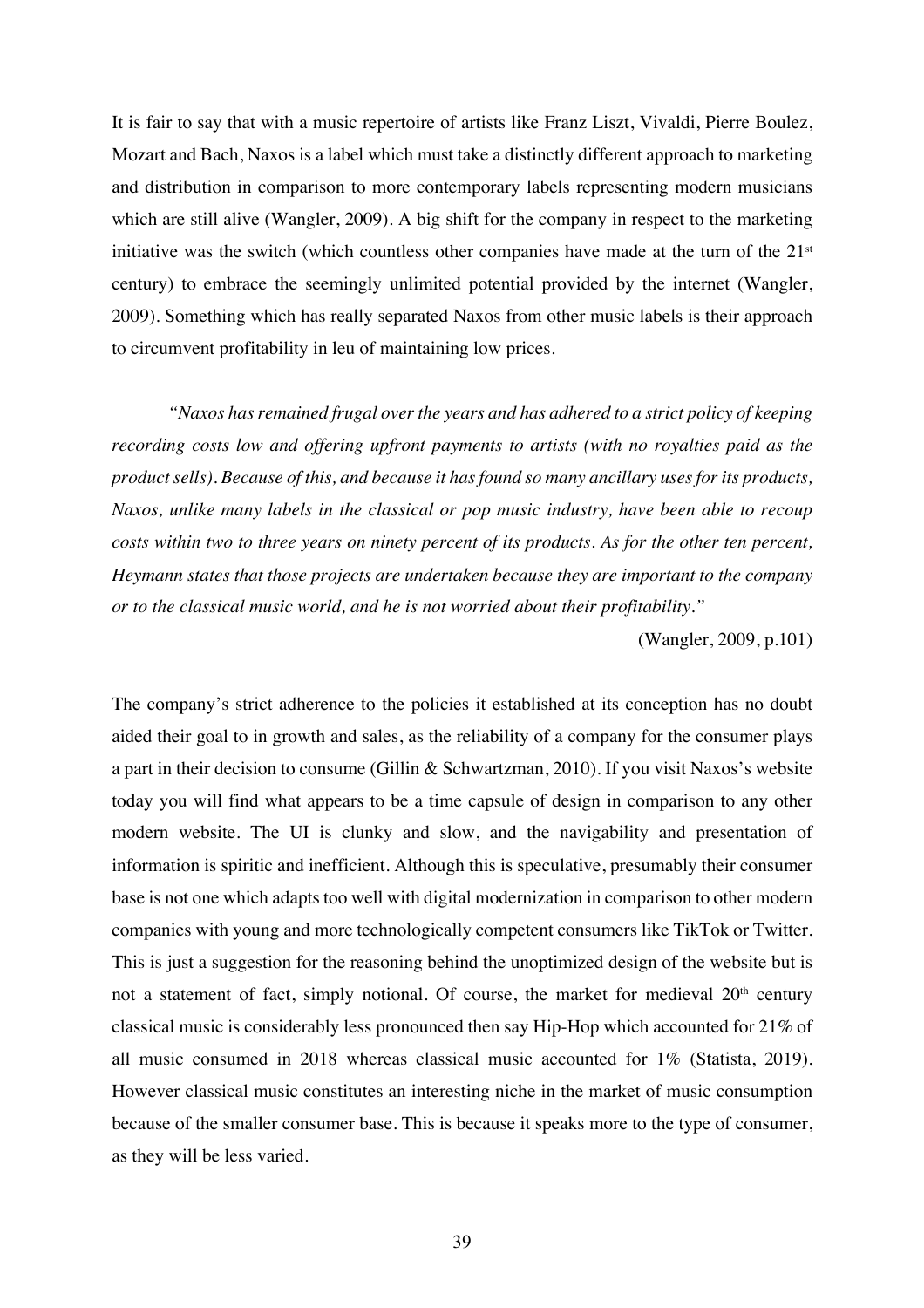The structure of the analysis will be to present the three main theoretical approaches presented in this project's theory section in the same order, starting with social stratification, and to then see how further recognition of these concepts might serve to benefit the approach to Naxos's marketing strategy as defined by (Wangler, 2009).

#### Product

The first of the four P's to discuss in relationship to the concept of social stratification is the product which is being retailed for consumption by Naxos. As outlined in the introduction to the company and its ethos, the primary transactions of the record label are classical music (Wangler, 2009). In the theories section of this project, the concept of social stratification was outlined with recognition of three main approaches to the ways in which consumers navigate the social hierarchy with respect to consumption. The first of these was the homology argument. To summarize this is the view that people who consume fit into the category of either a highbrow consumer who exclusively consumes forms of elite culture versus lowbrow consumers which primarily consume mass or popular culture (Bukodi & Goldthorpe, 2018). This more classical approach to the concept of consumption applies very easily to Naxos's product as it would be this arguments contention that all consumers of classical music fit very nicely into the category of highbrow consumers (Bukodi & Goldthorpe, 2018). Having understood the theory surrounding this, that statement seems almost basic, however, there is a question of conscious recognition of this concept in the marketing approach that the company takes to the product it sells.

Much of the company's focus on product from a marketing perspective is centered around the rerecording of composers to expand the availability of rare or uncommon classical music (Wangler, 2009). The approach to the product and its profitability seems to be found by the company's recognition that the shelf-life of a product has a peak selling point after its release which subsequently declines pushing the company to establish initiatives to prolong the profitability of the product (Wangler, 2009). *"…each recording will eventually decline from its peak selling point, he works to increase the profit potential for his recorded music by licensing it for other uses"* (Wangler, 2009, p.99).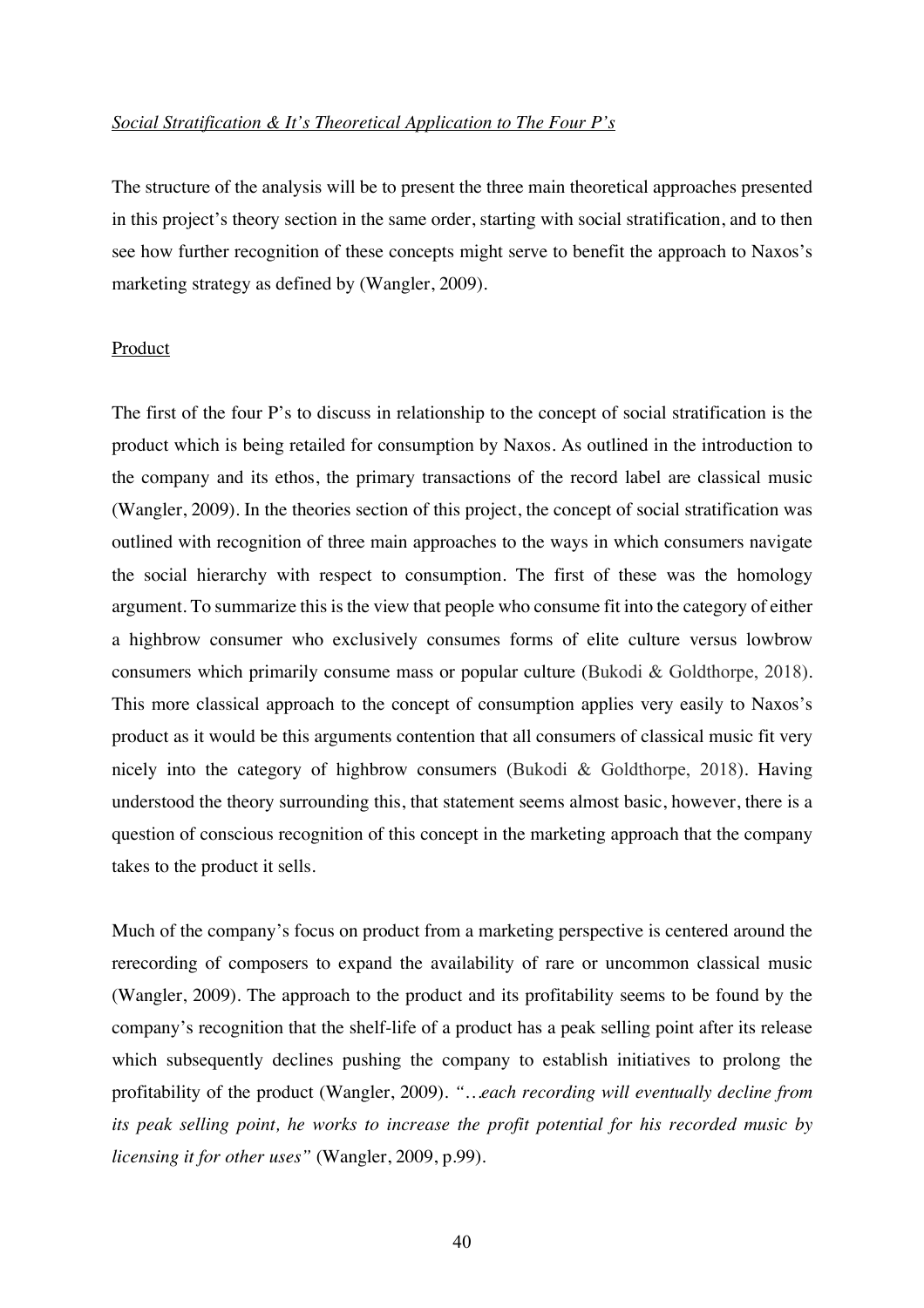Objectively this is a smart approach equitable to say a chef using the days leftovers for a stew as to maximize the efficacy of the purchased produce and repackage the product in order to turn a profit and minimize the financial loss associated with its decay. Naxos's version of this is to license the use of the music to other companies to be used in movies which constitutes a form of B2B marketing. However, in respect to the idea of B2C the product has what the company identifies as a natural life cycle after its initial release, peak selling point and then decay of consumption. A possible application of the social stratification approach in this case lays in the recognition that the highbrow culture consumers are interested in the exclusivity associated with the product. According to homology (as well as cultural consumption and the omnivore/univore argument) there is a symbolic and aesthetic value in the product which those of a higher social stratum find desirable. There is no mention of the company's approach to appealing to this desire the unconscious thought seems to be that people consume classical music because they want to but the market it small

"*Given the small market for classical music CDs (estimated at three to four per- cent of CDs sold) it has proven wise for this company to have expanded its product lines, and to have capitalized on the licensing potential for the recorded music that originated with the CDs."*

(Wangler, 2009, p.100)

This is not to say that this approach must be substituted by recognizing the social stratification of consumers, but rather that adding that dimension into the company's approach would serve to benefit both the company as well as the consumer. For example, if Naxos were to lean a little more into the idea of highbrow vs lowbrow consumer types, their product approach might be to identify products which are in the decaying phase of their life cycle and publish an article about the rarity and origin of the music. This article might discuss things like the places in which the music was once performed, or the echelon of society in which it was previously associated. This would help to reinforce the notion that the product is elite thereby validating its consumption to consumers which are, in the eyes of social stratification theory, highbrow consumers. To reiterate, this approach serves as an additional element of the company's marketing strategy to benefit the company and the consumer as it has been shown that it would elevate their positive emotion (Andrés, Cervera-Taulet & Garcia, 2016).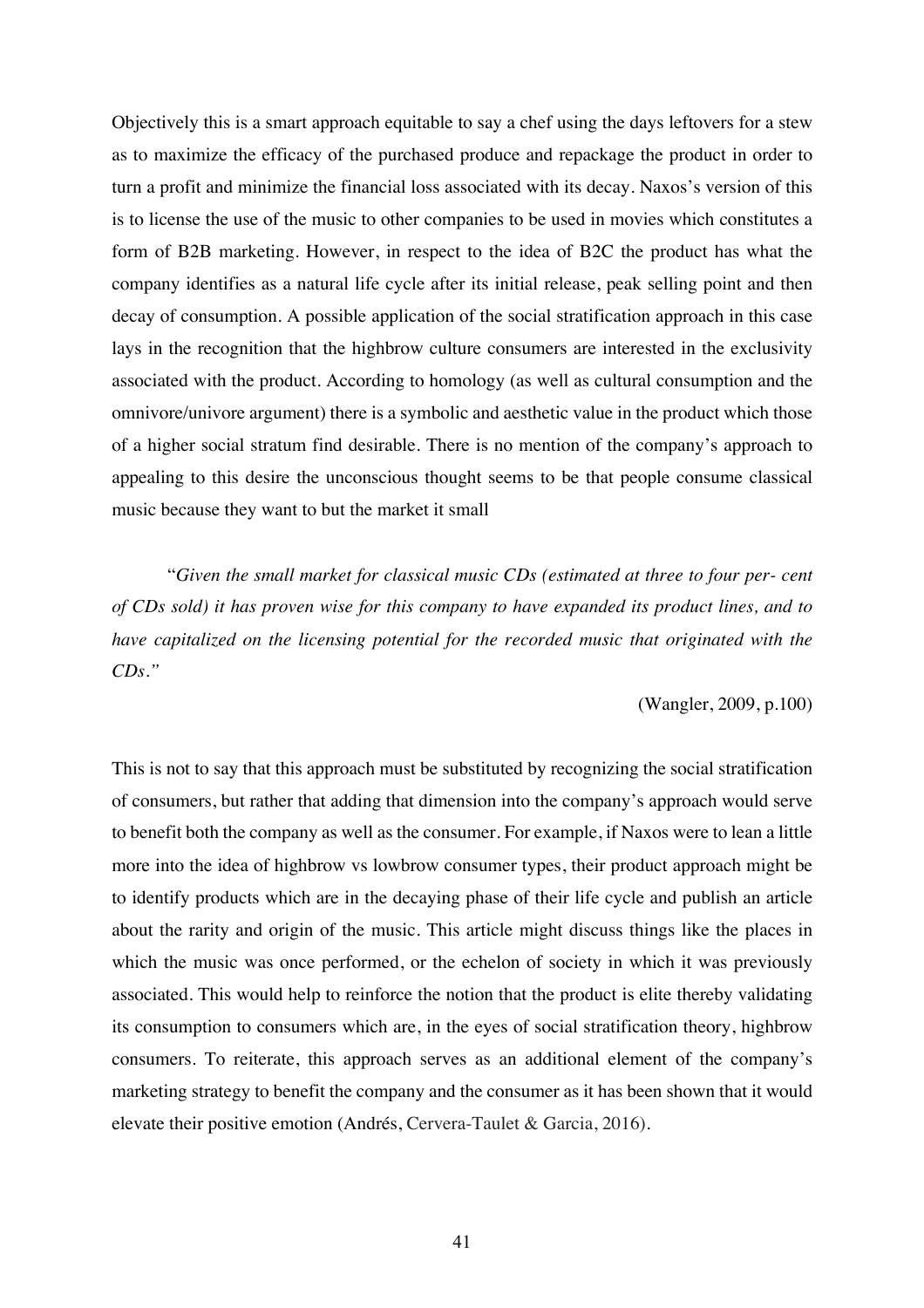#### Price

The next of the four P's to look at in relationship to the concept of social stratification is that of price. As has already been briefly mentioned, Naxos has an affinity for the concept of undercutting the prices of competition which is a risky approach in any business (Wangler, 2009). This is especially true in relationship to new businesses it seems as it gives the competition the opportunity to mount marketing campaigns in competition of that pricing and put Naxos out of business (Wangler, 2009).

*"Heymann readily admits that if the major labels had seen him as a threat early on and had mounted a competing campaign, they could have put him out of business long before the company would have seen any profits. As it was, his label was simply not taken seriously by others in the industry until it had enough of a stronghold and brand loyalty to withstand budget pricing on re-releases by other labels."*

(Wangler, 2009, p.101)

So, what is Naxos's pricing strategy in relationship to their marketing strategy? The concept of price elasticity seems to be of some fundamental importance to the company *"One of the marketing principles Klaus Heymann must have understood is price elasticity. This basic economic concept tells us that there is a relationship…between price and the quantity that will be sold"* (Wangler, 2009, p.101). This approach means that there are certain things which are easily presumable about Naxos's expectations for their product's success.

*"By pricing at the low end of the spectrum, a company is signaling that it is hoping to sell a large number of units, and in fact, will need to in order to make up the profit that could be made by selling at a higher cost. There is no question that Naxos needs to depend on market penetration—gaining a large share of the potential customers—and the development of a larger customer base to turn a profit."*

(Wangler, 2009, p.101)

In summary, the current mode of thinking that the company has about its pricing strategy is purely based in competitive economic rationalizations with pricing elasticity and low-end pricing being their primary way of conceptualizing the relationship between the product and the predicted number of units which will reasonably be sold.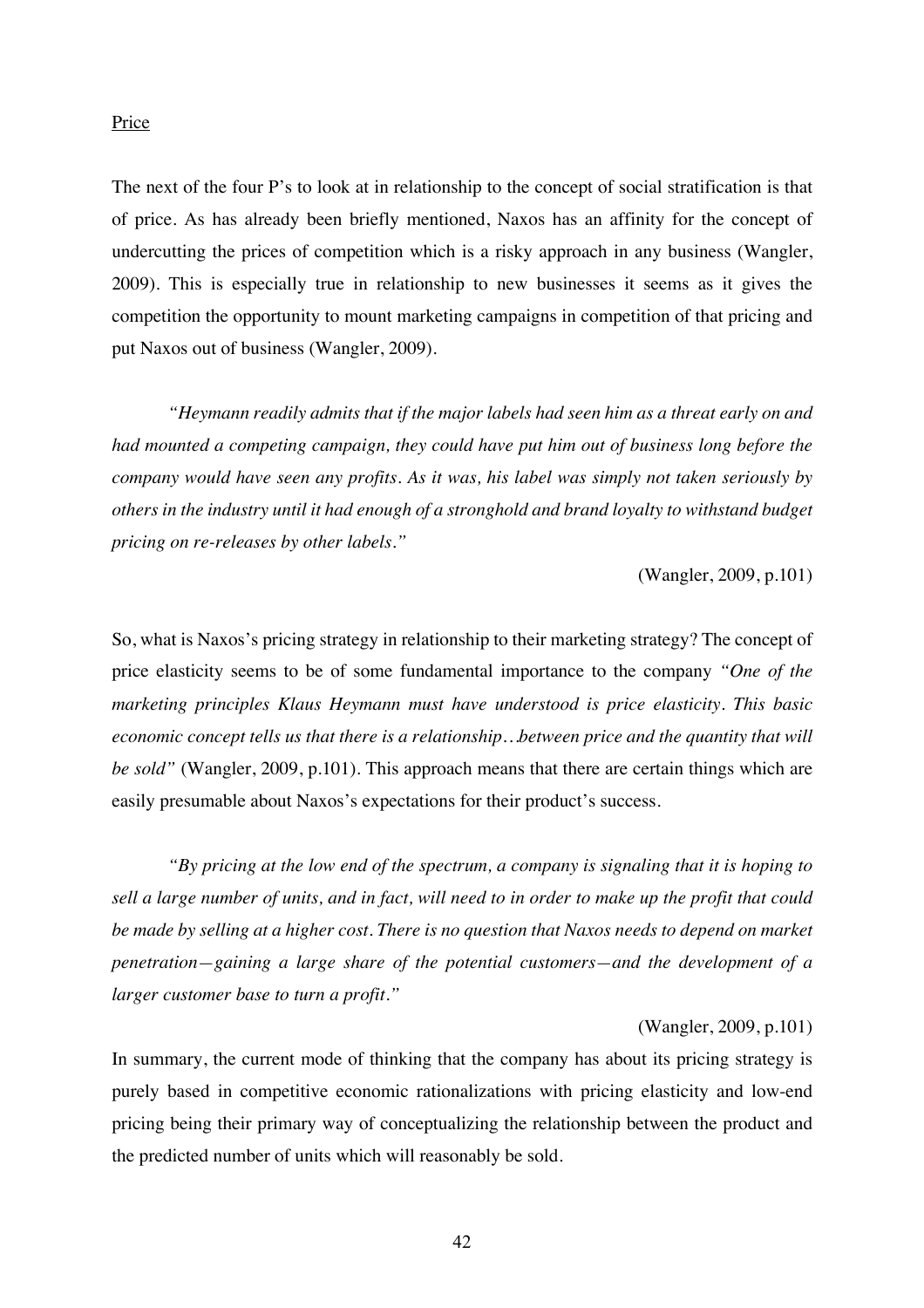This is not to suggest that anything about Naxos's current marketing strategy in relationship to price is in anyway wrong. It is a reasonable assumption that as the price of a product goes down the quantity of that product which will be sold goes up and vice versa (Wangler, 2009). From a standpoint of social stratification, it is difficult to contend with this basic economic principle, you may be able to say that perhaps if the consumer base is one of highbrow elite cultural consumers, then higher pricing would signal a more exclusive product value but this is somewhat speculative. An idea in the realm of this pricing elasticity, however, might be to sell occasional recordings of some music for a limited time with an inflated price while maintaining the bulk of the products at the low end of the pricing spectrum to increase profitability.

A more interesting facet of the pricing approach of Naxos comes when looking at their choice in the phycological pricing-based model. Naxos, unlike their competition has decided to keep the pricing of their products consistent instead of selling some versions of the same product at a higher price where some companies price Beethoven's Fifth anywhere between \$8,99 and \$17,99 (Wangler, 2009). Naxos has a much more streamlined approach to their pricing models and simplifies this as to, in their mind, *"…make it easy for customers by not forcing them to compare value as they might between various major record label(s)"* (Wangler, 2009, p.102). Something which Wangler interestingly recognizes is that this lack of choice may only frustrate the classical music elitists (Wangler, 2009).

*"The lack of choices might frustrate classical music elitists, but for the larger population the simplicity has obvious appeal (and in reality, in many cases their ears may not be trained to appreciate the difference between the Bamberg Symphony Orchestra and the New York Philharmonic)."*

#### (Wangler, 2009, p.102)

This is a fair point to make, however, if the pricing model was more clearly based on the recognition of the consumer base instead of speculatively assuming what exact social strata the bulk of their consumer base is, then applying theories of homology or omnivore/univore would be more founded. For example, if the company knew for sure that their consumer base were elite highbrow consumers, then the lack of variability in products reflected in pricing might limit their ability to maximize their profit and lengthen the time of peak sales a product has. As with the previous section on product, this is not a suggestion to replace the current pricing model but instead recognizing the addition of this theoretical dimension could benefit Naxos.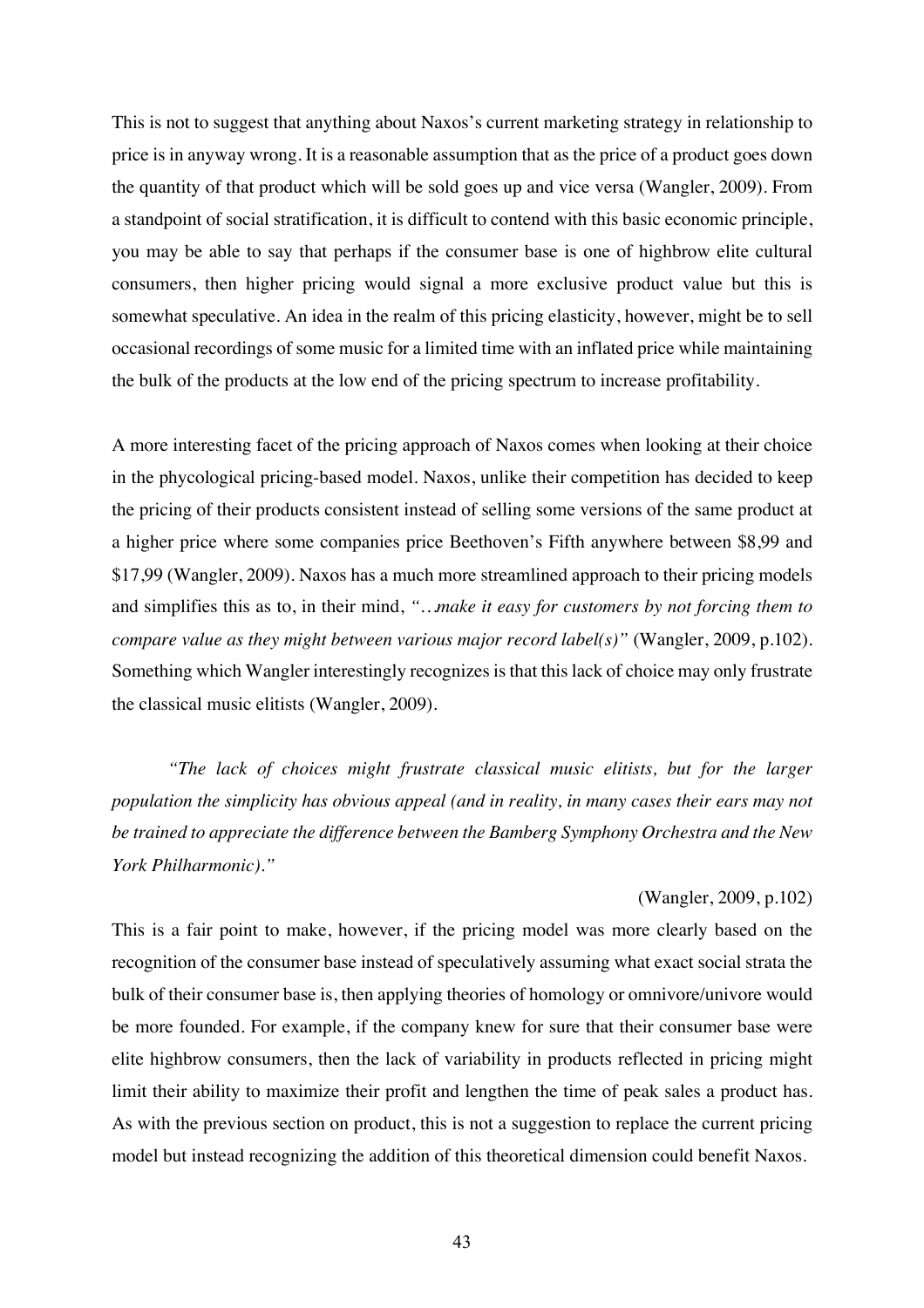#### Place

The four P's involve recognition of place in which the product and price is being marketed, and in the case of Naxos this means looking at their distribution channels. Naxos's ability to sell large quantities of their product is mostly attributable to their well established and expensive distribution systems (Wangler, 2009).

*"According to Randall Foster, Licensing and Business Development Manager for Naxos of America, the fall of Tower Records, a major client of the company, created the impetus for the company to explore new venues for distribution. This led to the company's music reaching more people than ever. Naxos physical product (mainly CDs, but also DVDs and books) can be found in retail stores across the country ranging in size and scope from mom-and-pop music stores to Best Buy and Barnes & Noble….Klaus Heymann also furthered the development of the company by correctly predicting the potential of the internet; he was an early adopter of the web as a means to reach his potential customers"*

(Wangler, 2009, p.103-104)

An important plane of distribution for companies at the turn of the  $21<sup>st</sup>$  century was the inclusion of properly estimating the value of the internet, which for a company that started out selling CD's, Naxos certainly did. The focus of the company from a distribution point is primarily maximizing exposure of the product in order to gain the most possible sales (Wangler, 2009) which is a goal most companies share. Additionally, the goal of the organization is expanding to areas where exposure of their product will reach customers which aren't "traditional" classical music buyers *"Heymann states that the next opportunity for the company will be to broaden product placement into lifestyle stores to gain further access to the nontraditional classical music buyer."* (Wangler, 2009, p.105). This is a point which the theories on social stratification would suggest is suboptimal given that putting the same amount of resources into the exposure of the products aimed at the higher social classes would yield more profit. For example, instead of 'lifestyle stores' Naxos might look at placing their products in stores located closely to high arts centers like opera houses, music halls, auditoriums for the fine arts or galleries where the consumers would fit their profile in the eyes of social stratification (Bukodi & Goldthorpe, 2018). This might also involve looking at ways to promote their product inside of these places during an event to establish a direct distribution system.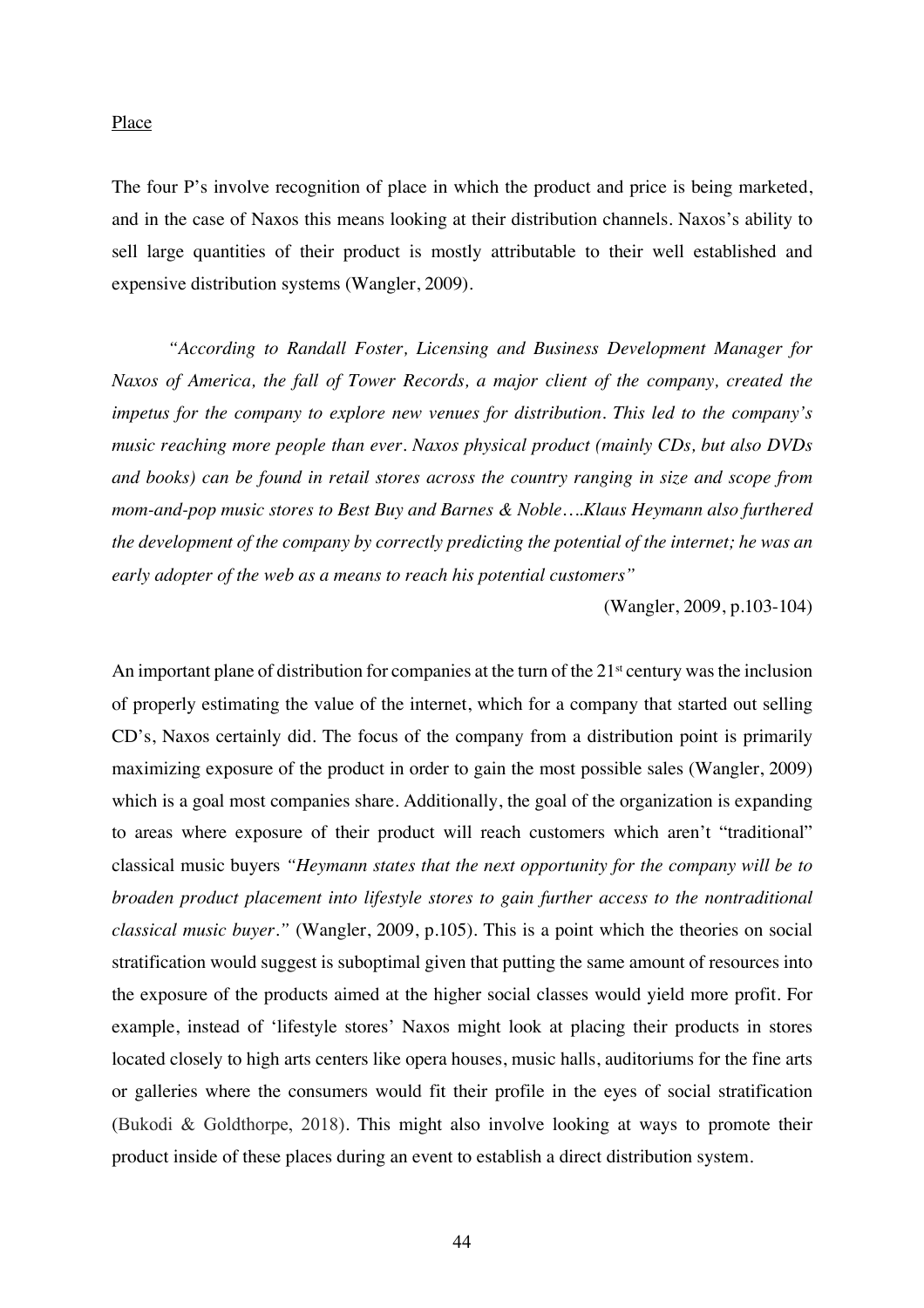## Promotion

Lastly on the topic of social stratification is the point of promotion. In the case of Naxos, this takes the form of *"…a well- honed strategy that employs promotion, publicity, and advertising techniques."* (Wangler, 2009, p.105). Promotion from a marketing standpoint as has been mentioned, is difficult to separate from advertising because promoting a product mostly is a form of advertisement. However, the strategy for promotion at Naxos is quite clearly outlined as

*"…seeking radio airplay, is a marketing technique that Naxos depends on. Naxos recordings are put in the hands of all major and many smaller classical radio stations. Through this means, people can actually hear the quality of the music recorded and are exposed—at least at some of the more adventuresome stations—to music that is not recorded by any other company."*

## (Wangler, 2009, p.105-106)

Naxos looks to promote the product that they are marketing through exposure in radio plays by tapping into the niche clientele they have (Wangler, 2009). This is clearly a benefit to them given that the consumers who will tune into those radio stations are very likely the same consumers who will enjoy the product that Naxos is marketing. This means that although Naxos is part of a small segment of the music industry, the benefit of their marketing is maximized by promoting their product through channels which reach the same consumers as they intend to reach. This contrasts with attempting to promote their product on major radio stations which may have many more consumers, but very likely a smaller percentage of consumers interested in Naxos's product.

In many ways this unconsciously applies the theories of social stratification given that recognizing the consumer as highbrow means that the company would benefit most from taking advantage of promotion in a way which reaches that same consumer base. Although this is a recognition of theory which is mostly absent from their marketing strategy, the outcome of their decision lines up nicely with the theories which have been discussed. Additionally, Naxos might gain some benefit from marketing on the radio to these clients in a way which outlines the exclusivity of their platform and its classical music recordings, but since there is no mention of their exact method of marketing in this respect it's difficult to suggest how this might exactly benefit them.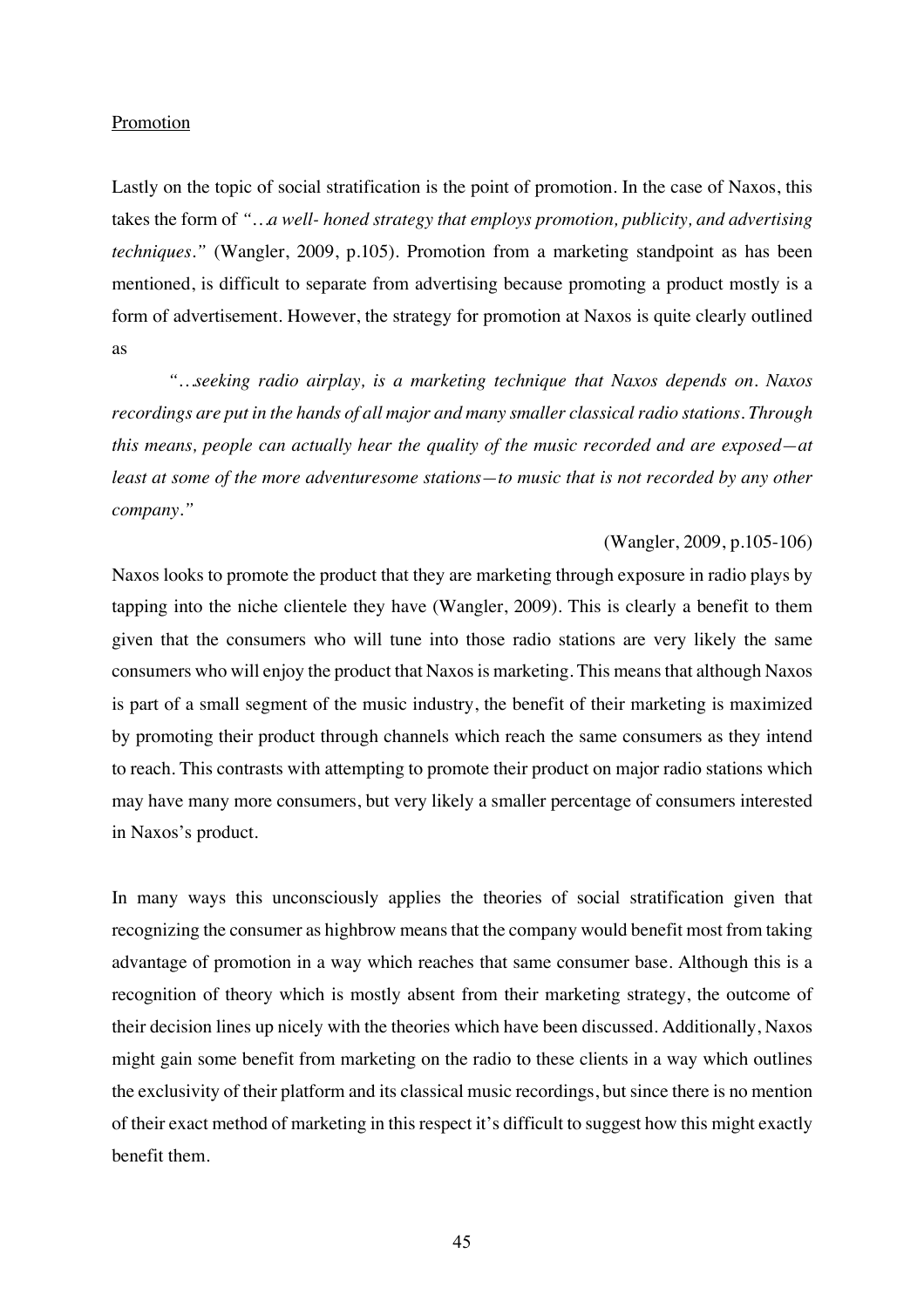In summary, the four P's of Naxos's marketing strategy are very clearly outlined by (Wangler, 2009) and is done so in a way which recognizes the primarily economic advantages of the company's strategy. However, by adding the dimension of social stratification to this strategy provides a slightly more defined outline of the reasoning behind the benefit of their strategic approach. For example, Naxos recognizes that their consumer base is a small percentage of the total number of music consumers, however, they seem to contradict themselves in the eyes of social stratification theory by inconsistently taking advantage of this. They promote their product quite intelligently and in line with the theories of social stratification but when it comes to the concept of place Naxos has a less productive marketing approach. Their website (although existent) does not line up with the concept of the highbrow consumer as it is inundated with technical inefficiency and poor presentation. This facet of the company could very well be improved on by acknowledging the concept of social stratification and redesigning the website with a greater sense of luxury and accessibility. By doing this, Naxos would theoretically be more appealing to the highbrow consumer based on the social theories.

Additionally, Naxos would recognize that there is some untapped potential in the pricing facet of their marketing strategy. The company has a very consistent approach to undercutting the competition in their pricing strategy which was done to separate them when the company was first started (Wangler, 2009). However, since the company has a lack of variability in their product, the low price reflects this and may very well be circumventing their appeal to their highbrow consumers (Wangler, 2009). By recognizing that they have grown and by modifying the pricing of the product slightly, but still being lower than the competition (which is sometimes double the price of Naxos (Wangler, 2009)), they could be reaping some benefit by adding a social stratification dimension to their marketing strategy. This coupled with a redesign of their website would give them an updated appearance and theoretically make the company more appealing to their highbrow consumers. Naxos is a company which has long prided itself on the low pricing and given its success this seems to resonate with the market, however, a modification in pricing which might simply mean occasionally pricing more exclusive recordings higher, would very likely mean that they legitimize the exclusivity of their product while maintaining their current brand of being one of the largest and cheapest classical music retailers on the market.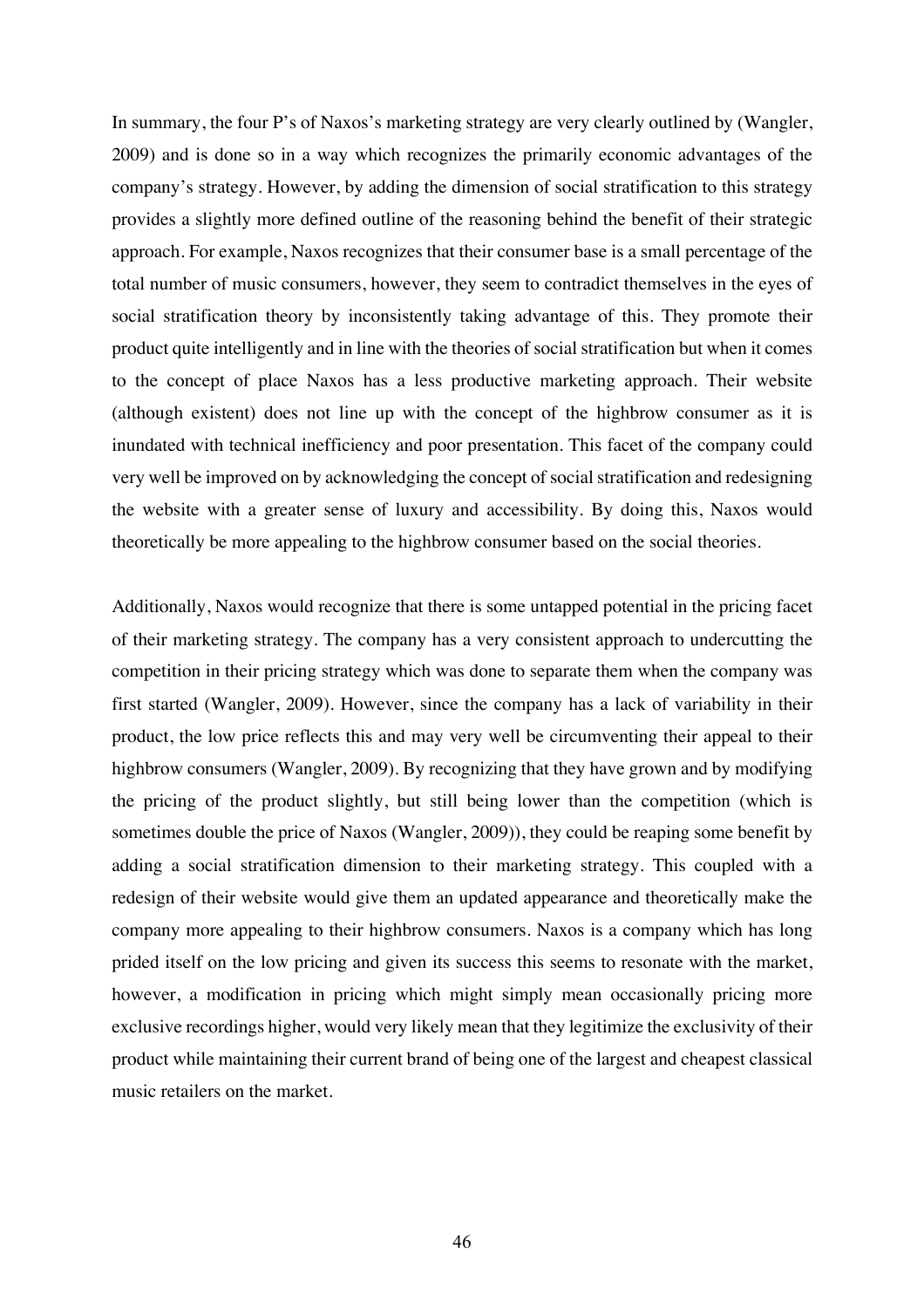#### *Social Mobility & It's Theoretical Application to The Four P's*

To quickly summarize, social mobility can be seen as the movement of an individual/s through different positions of a social hierarchy over time (Bukodi & Goldthorpe, 2018). Social mobility plays a role not only in the movement of an individual through the social hierarchy but also in the maintenance of their position in that hierarchy (Bukodi & Goldthorpe, 2018).

## Product

Naxos has a product which appeals to a small group of consumers and they recognize that as something which is both a benefit to them as well as a limitation in the sense that the market for their product is smaller than most (Wangler, 2009). What this means for Naxos is that they have made some decisions about their product which does not represent a maximization of profitability in order to best line up their product with the company's ethos *"Heymann has fearlessly recorded the likes of Lutoslawski, Penderecki, and Ligeti. He does not claim to make a profit on every new composer recorded, but he does proudly tout his sales in this category"* (Wangler, 2009, p.98-99).

The concept of social mobility in the case of Naxos's product is very theoretically interesting as highbrow culture consumption is a concept which is very frequently applied to social mobility literature (Bukodi & Goldthorpe, 2018). Conceptually marketing to consumers in a way which suggests they will be better positioned to climb the social hierarchy on the basis of consuming a product is a complicated message to convey. Naxos knows quite well that they have a limited consumer type because of the product that they sell, however in the category of product, perhaps marketing with social mobility in mind is best done in a way which makes the consumer feel as though they are a highbrow consumer either to maintain their position as a social elite or to entice consumers to feel as though they are even if they are not. This might take the form of marketing focusing on the types of people associated with the product (i.e. the social elite) in order to express and legitimize the idea that consumption of the product promotes social recognition by this stratum of consumer. This both expresses the possibility of social mobility through consumption which appeals to new consumers as well as appealing to the existing consumers by justifying the consumption of the product to maintain their position in a social hierarchy (Bukodi & Goldthorpe, 2018).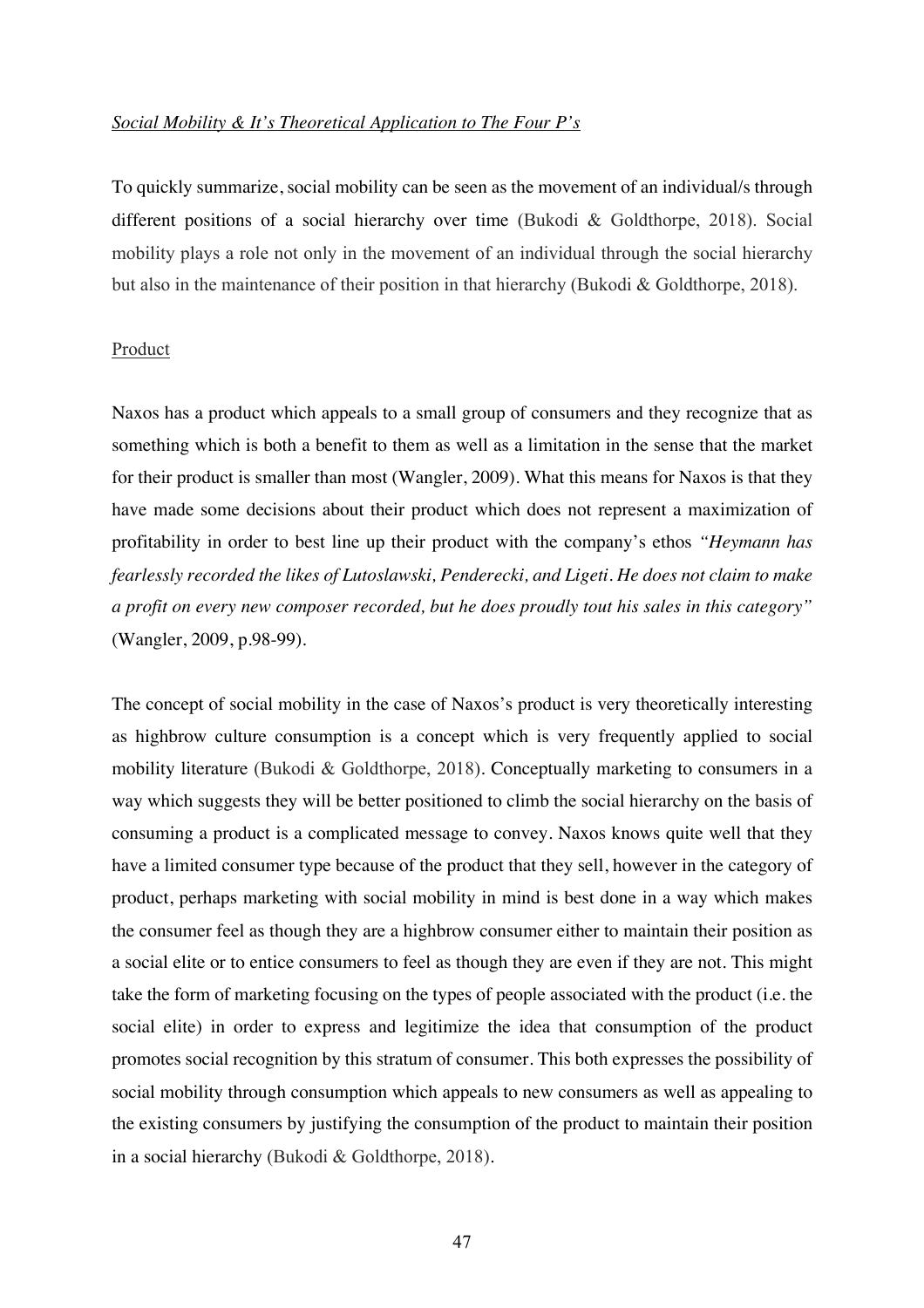## Price

The pricing of Naxos's product is one of the places in their marketing strategy which is most counterintuitive to the theories which this project is focused on. In theory, highbrow consumers are more likely to spend more money on products which would fit the description of highbrow culture. Naxos however has decided to undercut their competition with great success which begs the question about whether or not their consumers fit the traditional theoretical models relating to social hierarchy. The answer to this question is fairly simple given that simply being in a higher social does not somehow mean that you are disinterested in getting the best deal available for the thing you are consuming. Regardless of the pricing the fact is that classical music is considered highbrow culture which when consumed ameliorates one's status (Bukodi & Goldthorpe, 2018). A counter point might be that the higher the pricing model of a product is, the more exclusivity and elitism there is to orbit the consumption of that product. Although this may very well be true, there are still consumers which do spend large amounts of money on classical music, but this doesn't negate the value to Naxos of pricing their product lower than the competition.

Social mobility plays a part in this as pricing is a suggestion of a company's estimation of its product's value. In the case of social mobility, a marketing strategy which Naxos is not making use of could be to recognize this fact and market to the consumer the idea that consuming their product, regardless of the price, still grants them the benefits of consuming highbrow consumption like being viewed as a part of a greater social status order. Something to acknowledge too is that the lower pricing model of Naxos will make their product more accessible to people who might otherwise not consider consuming classical music. Assuming those consumers might normally be consumers of pop or mass culture they would be in the lowbrow consumer category. These are the consumers that Naxos would theoretically get the most value from marketing to in a way which social mobility is inferred. To do this in the pricing model alone is difficult, however keeping the product at its lower price range does no doubt grant Naxos access to a slightly bigger consumer base in the social hierarchy. The suggestion here would be to maintain the pricing strategy as it best lines up with the aim to maximize the potential profitability of a product by reaching consumers lower in the social hierarchy and offering the potential for social mobility through the consumption of the product.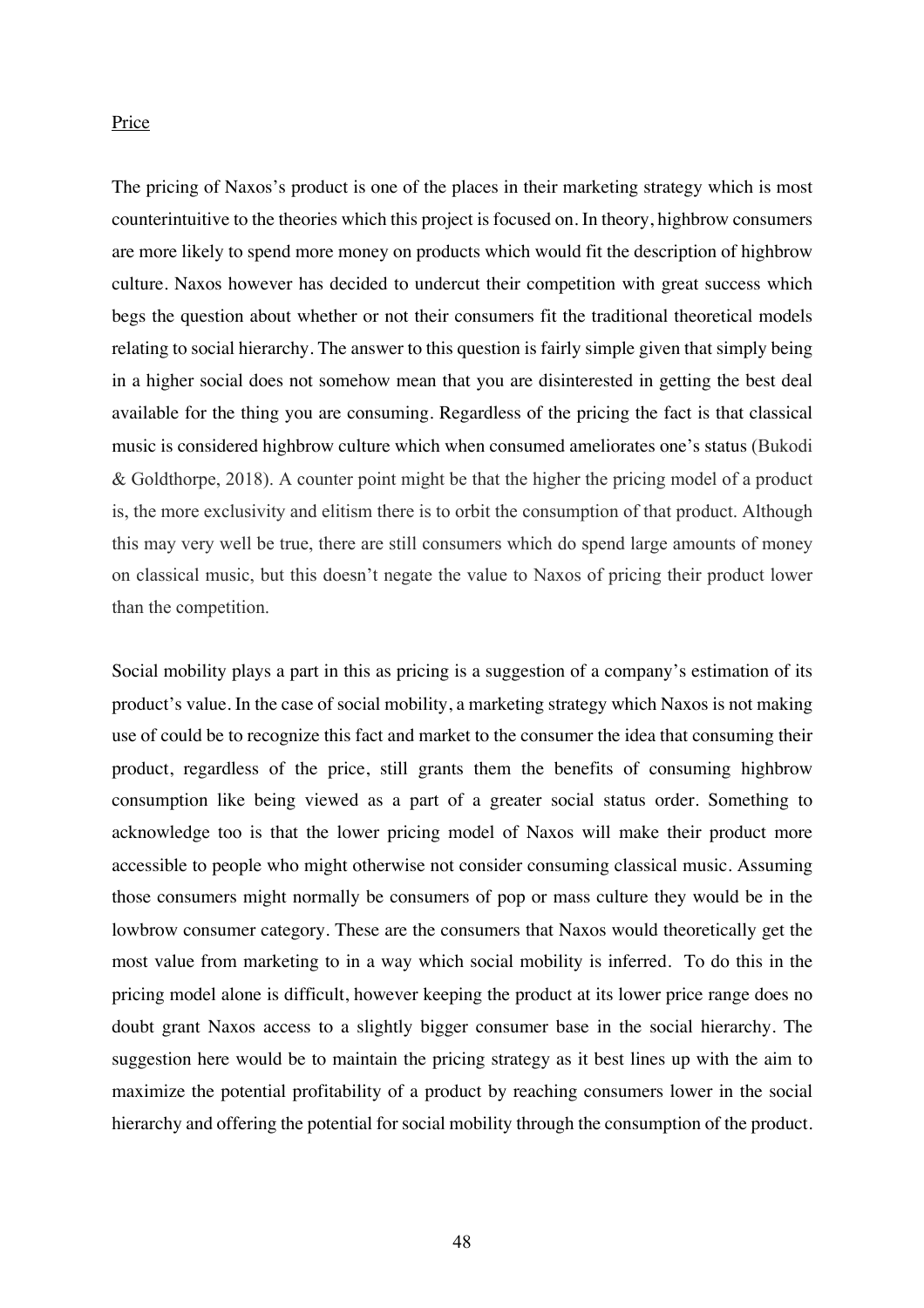#### Place

The idea of social mobility is one which tracks very similarly through the marketing strategy of Naxos. When it comes to the place of their marketing, Naxos's distribution chains are their primary resource in terms of marketing. As has been discussed, the switch which Naxos made to the internet was a huge turning point in their marketing strategy as it embraced the coming of newer technology and allowed them to distribute digitally instead of being tied to physical copies in the forms of CD's (Wangler, 2009). A noteworthy point which is made on Naxos's marketing strategy in relationship to their placement of their product is

*"It is interesting to note that when Naxos CDs first hit the shelves, many retailers were reluctant to put them in the bins with their high-priced counterparts, reserving a separate section of shelf space for them. The un- intended consequence of this product placement was that Naxos, with its distinctive labeling, was set apart and became easy for customers to see"* (Wangler, 2009, p.103)

This demonstrates that the unforeseen benefit their pricing model was that it separated them so far from the competition that their two stepped distributional systems ended up having a choice between separating them physically from the more expensive counterparts of the competition. On this point, if Naxos were to more consciously recognize and understand the concept of relational inequality in a hierarchy, they may be able to apply it to the marketing and choice of distribution chain. Relational inequality tells us that the perceived separations between people in a hierarchy constitute forms of relational inequality and there are ways in which Naxos could incorporate this. For example, if Naxos were research brick and mortar locations which have poorly stocked classical music sections and decided to distribute their music to these places and pay to have them very clearly displayed, the apparentness of relational inequality to the consumer would be maximized. What this would theoretically accomplish is demonstration of highbrow culture to consumers who are in a lower brow of the consumption bracket and use the theoretical efficacy of social mobility to market to consumers. However, it isn't as simple as paying for well-placed physical products in a digital age, the alternative to this would be to market on the internet and invest in search engine optimization (SEO) to use the same concept. The hope would be that it would entice consumers who are lowbrow to consume a product which facilitates their social mobility.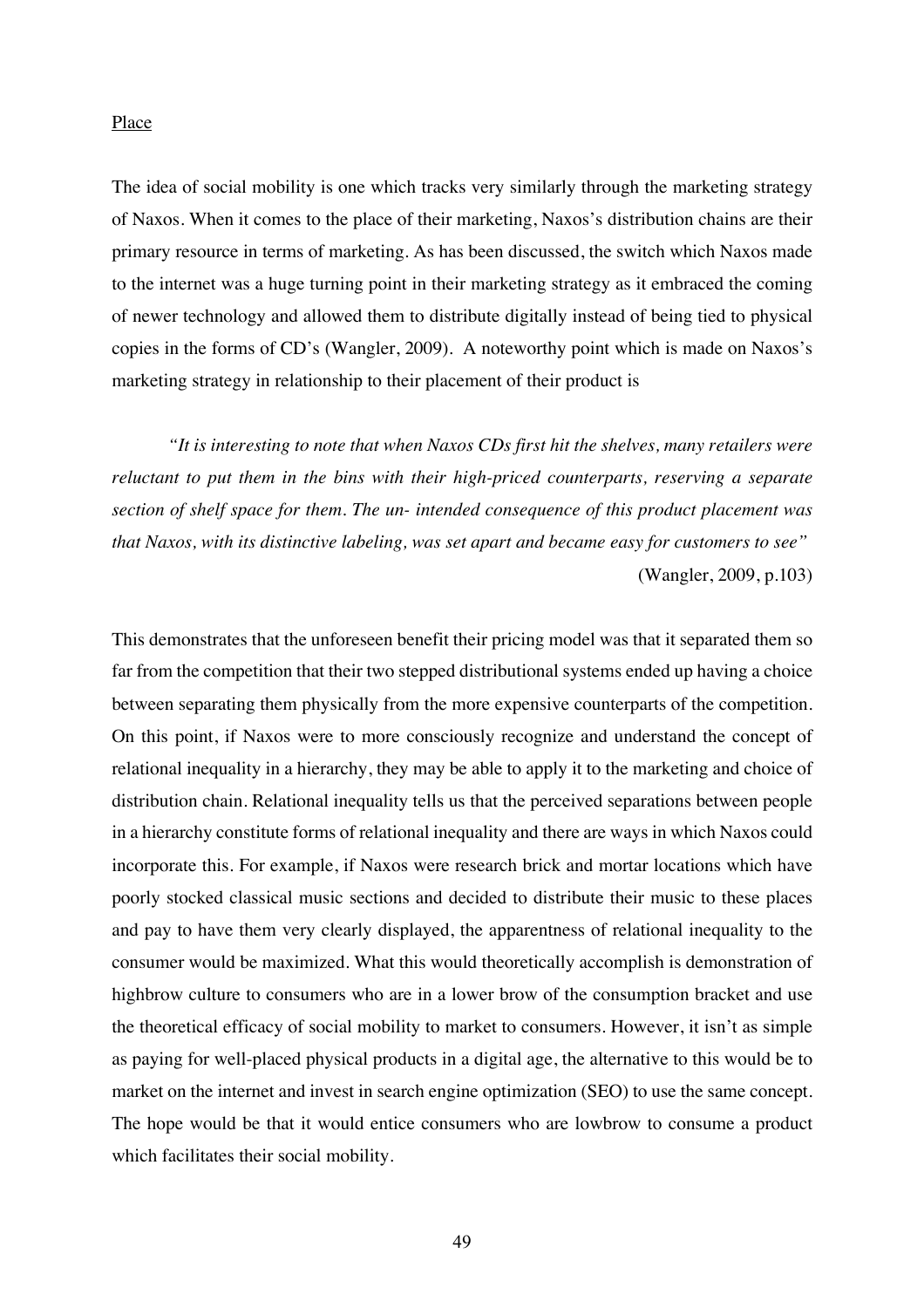#### Promotion

When looking at promotion, as discussed, it is very closely tied to the concept of advertising. However, from a marketing perspective, Naxos makes some promotional decisions to expand its consumer base.

*"Naxos sends out tens of thousands of e-cards every week to potential customers and has an active presence on Facebook, Twitter, and MySpace. The company also has a weekly podcast offered through iTunes and Amazon that boasts a listenership of over 90,000 people per week."*

(Wangler, 2009, p.107)

The goal of the company is naturally to expand its reach as much as possible which of course costs them money. This seems somewhat inefficient in the sense that they have recognized that the market for their product is rather small and the consumers are quite particular about where and what the consume in that domain (Wangler, 2009). Naxos has seemingly been eschewing of the idea of precisely identifying their consumer base and have focused their efforts on creating a demand for their product *"Now more than ever, we focus almost entirely on the demand side of the equation."* (Wangler, 2009, p.107). Contradictorily, Naxos has acknowledged that it is uneconomical to market their product to lowbrow consumers which is especially evident in their decision to sell classical music established by their founder's tutting's with the highbrow sect of society (Wangler, 2009). There is a gap in Naxos's justification for some of their decisions beyond the solid foundations of marketing, and recognition of the social theories which have been explored in this project could add a dimension to that approach by providing some explanation to why some of their decisions might work as well as assisting in the guidance of future strategies.

For example, social mobility could be utilized in in their promotional strategy not because it disagrees entirely with their prospect of creating demand for their product, on the contrary, marketing to the appeal of social agent's desire for social mobility involves creating demand (Bukodi & Goldthorpe, 2018). Instead recognizing that demand for a product would likely have to be created differently based on the hierarchical position of their targeted consumer group could create a more direct aim to their efforts at promoting their product.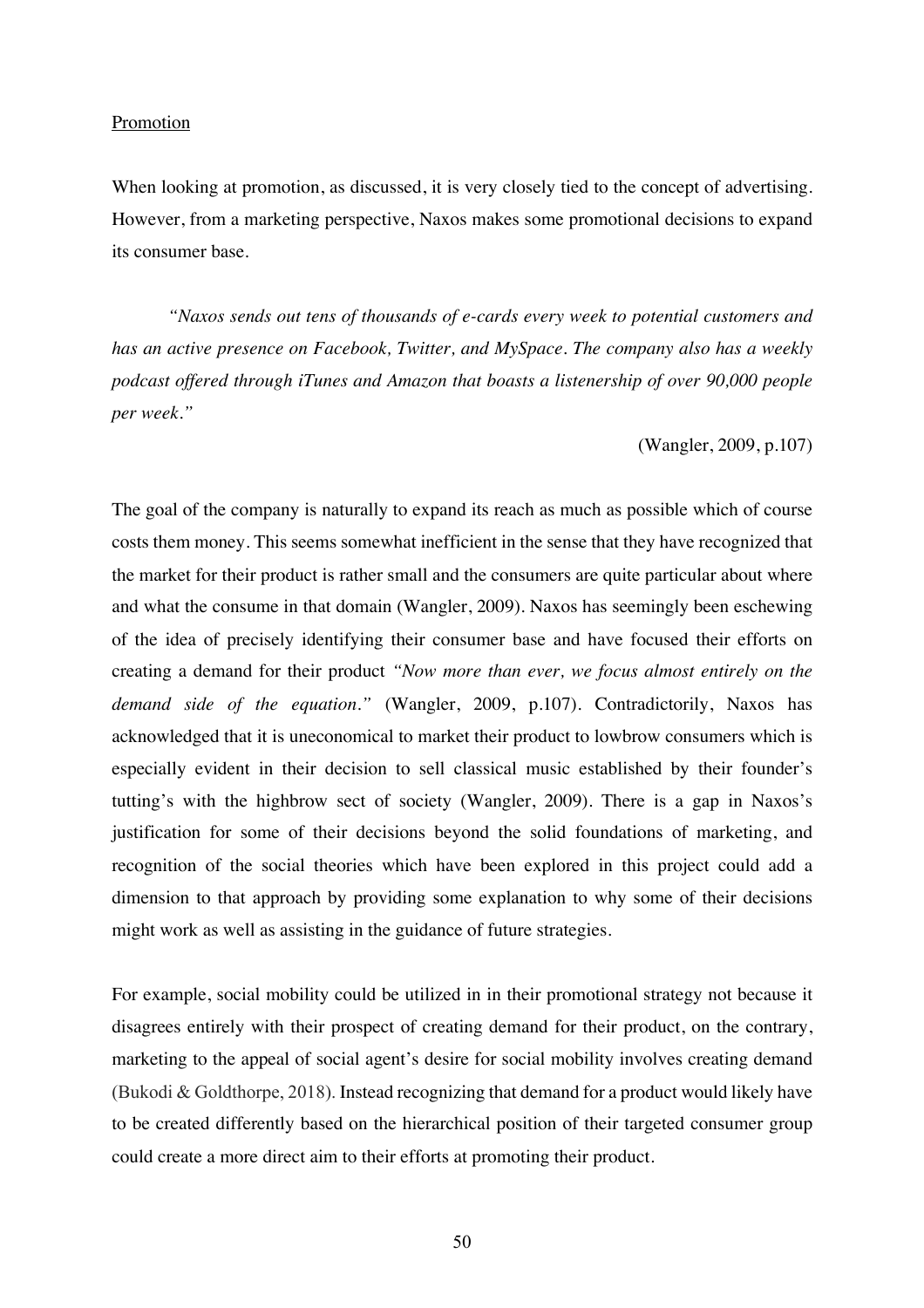## Product

Much like in the case of social stratification, the concept of cultural consumption in respect to Naxos's marketing strategy is applicable in the sense that establishing a position in the social hierarchy has a connection to the type of consumer that a person is. The idea of cultural consumption takes the concept a little more away from the theoretical in as identifying a consumer as highbrow or lowbrow is not the focus of the theory. Instead, cultural consumption looks at what the value of a product is to a consumer i.e., aesthetic versus instrumental value (Rössel, Schenk & Weingartner, 2017). Different types of product's are very clearly defined as being highbrow or lowbrow by cultural consumption theory and the concept of music is so essential from a cultural perspective that even Bourdieu recognized that some types of music are highbrow, and some are lowbrow (Bourdieu, 1987). Aesthetic and symbolic value of music is difficult to define, however, classical music is very clearly delineated as a product of highbrow cultural consumption because of the cultural capital it provides its consumer.

This cultural capital is at the center of what it is that might intrigue new consumers to explore the classical music scene. Ideally it would be as simple as explaining to parents of a child that by exposing them to classical music, it has been empirically shown that it rases their cultural capital and makes them more successful in the educational system and subsequently better positioned in a hierarchy partly because of the function of relational inequality and class reproduction (Rössel, Schenk & Weingartner 2017). However, this knowledge might serve the company well given that *"Naxos also expends energy and resources on educational materials"* (Wangler, 2009, p.106). This understanding could help Naxos perhaps to target the educational system to collaborate with school or universities to help expose younger children to classical music because of the benefits it may serve them in life. The advantage of this to Naxos is that because they are already focused on being the cheapest competitor in the market, making the case that a collaborative program with schools would be lucrative as well as cost efficient for both parties. The essence of cultural consumption and cultural capital have been mostly associated in education regarding class reproduction by parents, however Naxos could very well tap into this by partnering with educational programs to sell their product.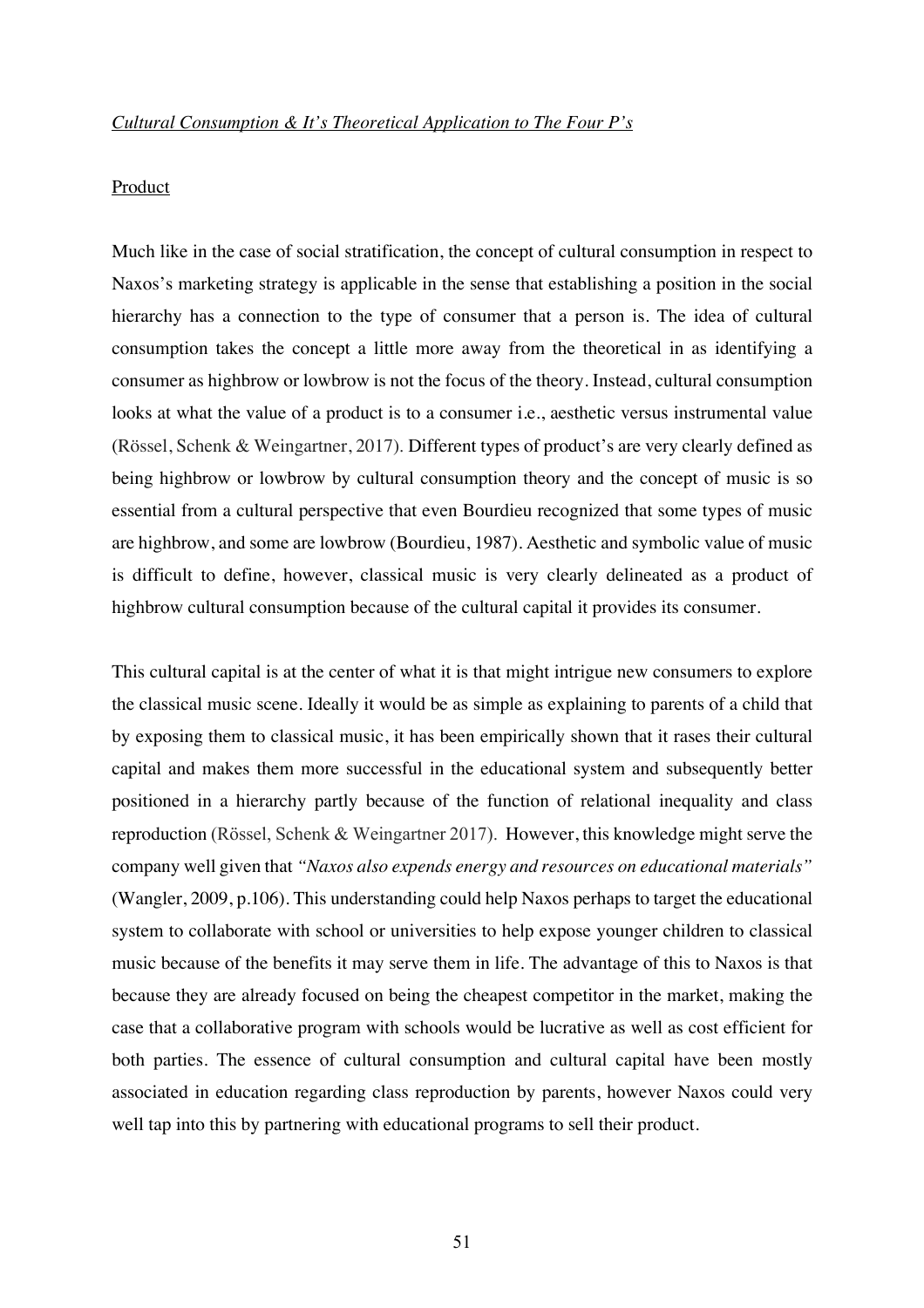### Price

The basis of the Naxos's pricing model is to undercut the competition which places them in a unique position in relationship to the cultural consumption and cultural capital aspect of theoretical application. This is because of two things

- 1. The general assumption about price is that the higher the price the more it suggests about a product and its exclusivity and thereby raises the cultural capital of the consumer upon consumption. By having such a low-price Naxos suggests that perhaps in comparison to their counterparts, there is not as much to be gained from consuming their product from a theoretical standpoint.
- 2. The accessibility of the pricing means that their products are more available for entrance into the classical music market for consumers. This in part negates the downside to their pricing in terms of cultural consumption as the cultural capital of a consumer is not as reliant on their awareness of the concept and social hierarchy. Instead, accessibility of a product which raises cultural capital of consumers is more beneficial from a marketing perspective. This is less the case with marketing strategies which would incorporate the other social theories, as social stratification and social mobility partly require some recognition from the consumer to sense the value of those things which would be achieved in the marketing of the product.

*"Whether intentional or not, this pricing scheme pushed Naxos to a different target demographic than was typical for classical music at the time. The low price was, and continues to be, attractive to students and to adult amateurs. Fortunately for Naxos, this is a much larger population than the trained professional musician and studied aficionados. By reaching this broader audience, Naxos has been able to sell the necessary quantity of recordings to remain profitable."*

(Wangler, 2009, p.102)

Although unintended, this shows that something which appeals to groups of people comparatively is likely to value the increase in their cultural capital through consumption. The appeal of the product was to amature classical adult listeners and students. On the point of pricing there is little that the concept of cultural consumption and cultural capital can offer in the sense of expanding marketing strategy but can help provide an explanation of the success.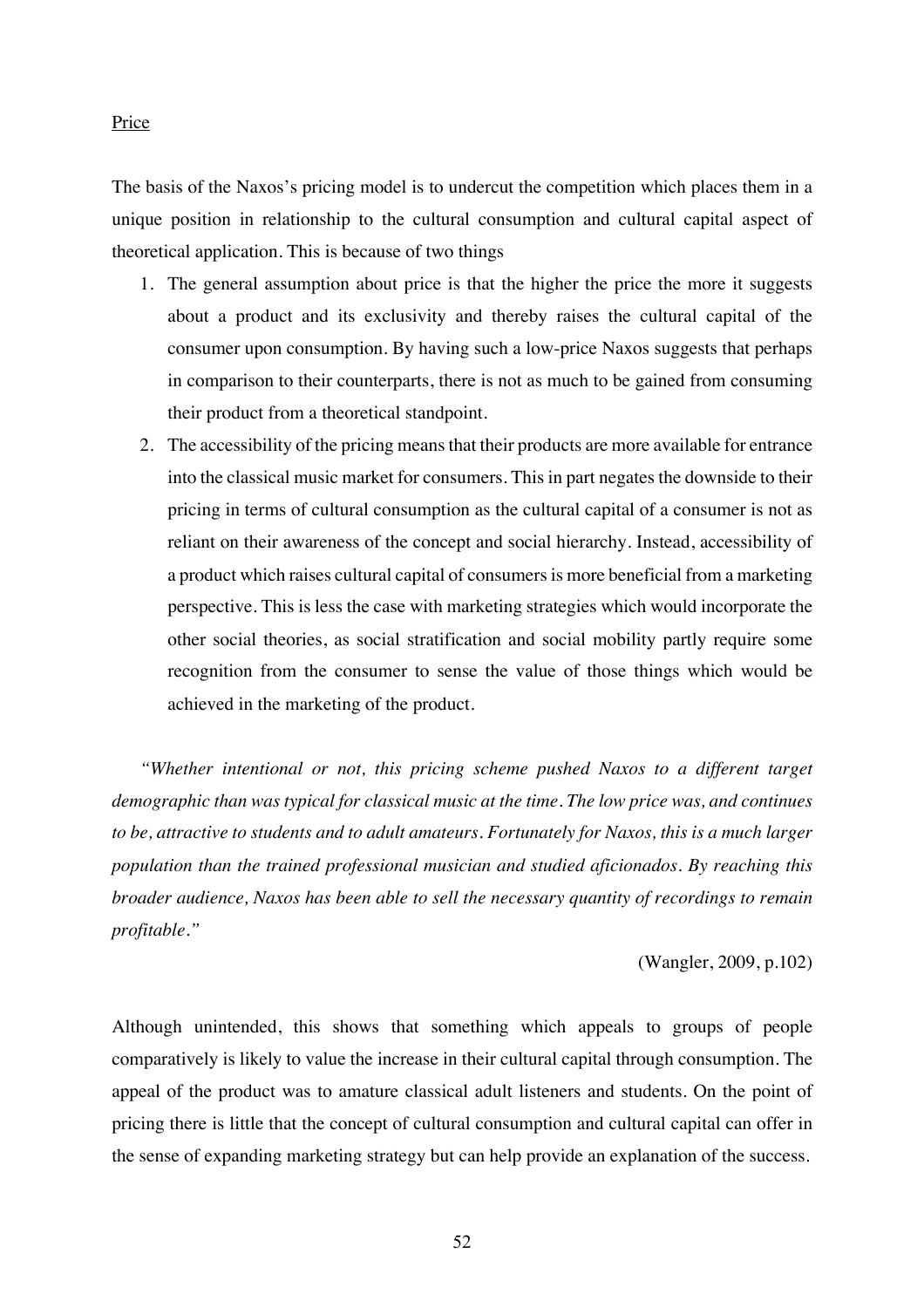#### Place

Regarding place of marketing, as has been mentioned, the use of the internet is the most significant of all the decisions that Naxos has made in recent years to stay modernized and relevant (Wangler, 2009). The number of consumers which are reachable by the decision to be part of the digital era of marketing has changed Naxos's overall sales data as well as increasing their presence on the classical music market.

*"And, while some tracks sell only to classical music fanatics, overall revenue from digital downloads has grown to encompass 25% of the company's revenue. If one adds in physical products sold over the internet, Heymann states that these sales provide 75% of total sales revenue."*

#### (Wangler, 2009, p.105)

In 2009, Naxos's online sales accounted for 25% of their profits from all sales and they recognized that a small number of those sales were attributable to classical music fanatics (Wangler, 2009). What this tells us about the consumer base of Naxos is that a larger proportion of their sales are not at the hands of classical music fanatics, but instead, a more general group of consumers. Classical music has been shown repeatedly in theoretical approaches to social hierarchy to be of an aesthetic value which is valuable to the highbrow consumer. In relationship to place, there isn't a great deal of information about how different distributional chains are affected by the efficacy of cultural consumption and its application in marketing strategy. This makes and inference about how this concept can be applied to the distribution of Naxos's products as speculative as the other social theories. However, from the perspective of cultural consumption it could be argued through the theories which have been outlined (Rössel, Schenk & Weingartner 2017) that introduction to educational systems might logically see benefit. This is due the empirical evidence that the cultural capital and hierarchical positioning of a person can be improved through the consumption of classical music and other highbrow forms of art (Rössel, Schenk & Weingartner 2017). Since networking and social circle has a big part to play in this, marketing through highbrow distributional channels would be theoretically beneficial. For example, organizing educational excursions to places like an opera house or auditorium might benefit Naxos's given the theoretical applicability of cultural consumption (Rössel, Schenk & Weingartner 2017).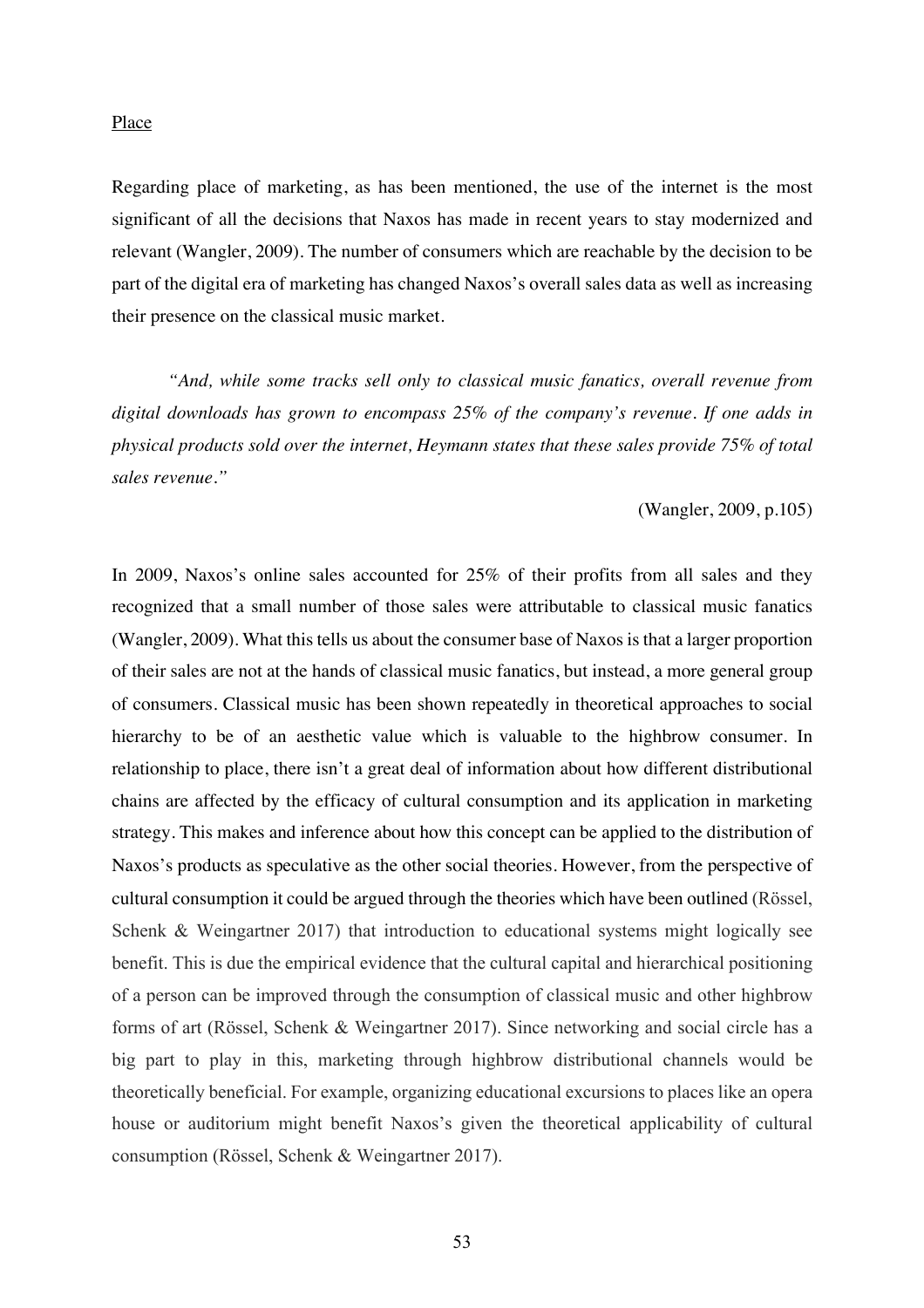## Promotion

Finally, this section deals with how cultural consumption and cultural capital relates to Naxos's promotional facet of their marketing mix marketing strategy. As with the other areas, promotion in the case of Naxos is a primarily an issue of distributional systems which the company has been very efficient at properly setting up themselves (Wangler, 2009). So, the question is, can Naxos apply the concept of cultural consumption and capital to their marketing strategy regarding their distribution? To explore whether this is possible it should first be acknowledged that Naxos has two primary forms of distribution which have been mentioned in the previous sections. The first of these is the one-step distribution system which is the sales that Naxos makes directly to the consumer which is primarily in the form of physical copies of their product (Wangler, 2009). The other is a two-step distribution system where Naxos sells their products through a third party like iTunes, Sony, or Napster to mention a few (Wangler, 2009).

Essentially promotion for the company is emulsified through the distribution and subsequent consumer awareness of their product and brand. What this means is that in order to incorporate the concept of cultural consumption or cultural capital, Naxos would need to conduct some more market research about who their consumers are and why they buy the products that they do. By doing this Naxos would be able to make some general theorizations about the value of including cultural consumption and cultural capital theories in their marketing strategy. For example, if Naxos were to discover that the larger part of their consumer base was composed of people who are mostly in the middle class as opposed to the higher class of the social hierarchy then communicating to them that consumption of their product would involve them in the history of the traditional classical music listener, thereby raising their cultural capital and making socialization with the higher echelon of society more tenable, that could theoretically yield some decent results. However, if their consumer base was primarily high-class individuals, then encouraging them to consume their product on the basis that it solidifies their position in the social hierarchy might be more advantageous. The ways in which they could do this would be to distribute their products on a more exclusive platform which advertises the places in which the music has historically been played. Alternatively, Naxos could advertise famous high-class individuals which have historically been avid listeners of the music which they are promoting.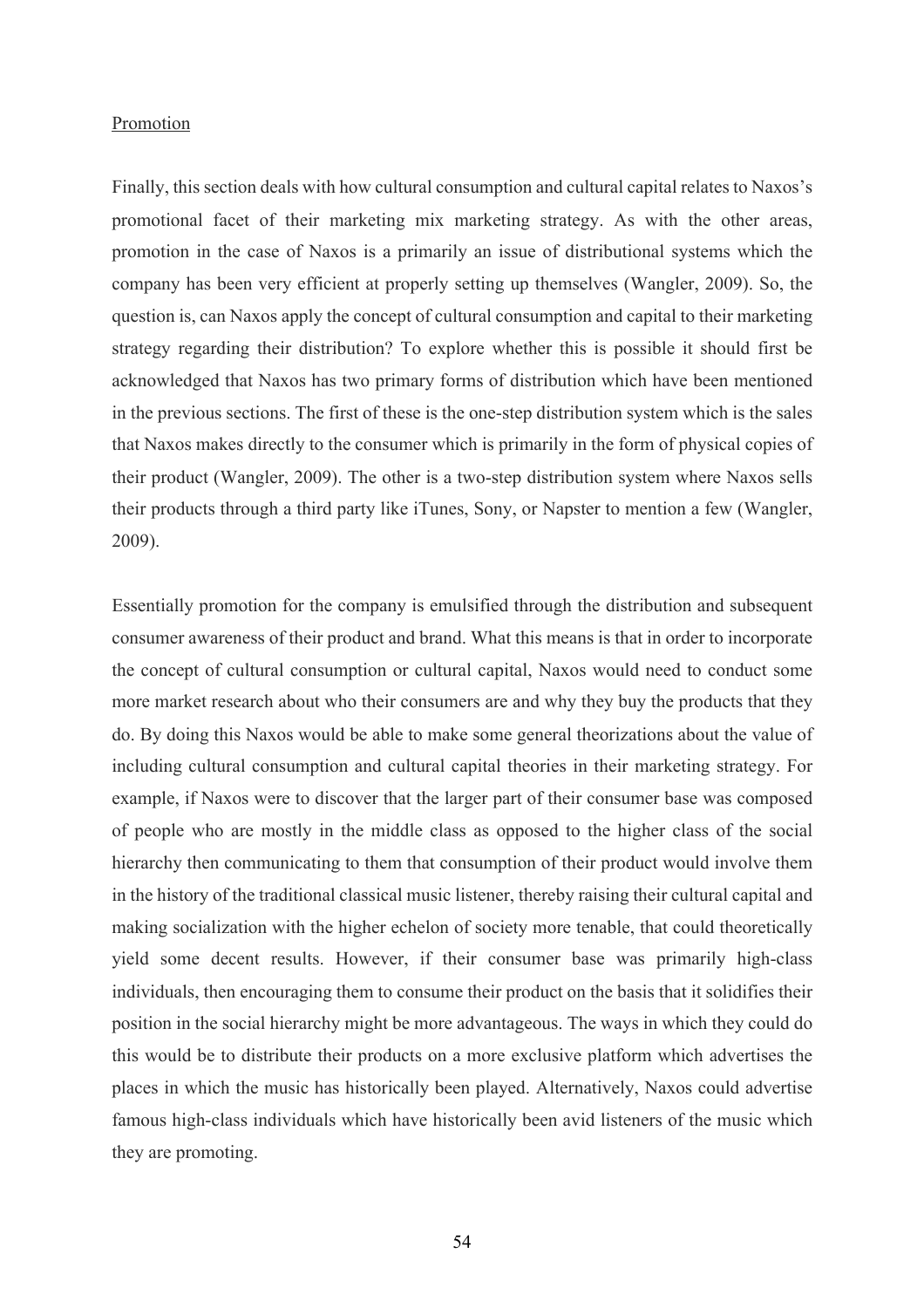## **Discussion & Reflection**

There are natural limitations of undertaking a project which is theoretical in its practical application as it makes answering the problem formulation of the project as speculative as the analysis is. This limitation is worsened by the lack of empirical data which Naxos has on its consumers given that the application of social theories about class rely quite heavily on information about the consumer demographic to infer the utility of the theories and conceptualize ways in which they might effectively be applied to the already existing marketing strategy. This is the fundamental shortcoming of the problem formulation and project topic. To overcome this, recognizing throughout that there is a speculative element to the application of these theories reaffirms that, although there is not empirical support for the efficacy of recognizing these theories in a marketing strategy, there are many suggestions about how this might be done. This is hopefully achieved through thorough explanation of the theories themselves as well as simplifying them in the analysis as to elucidate as much as possible the idea that applying theoretical thinking to marketing might yield benefit to both consumer and company and using examples and suggestions as to how this might be achieved.

Naxos does have a good amount of information on its marketing approach which is why it was chosen as a case description of the topic through which the theories could be applied to the existing strategy of the company. This information is primarily based on marketing theories which tend to not consciously recognize social hierarchy on a profound level, which was the problem that this project aimed to elucidate, which does make inference of practical application of the theories very apparently speculative. This was something which was not appropriately anticipated at the time of the topic's inception where it was later found that the more analysis which was done based on the information provided by the company about its marketing strategy, the clearer it was that application of the theories was absent in their thinking. This made it glaringly obvious that the analysis was theoretical as opposed to empirical thereby making the analysis seen more notional. To deal with this issue, talking about the current ways in which Naxos was dealing with their marketing strategy which were closest to the theories of the project made connecting the two things as closely as possible a more manageable task. Ultimately, there is a great deal of explanation required given the complexity of the theories which was also dealt with by using examples and figures to clarify to the reader as much as possible the point of the concepts and connect them to one another.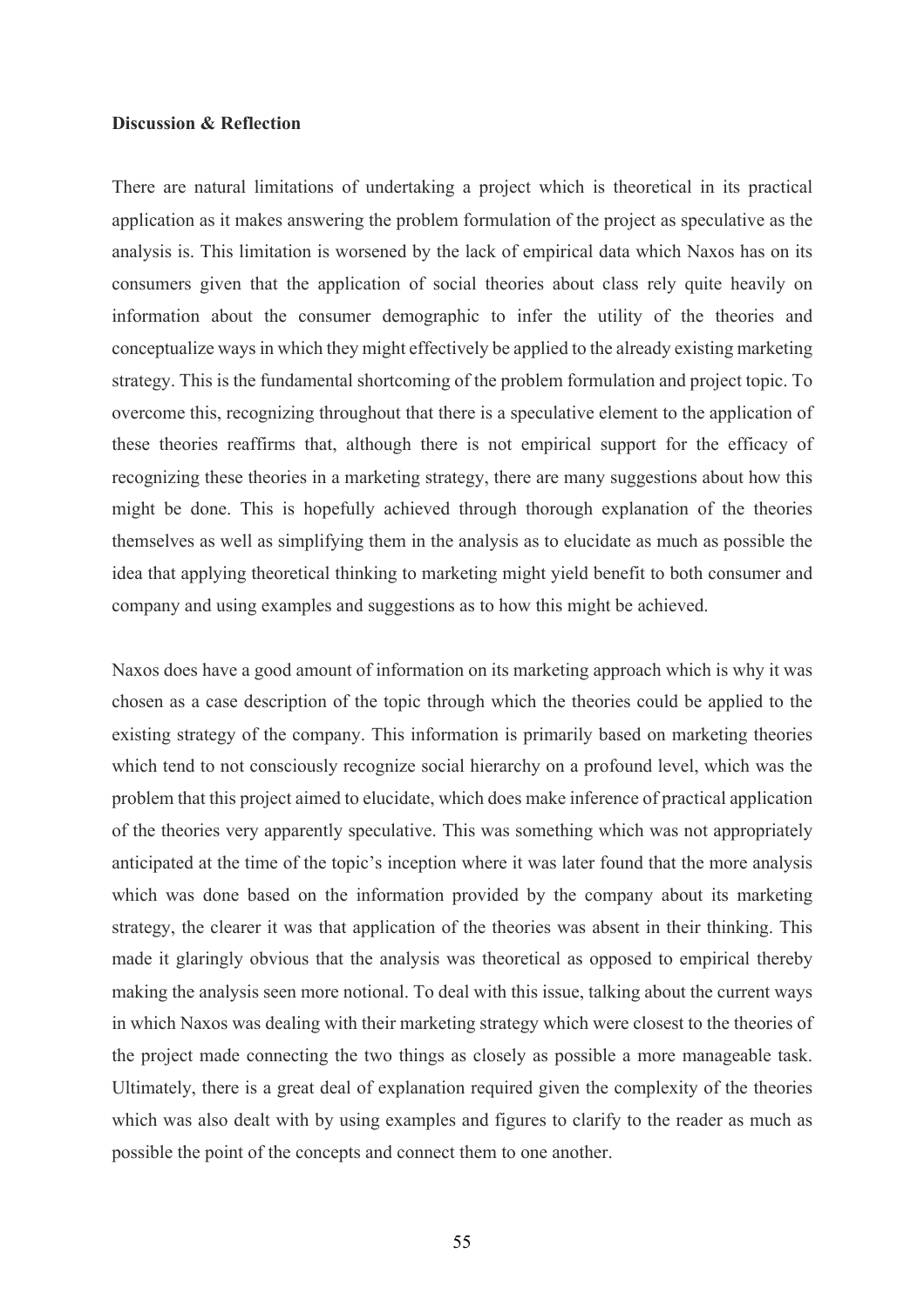Over the course of this project's completion, re-evaluation of the theories presented an issue of bias approach to the idea of social hierarchy meaning many of them had to be reformulated. It seemed less clear at the time that bias was present in the writing, but after the conclusion of the project, it was clearer that there was phrasing and justification which were either present or not, that should or shouldn't have been. To rectify this, the introduction as well as the theories section of the project had to be closely looked at for any bias which strayed from the normative values of the parlance typical of academic writing in this context. There was an absence of ethical considerations from the methodology of the project as there was no proprietary data being collected, the analysis is based entirely on secondary data. Ethical considerations of research design arise from issues like maintaining participant anonymity as well as ethics in method of conducting interviews. However secondary data makes ethical points in the research a redundant concern.

## **Conclusion**

We can conceptualize the concepts of social stratification, social mobility, and cultural consumption in an accurate and clearly delineated way. This makes understanding the relationship between the concepts a very accomplishable task. The way we can see the relationship between these concepts is one of a cyclical nature where they all contribute to one another thereby establishing a status order for individuals in a social hierarchy. Social stratification involves the classification of things like sex, age, socio-economic position and is defined in a way which explains the motivation for consumption by separating consumers into classes of highbrow and lowbrow. The concept of social mobility then defines the ways in which people will move up or down a social hierarchy because of the decisions that they make to consume. This is attributed to by the social strata within which the consumer is a part of. Then the concept of cultural consumption explains why people consume the things that they do, is it for the purpose of utility and practicality (instrumental) or is it symbolic and representative (aesthetic). Their familiarity with what is considered highbrow or lowbrow consumption (their ability to estimate aesthetic value) defines their cultural capital which is largely decided by their parents and things like exposure to highbrow culture and education. These concepts connect in the way that they all work together to contribute to where a person stands in a social hierarchy.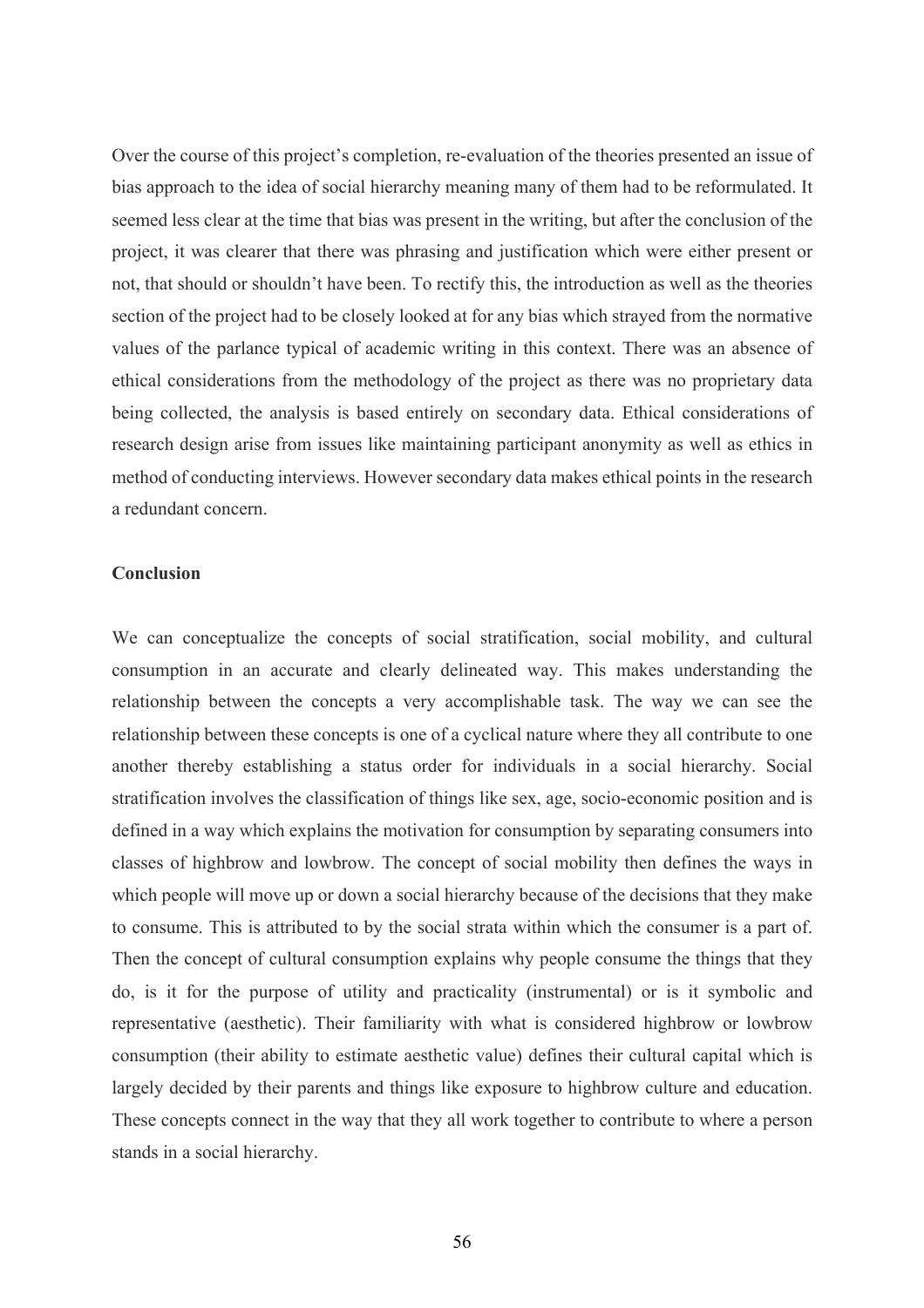The marketing mix theory (Four P's of marketing) involve product, price, place and promotion. To best discuss how the theories might be applied to the concept of marketing strategy, a case description was used to evaluate. There are various approaches to this concept in terms of how the Four P's are applied in practice and a strategic approach to this is outlined very clearly by (Wangler, 2009) in relationship to a company named Naxos which sells classical music. The different ways in which Naxos deals with each of the Four P's is clearly demarcated and the absence of recognition by the company of the social concepts which this project has outlined was pronounced. The approach of Naxos is very economically driven which is a very reasonable motivation for forming a marketing strategy. However, this project purports that by including the dimension of the social theories to guide the marketing strategy of Naxos further benefit might be seen by both the company in the form of profit and the consumer in the form of social mobility and reinforcement of positive emotion. Some of the ways in which the application of these theories might be applied to Naxos's marketing strategy are as follows.

- The concepts of social stratification, social mobility, and cultural consumption all heavily support the idea that consumer is highbrow or lowbrow. This is a drastic simplification but is the fundamental agreement of all the concepts. Naxos does not know with much certainty which of these classifications that their consumers fit into. The theories tell us that classical music is a highbrow form of culture which is consumed by elite higher socially positioned individuals. Naxos is marketing strategy involved a highbrow cultural product, marketed at a lowbrow price, placed in systems which encourage primarily highbrow consumers and promoted in a mix of both highbrow and lowbrow consumer demographics. The suggestion is that by recognizing the theories outlined in this project, clearly defining their current consumer demographic in terms of highbrow/lowbrow through social stratification would serve to benefit them in terms of further clarifying their marketing strategy.
- The theoretical arguments would also suggest that redesigning their website UI which is their primary method system of distribution, would benefit their appeal to consumers in terms of promoting the ideas of social mobility and establishing greater aesthetic value to highbrow consumers as the appearance of exclusivity and luxury is attractive to consumers who value highbrow culture.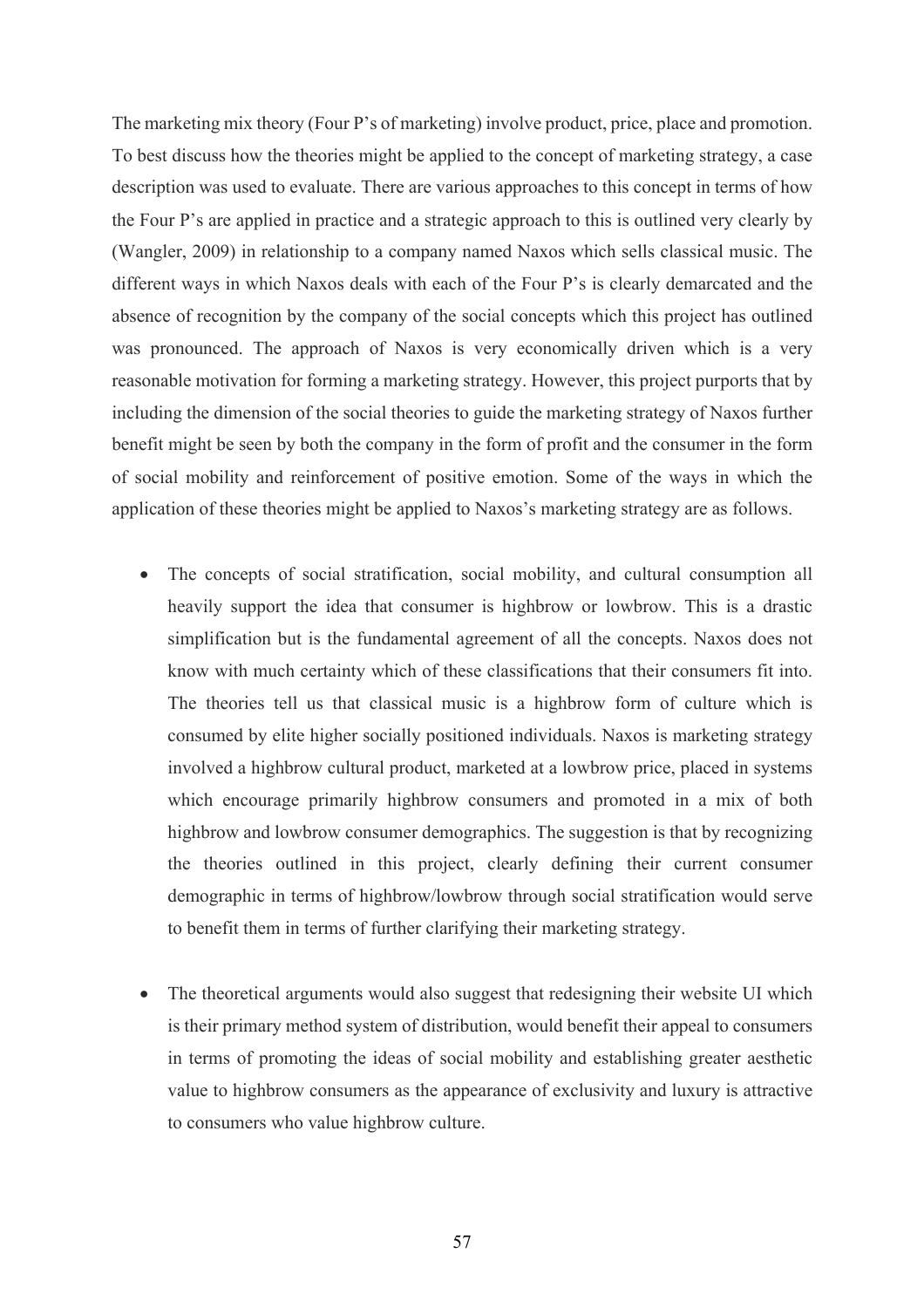- By incorporating the knowledge, which is empirically proven in cultural consumption methods, involving educational systems in their marketing strategy could very well benefit them greatly as there is great value in educating students on classical music in terms of positioning them better in a social hierarchy. This is both lucrative for the company as well as beneficial from a social perspective for the consumer.
- By strategically placing their physical product's which accounted for 25% of their sales in 2009, they could make an effort to market to the highbrow consumer in places like classical music auditoriums, art galleries, opera houses etc. which the social theory tells us would appeal best to the consumer demographics of classical music consumers.

In conclusion, the research question was "In Which Ways Does Cultural Consumption Actively Influence Social Stratification & Social Mobility and How Can Marketing Strategies Benefit From Understanding This Connection?". The relationship between cultural consumption and social stratification and social mobility is an actively cyclical one as those concepts are key in establishing social hierarchy positions for consumers. The benefits of involving these theories in a marketing strategy are that by consciously recognizing these theories they can theoretically guide a company to strategize how to identify and appeal to their consumers. This is because by understanding what things different stratums of consumers are interested in, knowing where, who and how to market a product becomes clearer and more beneficial to a company and the consumer. This is a theoretical dimension which can be added to their already existing marketing strategy like in the case of Naxos to further operationalize their marketing approach.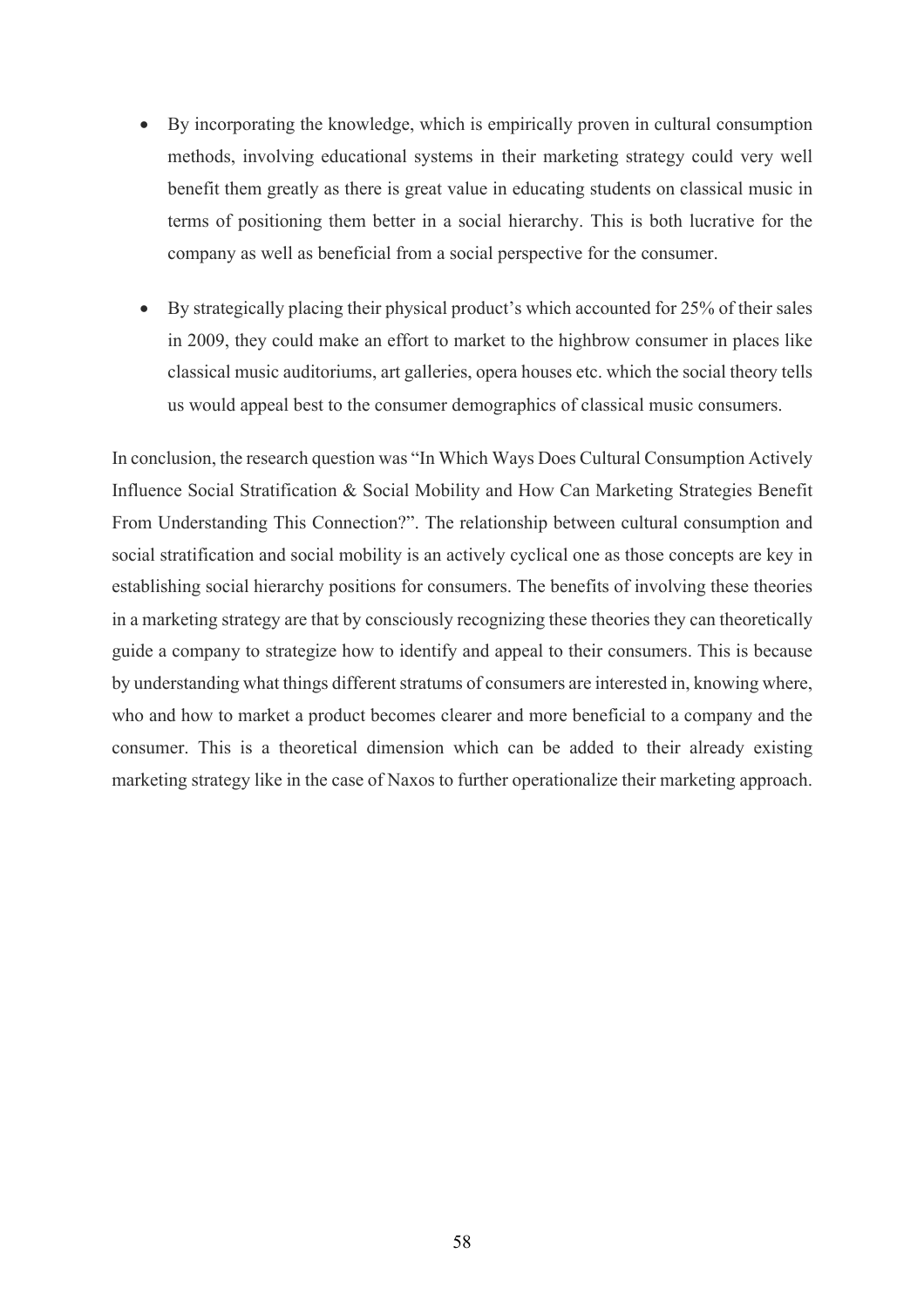## **Bibliography**

- Andrés, B. T., Cervera-Taulet, A., & García, H. C. (2016). Social servicescape effects on post-consumption behavior: The moderating effect of positive emotions in operagoers. *Journal of Service Theory and Practice.*
- Bauman, Z. (1988). Is there a postmodern sociology?. *Theory, Culture & Society*, 5(2-3), 217-237.
- Beck, U., Lash, S., & Wynne, B. (1992). Risk society: Towards a new modernity (Vol. 17). *SAGE*.
- Becker, R., & Hadjar, A. (2013). "Individualisation" and class structure: how individual lives are still affected by social inequalities. *International Social Science Journal*, 64 (213- 214), 211-223.
- Blau, F. D. (2016). Gender, inequality, and wages. *OUP Catalogue*.
- Bourdieu, P. (1987). Distinction: A social critique of the judgement of taste. *Harvard University Press*.
- Bryman, A. (2016). *Social research methods*. Oxford university press.
- Bukodi, E., & Goldthorpe, J. H. (2018). Social mobility and education in Britain: Research, politics and policy. *Cambridge University Press*.
- Buncak, J., Hrabovska, A., & Sopoci, J. (2019). The Way of Life and the Cultural Consumption of Social Classes in Slovak Society. *SOCIOLOGIA*, 51(1), 25-43.
- Chan, T. W., & Goldthorpe, J. H. (2007). Social stratification and cultural consumption: Music in England. *European sociological review*, *23*(1), 1-19.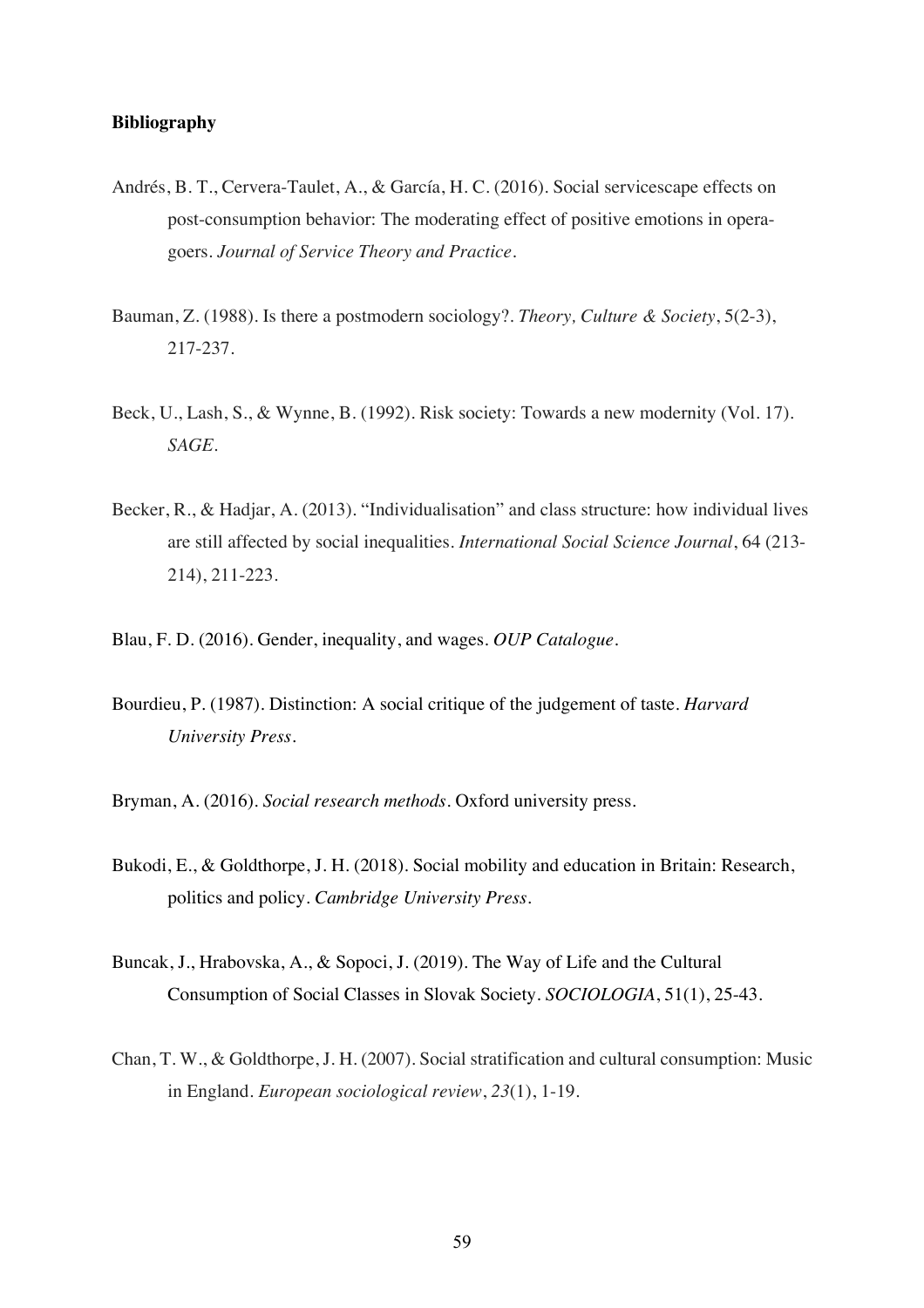- DeYoung, C. G., Quilty, L. C., & Peterson, J. B. (2007). Between facets and domains: 10 aspects of the Big Five. *Journal of personality and social psychology*, 93(5), 880.
- Falk, M., & Katz-Gerro, T. (2016). Cultural participation in Europe: Can we identify common determinants?. *Journal of Cultural Economics*, 40(2), 127-162.
- Foucault, M. (1975). *Discipline and punish*. A. Sheridan, Tr., Paris, FR, Gallimard.
- Gerhards, J. (2008). Die kulturell dominierende Klasse in Europa. *KZfSS Kölner Zeitschrift für Soziologie und Sozialpsychologie*, 60(4), 723-748.
- Giddens, A. (1991). Modernity and self-identity: Self and society in the late modern age. *Stanford University Press.*
- Gillin, P., & Schwartzman, E. (2010). Social marketing to the business customer: Listen to your B2B market, generate major account leads, and build client relationships. *John Wiley & Sons.*
- Hirsh, J. B., DeYoung, C. G., Xu, X., & Peterson, J. B. (2010). Compassionate liberals and polite conservatives: Associations of agreeableness with political ideology and moral values. *Personality and Social Psychology Bulletin*, 36(5), 655-664.
- Jagani, H. N., & Bandookwala, N. (2021). *GENDER PAY GAP: A MYTH OR MATH.*
- Jæger, M. M., & Breen, R. (2016). A dynamic model of cultural reproduction. American *Journal of Sociology*, 121(4), 1079-1115.
- Katz-Gerro, T. (2004). Cultural consumption research: review of methodology, theory, and consequence. *International Review of Sociology*, *14*(1), 11-29.
- Manthei, L. (2017, May 8<sup>th</sup>). The 4 Ps of Marketing: Understanding the Marketing Mix https://emarsys.com/learn/blog/4-ps-of-marketing-importance/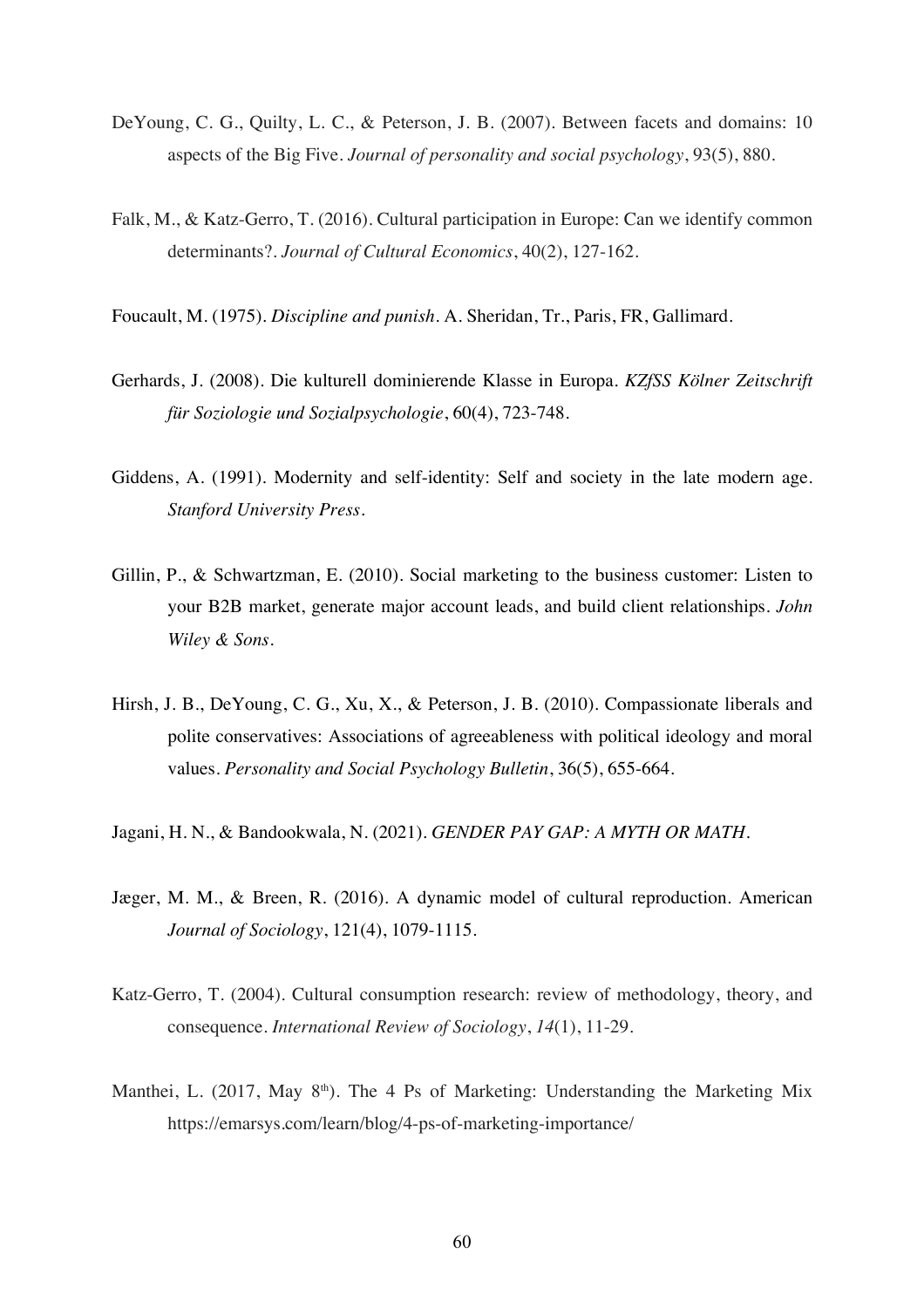Paxton, W., & Dixon, M. (2004). The state of the nation. An Audit of Injustice in the UK. *IPPR Paper*, London.

Peterson, J. B. (2018). *12 rules for life: An antidote to chaos*. Penguin UK.

- Peterson, J. B. (2019, May 15). *Equity: When the Left Goes Too Far*. jordanbpeterson.com https://www.jordanbpeterson.com/political-correctness/equity-when-the-left-goes-toofar/
- Peterson, R. A., & Kern, R. M. (1996). Changing highbrow taste: From snob to omnivore. *American sociological review*, 900-907.
- Peterson, R. A., & Simkus, A. (1992). Seven how musical tastes mark occupational status groups. Cultivating differences: Symbolic boundaries and the making of inequality, 152.
- Robertson, W. (2021). Other Than the Racism, I Liked the City: The Role of Ideology in Organizational Hiring. Available at SSRN 3842140.
- Rössel, J., Schenk, P., & Weingartner, S. (2017). Cultural consumption. Emerging Trends in the Social and Behavioral Sciences. *John Wiley & Sons*, 1-14.
- Smith, M. (2015). Defending the indefensible: Myths about the gender pay gap. Politics, Policy and the Chance of Change: *The Conversation Yearbook 2015*, 179-182. ISO 690
- Shadymanova, J., Wahlen, S., & van der Horst, H. (2014). *"Nobody cares about the environment"*: Kyrgyz' perspectives on enhancing environmental sustainable consumption practices when facing limited sustainability awareness. *International Journal of Consumer Studies*, 38(6), 678–683. https://doi.org/10.1111/ijcs.12140
- Shead, S. (2021, April 14) *Tech billionaires are obsessed with climate change — but some question if they're focusing on the right areas*. CNBC.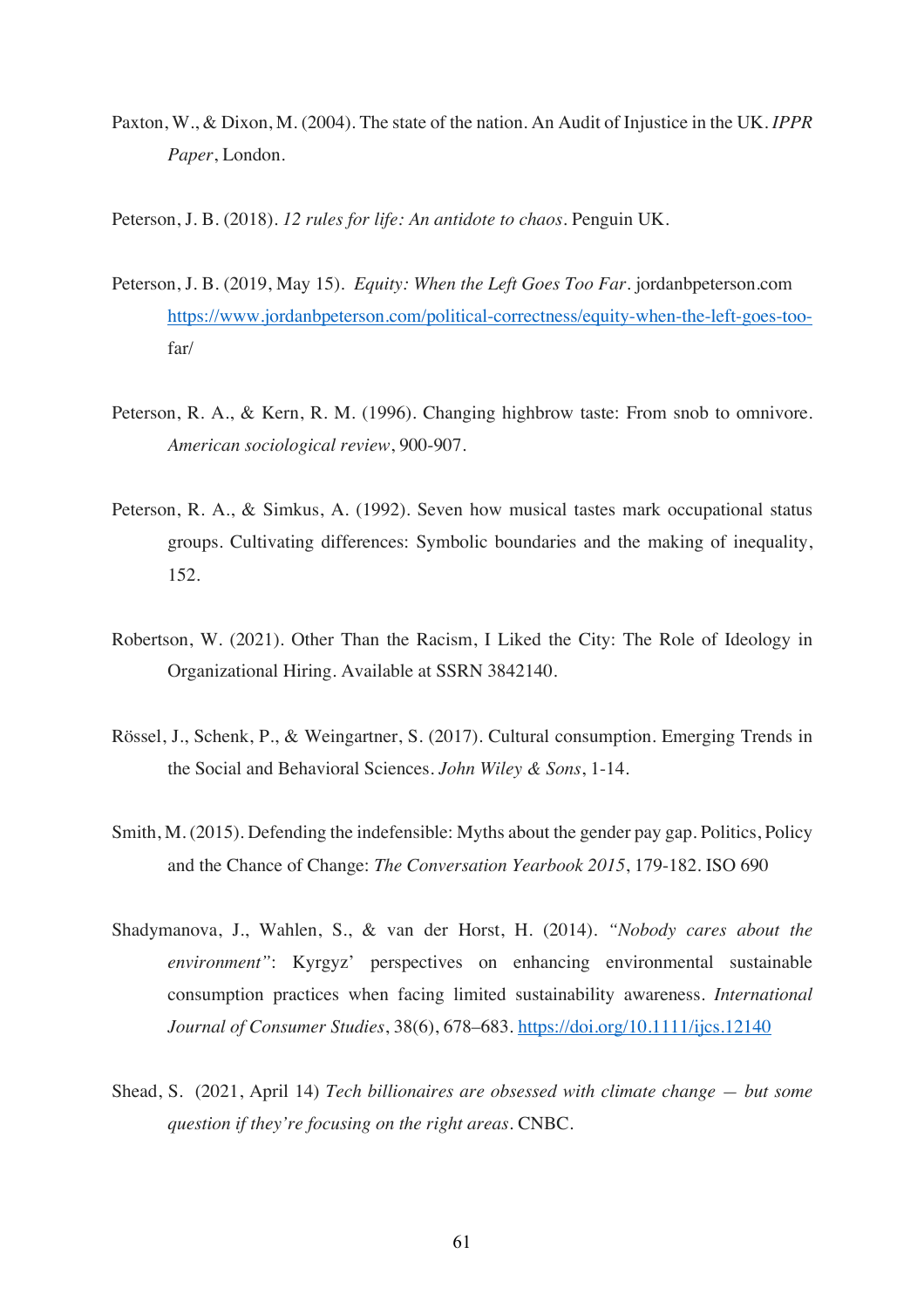https://www.cnbc.com/2021/04/14/bill-gates-jeff-bezos-elon-musk-fight-climateissue-in-iron-man-way.html

- Shirahase, S. (2004). The Household and the Individual in the Social Stratification Testing the Argument of Individualization. *Japanese Sociological Review*, 54(4), 370-385.
- Statista. (2019, January). *Share of total music album consumption\* in the United States in 2018, by genre*. https://www.statista.com/statistics/310746/share-music-album-salesus-genre/
- Stoet, G., & Geary, D. C. (2018). The gender-equality paradox in science, technology, engineering, and mathematics education. *Psychological Science*, 29(4), 581-593.
- Tian, K. T., Bearden, W. O., & Hunter, G. L. (2001). Consumers' need for uniqueness: Scale development and validation. *Journal of Consumer Research*, 28(1), 50-66.
- van de Werfhorst, H. G. (2020). Are universities left-wing bastions? The political orientation of professors, professionals, and managers in Europe. *The British Journal of Sociology*, 71(1), 47-73.
- van Hek, M., & Kraaykamp, G. (2013). Cultural consumption across countries: A multi-level analysis of social inequality in highbrow culture in Europe. *Poetics*, 41(4), 323-341.
- Vikram, A. (2019). Annihilation of Masks: Undoing Hierarchy and Patriarchy in South Asian Diasporic Communities. Asian Diasporic Visual Cultures and the Americas, 5(3), 249- 258.
- Waldfogel, J. (2004). Social mobility, life chances, and the early years. LSE STICERD Research Paper No. CASE088.
- Wangler, K. L. (2009). Naxos--a classic example of marketing principles: a case study of the four P's of marketing techniques as used by a Classical music record label. *MEIEA Journal*, 9(1), 95-113.